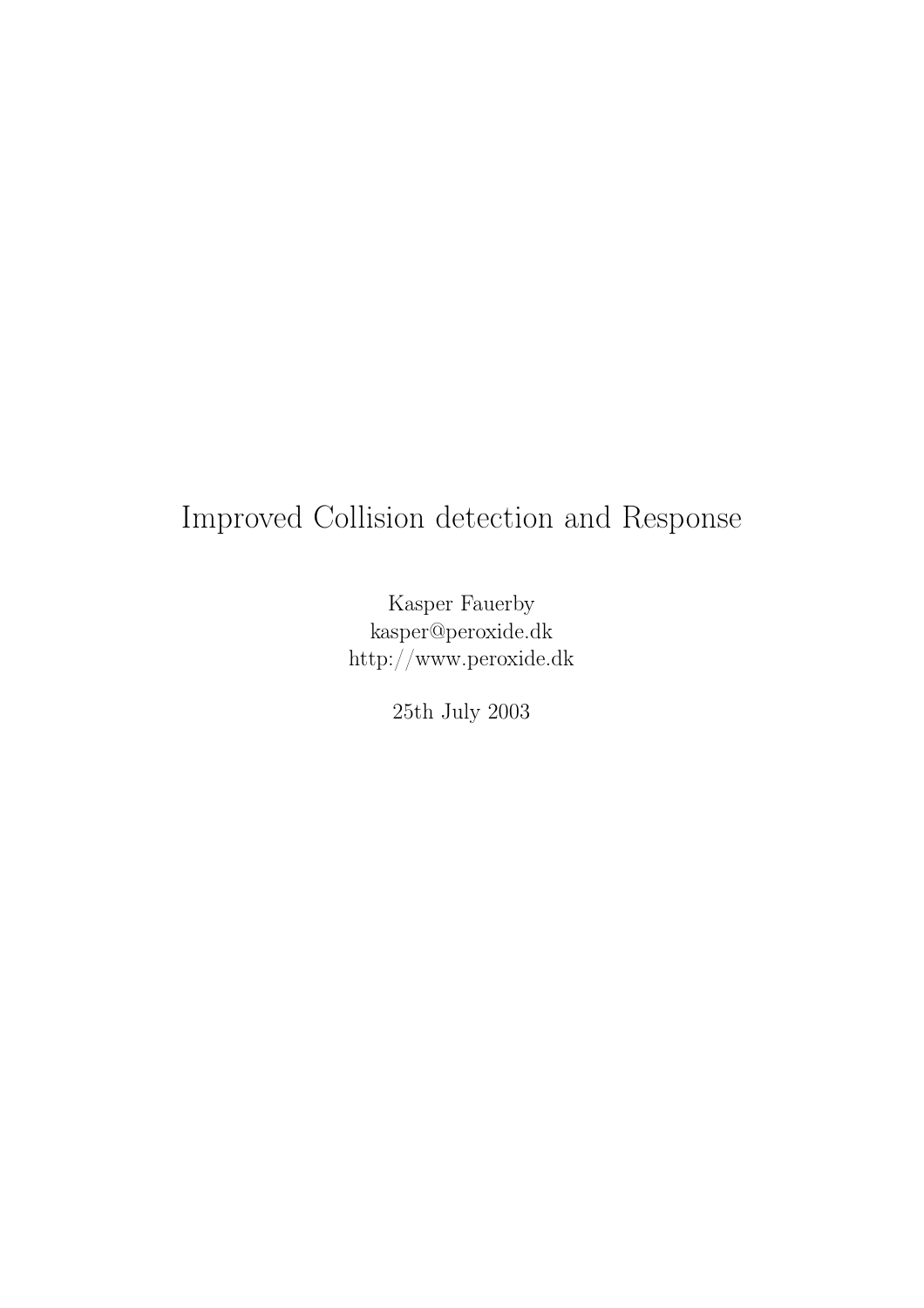# **Contents**

| $\mathbf 1$    | Introduction                                                                              | 3              |
|----------------|-------------------------------------------------------------------------------------------|----------------|
|                | 1.1                                                                                       | 3              |
|                | The algorithm $\ldots \ldots \ldots \ldots \ldots \ldots \ldots \ldots \ldots$<br>1.2     | 3              |
|                | 1.3                                                                                       | 4              |
| $\bf{2}$       | Vector spaces                                                                             | $\overline{5}$ |
|                | 2.1                                                                                       | $\overline{5}$ |
|                | 2.2                                                                                       | 6              |
|                | 2.3                                                                                       | $\overline{7}$ |
|                | 2.4                                                                                       | $\overline{7}$ |
| 3              | Collision detection                                                                       | 9              |
|                | 3.1<br>$\alpha$                                                                           | 9              |
|                | 3.2                                                                                       | 11             |
|                | Colliding with the inside of a triangle $\dots \dots \dots \dots$<br>3.3                  | 13             |
|                | 3.4<br>The sweep test $\dots \dots \dots \dots \dots \dots \dots \dots \dots \dots \dots$ | 14             |
|                | 3.5<br>In summary $\ldots \ldots \ldots \ldots \ldots \ldots \ldots \ldots \ldots \ldots$ | 16             |
| $\overline{4}$ | <b>Collision response</b>                                                                 | 18             |
|                | 4.1                                                                                       | 18             |
|                | Sliding the sphere $\dots \dots \dots \dots \dots \dots \dots \dots \dots \dots$<br>4.2   | 20             |
|                | 4.3                                                                                       | 22             |
|                | 4.4                                                                                       | 23             |
| 5              | Conclusions                                                                               | 25             |
| $\mathbf{A}$   | Calculating the normal to a regular surface                                               | $27\,$         |
| В              | The plane class                                                                           | 32             |
|                | C Utility functions                                                                       | 34             |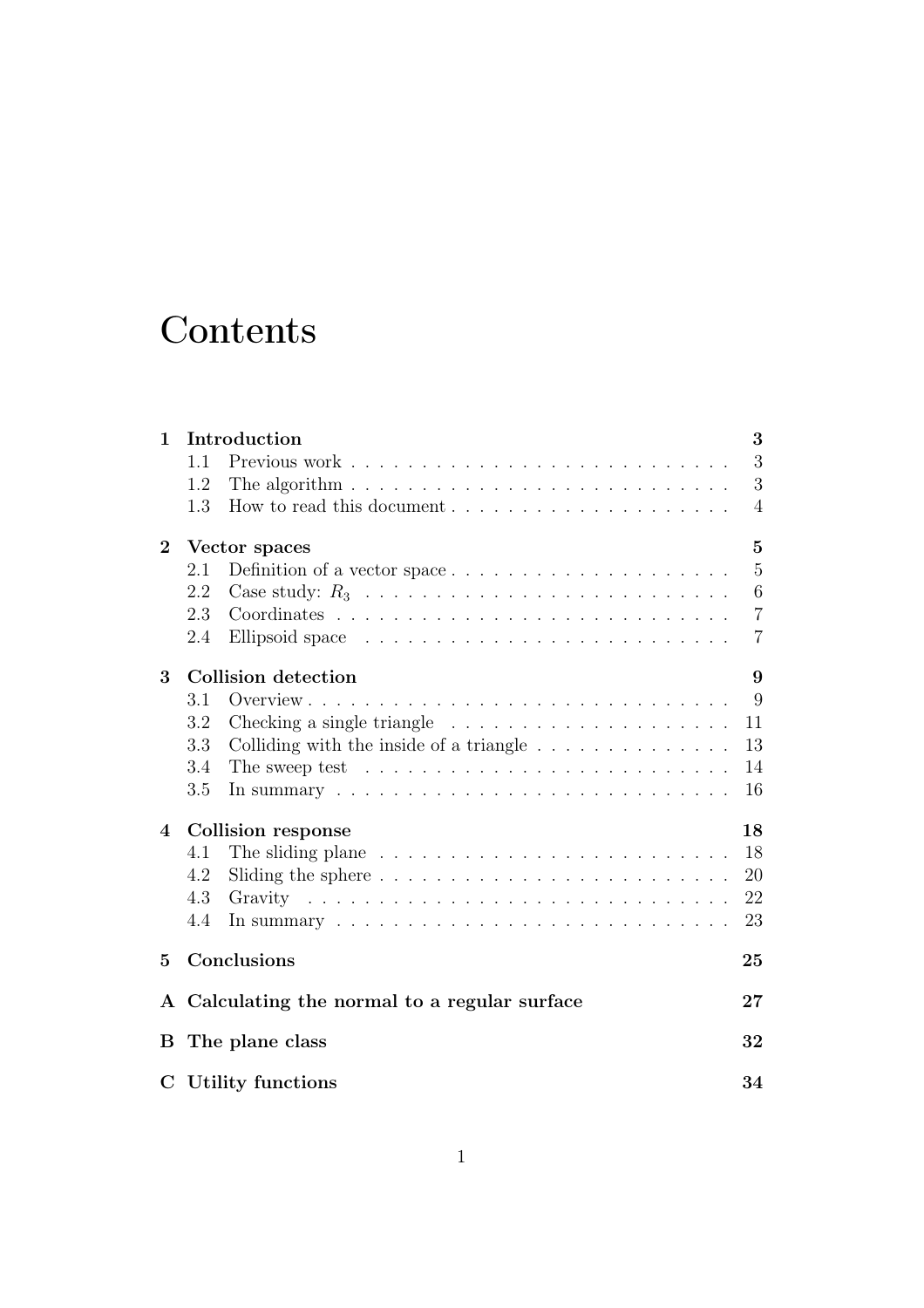| D Solving quadratic equations | 35. |
|-------------------------------|-----|
| E Code for collision step     | 37  |
| F Code for response step      |     |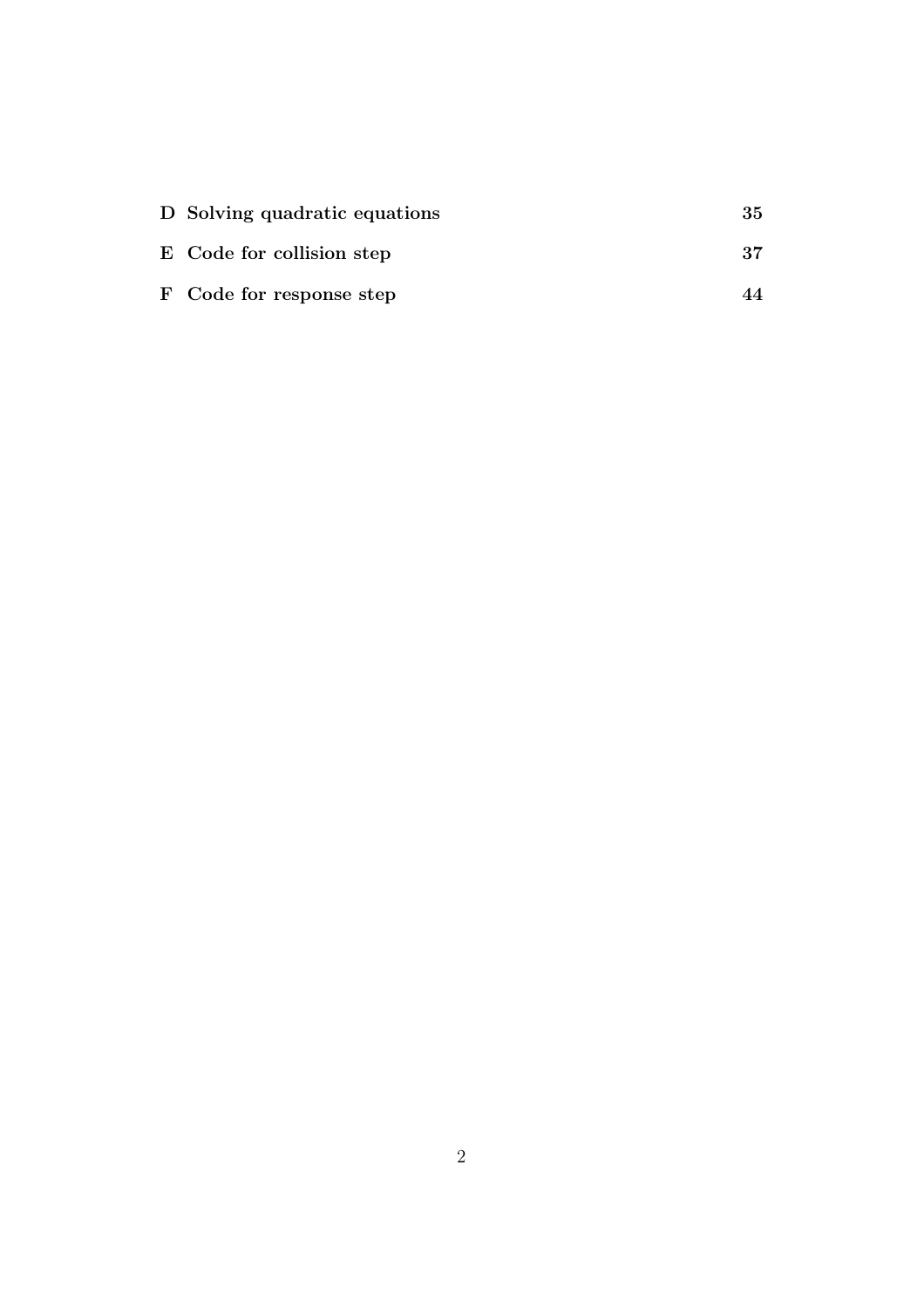### Chapter 1

### Introduction

#### 1.1 Previous work

This paper describes an updated version of the collision detection and response algorithm I first presented in [Fau00]. Some of the material has been copied directly from that article but the entire section on the collision detection step has been rewritten using a swept sphere technique as described in [Rou03]. This paper has been written in a way so it shouldn't be nessesary to read to any of the referenced papers but if something seems unclear, in particular regarding the swept sphere technique, then I encourage you to read Rouwés paper as it might go into more details on certain aspects of the algorithm. The response step is still based partly on the ideas first presented in [Net00] and partly from my own work.

This time a demo with full source will eventually be available at: http://www.dr-code.com. The demo will mostly be done by a friend of mine, Matt Ostlund also known by some as "Rhone Ranger", with probably just a little intervention by myself in the core collision code. So keep an eye on his site as well. A huge thanks to him for taking on this task!

#### 1.2 The algorithm

The algorithm presented in this paper handles collision detection against arbitrary meshes stored as a so-called polygon soup. When a collision is detected the algorithm will slide the moving entity along the obstacles as it is typically seen in 3d computer games. The moving entity is approximated with an ellipsoid which gives a fairly tight fit for most humanoid or animal shapes. Ellipsoids have a very "friendly" shape that allows them to slide smoothly of the obstacles they collides against which is a good thing in a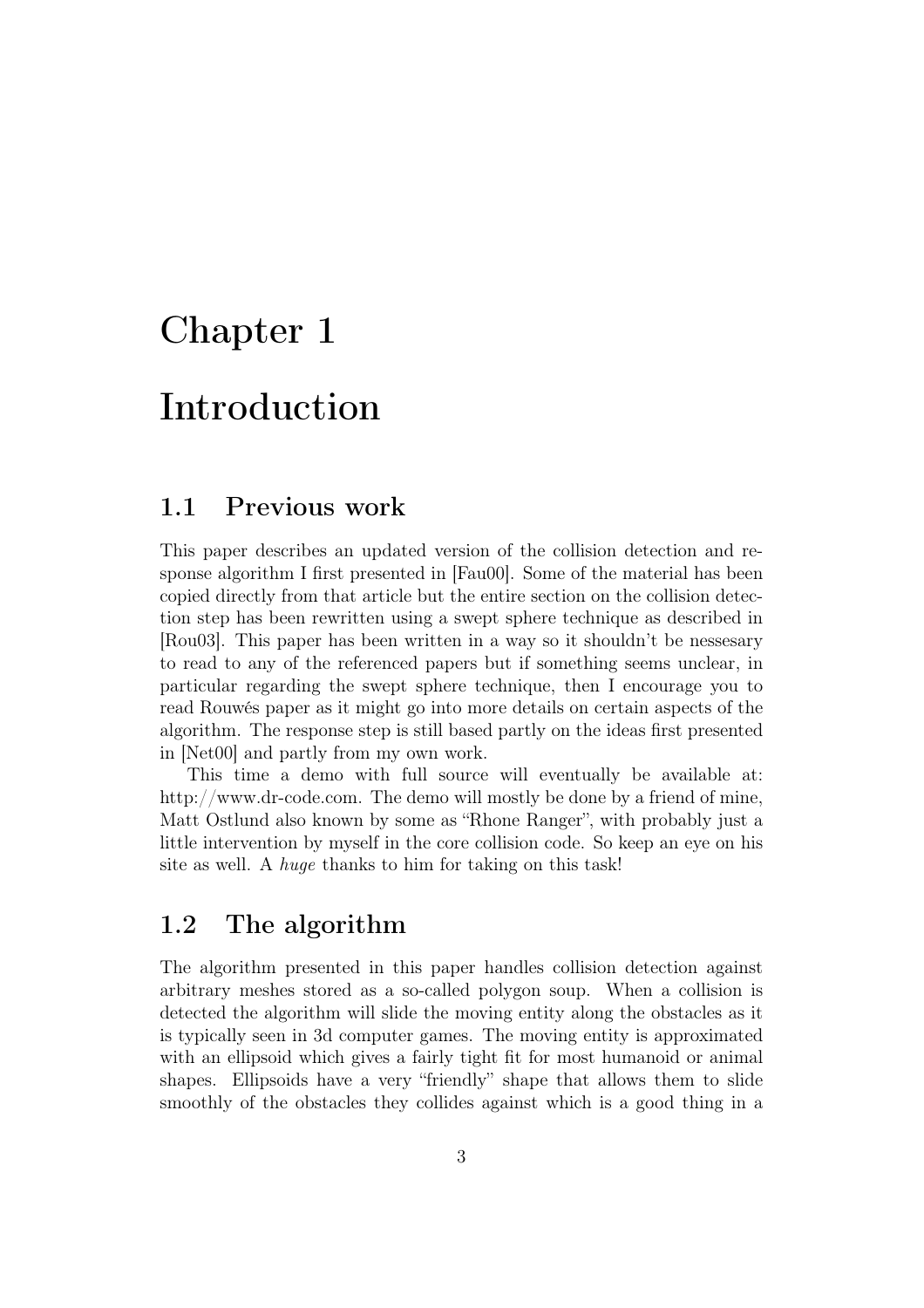game where the player does not want to get stuck against a hard egde in the middle of a fast-paced battle.

This updated version of the algorithm fixes in particular the problem where colliding against triangle edges could cause the original algorithm to fail resulting in the player being stuck or fall through the world geometry.

#### 1.3 How to read this document

First of all let me say: this stuff is certainly not easy! It'll take a long time to understand correctly and probably several readings of this text. So give yourself time to fully understand what's written in a section before moving on to the next. To fully understand the theory presented you will need to have a fairly good understanding of linear algebra - i.e. vectors, matrices, vector spaces and the like. This paper is split up into two major parts one on collision detection and one on collision response. Now what's the difference?

- Collision detection deals with finding out whether or not we'll bump into something when we move our ellipsoid though 3d space and if so, what do we hit and where?
- Collision response deals with what to do when a collision do occur. Do we stop? Do we continue movement in another direction ? What do we do? The collision response step is very important for the overall feel of your game.

I'll assume that the mesh being checked for collision is placed in the same space as the player - in world space. In other words I'll assume that each mesh has the identity matrix as its world matrix. If this is not the case then it's easy to apply the actual world matrix to the vertices before we check the triangles for collision.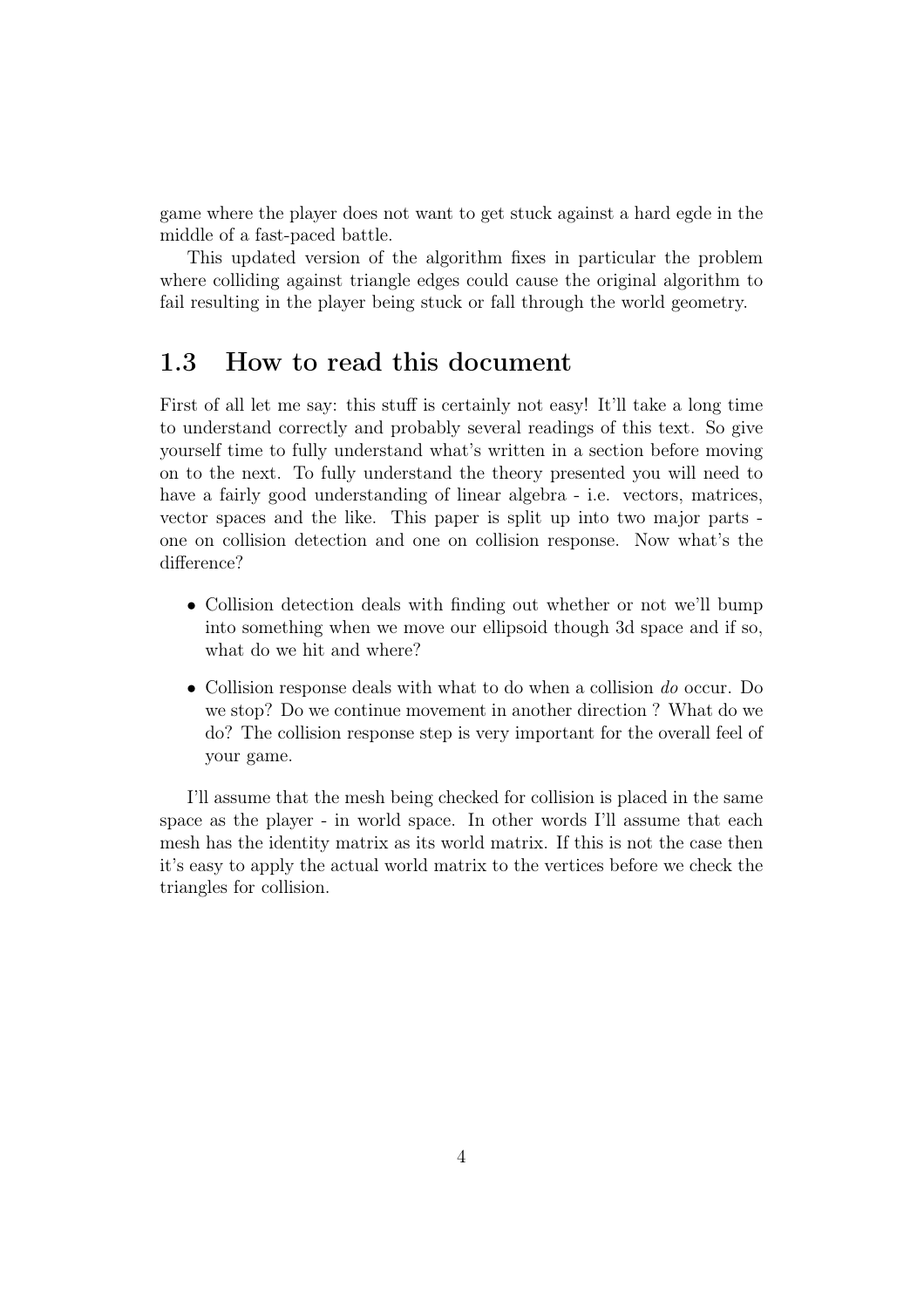### Chapter 2

### Vector spaces

This algorithm makes heavy use of non-standard vector spaces to simplify certain calculations. Those of you already familiar with the definition of vector spaces and most importantly with change-of-basis matrices to move between spaces can skip most of this chapter and only cast a glance on the section on the "ellipsoid space". The rest of you read on but be aware that this is only a very quick crash-course on the subject. A full explanation would include too much math and is beyond the scope of this paper anyway.

#### 2.1 Definition of a vector space

Most of you will never have encountered any other vector spaces than the standard two and three dimensional spaces we usually think of from school math. These are called  $R_2$  and  $R_3$  and are those we use in a "standard" coordinate system (like the one D3D or openGL operates in).

As it turns out we can easily define vector spaces or 4, 5 or even infinitely many dimensions by listing a few rules (or axioms) which every vector space must follow.  $R_2$  and  $R_3$  follows these rules too! The rules are:

- It must be closed under addition and scalar multiplication. This means that given two vectors from the vector space, say X and Y, then  $Z =$  $X + Y$  must also be in the same space. For any real number r if X is in the space then so must  $rX$ . Informally said we cannot ever "leave" the vector space using these operations.
- It must contain a zero-vector  $V_0$  so for all vectors X in the space  $V_0$  +  $X = X$ . For all vectors X it must also be true that  $0X = V_0$ .
- It must follow standard mathematical rules such as the associative law, commutative law etc.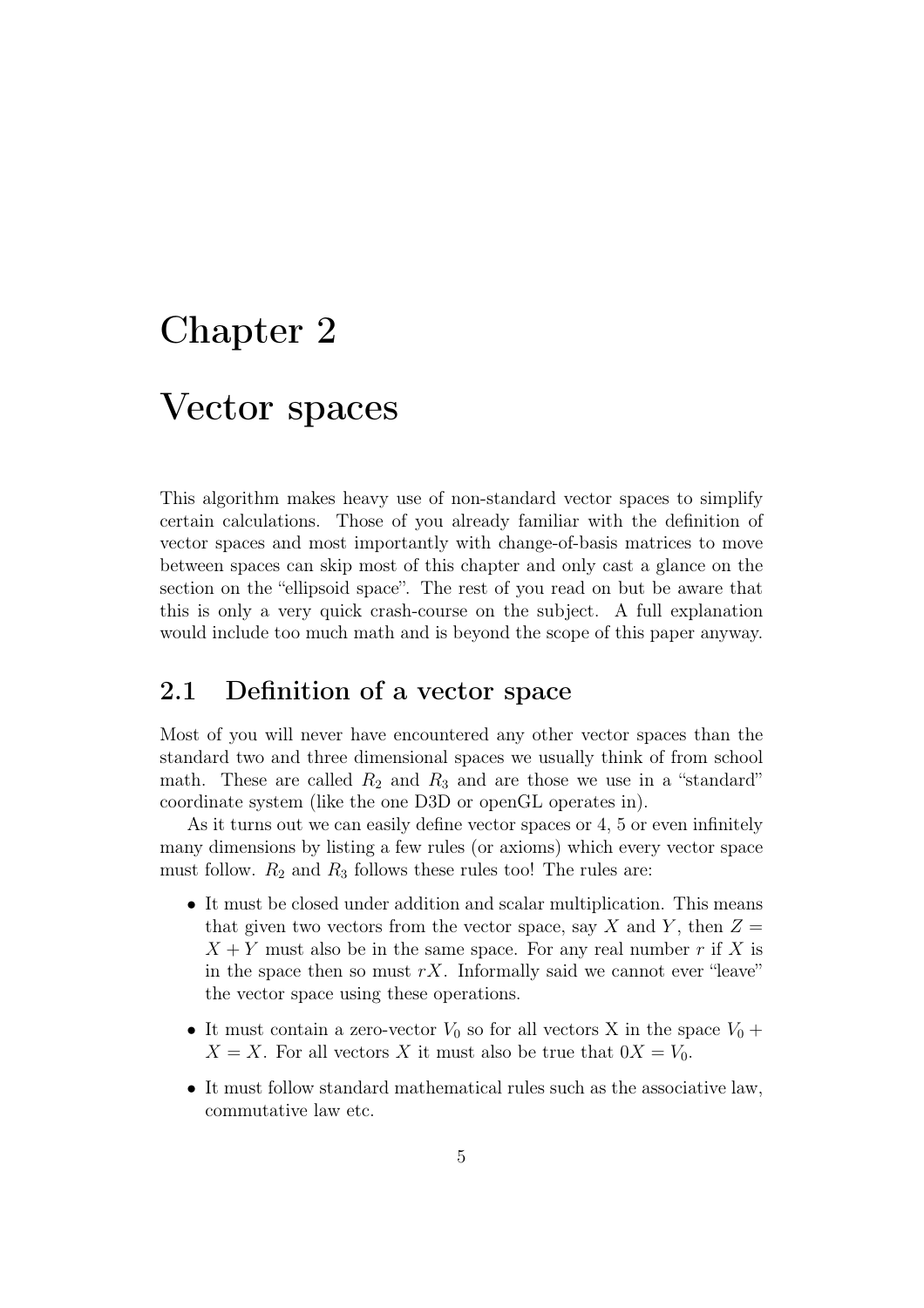Now I'll introduce to you the concept of a linear combination of vectors from a vector space. Said in words it's what you get if you combine vectors from the space using addition and multiplication with scalars (real numbers). For example if you have vectors  $X, Y$  and  $Z$  you could combine them like this:  $V = 2X + 4Y + (-3)Z$  and then V would be a linear combination of the vectors  $X, Y$  and  $Z$ .

OK, what can we say about  $V$ ? Well, from rule number 1 above we can see that V must belong to the same vector space as  $X, Y$  and  $Z$ . Cool, that's what we need to define what a basis for a given vector space is.

A basis for a vector space is a collection of vectors, belonging to the space, for which the following holds:

- Every vector in the vector space is a linear combination of vectors from the basis.
- Each of the vectors in the basis can not be made from a linear combination of the other basis vectors.

The minimal number of vectors necessary to create a basis for a vector space is equal to the dimention of the space. So how many vectors are in the basis for  $R_3$ ? Or  $R_2$ ?

#### 2.2 Case study:  $R_3$

I think it's time to take a break from the abstract definitions above and look at a familiar example. After reading and understanding this example you should understand the stuff above well enough for this paper. Let us look at the standard 3D vector space we know as  $R_3$ . Is it a vector space? Well, we check the rules (very informally). Is it closed under addition? If we have two vectors from  $R_3$ , say  $X = (2, 5, 4)$  and  $Y = (6, 3, 8)$ , is  $Z = X + Y = (8, 8, 12)$ in  $R_3$ ? Yes, we believe this is the case.

For any real number r, say  $r = 2$ , is  $rX = (4, 10, 8)$  in  $R_3$ ? Check! First rule holds.

Is there a zero vector then? Yes, we use  $V_0 = (0, 0, 0)$  and the rule holds.

Checking the third rule involves a lot of tedious checks so I'll just mention the commutative law saying that  $X + Y = Y + X$ . Obviously that holds for vectors from  $R_3$ .

So  $R_3$  is a vector space! What is its basis? The basis for  $R_3$  is called the "standard basis" and contains 3 vectors  $(e_1, e_2, e_3)$ . What are those vectors? They are:  $e_1 = (1, 0, 0), e_2 = (0, 1, 0)$  and  $e_3 = (0, 0, 1)$ .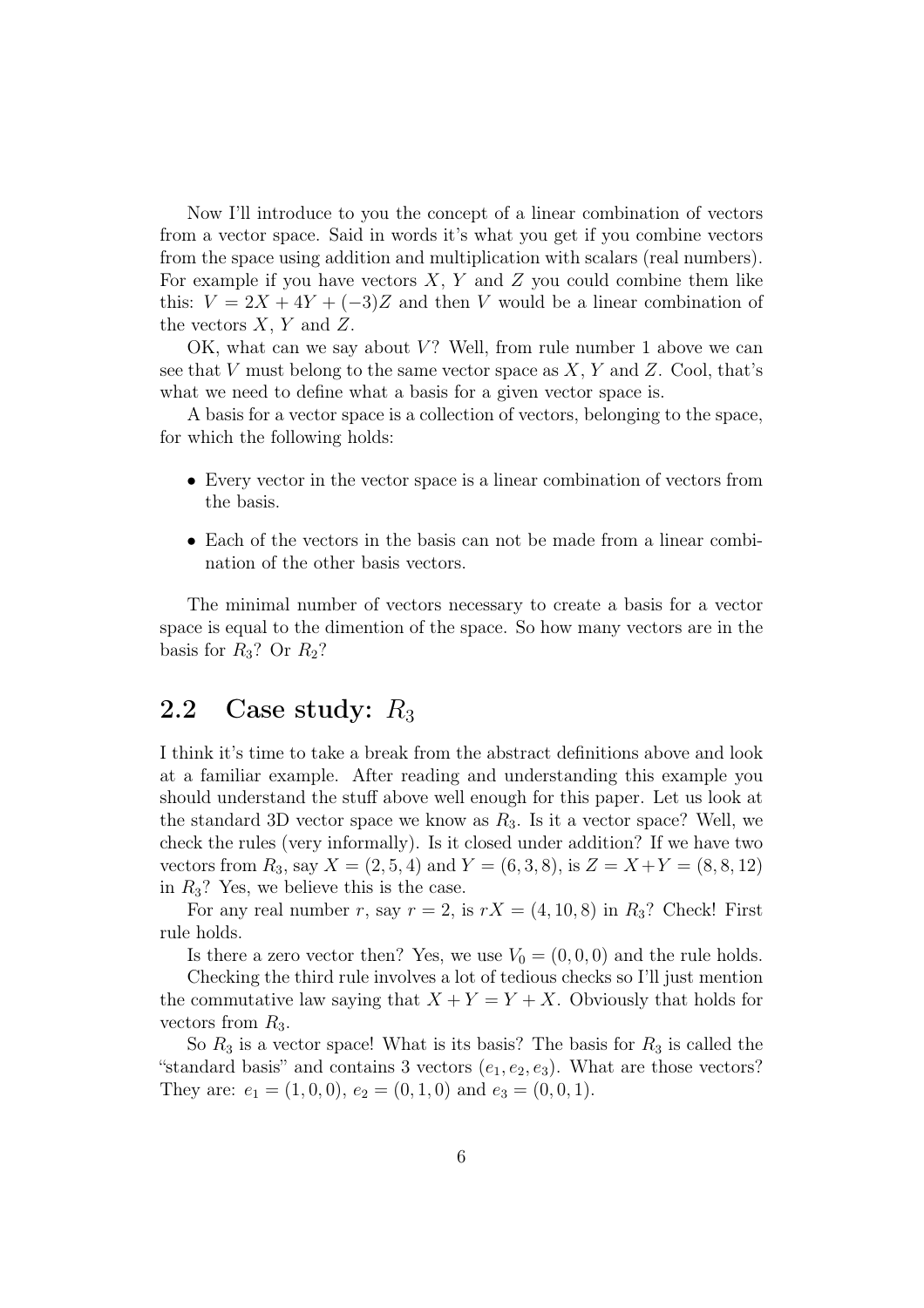Well, if that is indeed the basis for  $R_3$  then we should be able to derive any vector from  $R_3$  as a linear combination of those vectors right? Well, we'll have to convince ourselves about this so given any vector from  $R_3$ , say  $V = (5, 2, 4)$ , can we derive this from a linear combination of  $(e_1, e_2, e_3)$ ? Yes, because in this case  $5e_1+2e_2+4e_3 = 5(1,0,0)+2(0,1,0)+4(0,0,1) = (5,2,4).$ It's clear that  $e_1$  cannot be made from  $e_2$  and  $e_3$  because no matter how you combine them the first vector component would still be zero right? Same can be said for the other two basis vectors.

#### 2.3 Coordinates

Now for an important definition: the coordinate. The coordinate for a point in a vector space is build from the scalars that are multiplied to the basis vectors in the linear combination for the point. In the example above the point V has the coordinate  $(5, 2, 4)$ . This might seem obvious because we're used to working with  $R_3$  but make sure you see why that is indeed its coordinate:  $V = 5e_1 + 2e_2 + 4e_3$  so the scalars are  $(5, 2, 4)$  - its coordinate.

#### 2.4 Ellipsoid space

By now you should be convinced that  $R_3$  is a vector space following the axioms for general vector spaces. It should also be clear that other vector spaces could exist - even other spaces of 3 dimensions. For example what about the vector space made from the basis  $v_1 = (2, 0, 0), v_2 = (0, 2, 0)$  and  $v_3 = (0, 0, 2)$ . Which vectors or points does this space contain? The same as  $R<sub>3</sub>$  of course but with different coordinates!

Given a point  $(2, 2, 2)$  in  $R_3$  - which coordinate would that same point have if we converted it into our new space? It would have the coordinate  $(1, 1, 1)$  because:  $1v_1 + 1v_2 + 1v_3 = (2, 2, 2).$ 

This is *exactly* the trick we'll use in this paper to create a very special vector space which has the property that the ellipsoid we're using to approximate our player with becomes a unit-sphere in that space! A unit sphere is a sphere with radius  $= 1$  but it's also an ellipsoid with radius vector  $=$  $(1,1,1)$ , right?

So how do we create such a space? Well, we'll have to come up with a basis for the space. If the ellipsoid is defined by a radius vector of  $(x, y, z)$  then we'll just chose the basis to be:  $v_1 = (x, 0, 0), v_2 = (0, y, 0)$  and  $v_3 = (0, 0, z)$ . Now in this space the ellipsoids radius vector will be  $(1, 1, 1)$  - it'll be a unit sphere as we desired. You can check if that choice of basis really defines a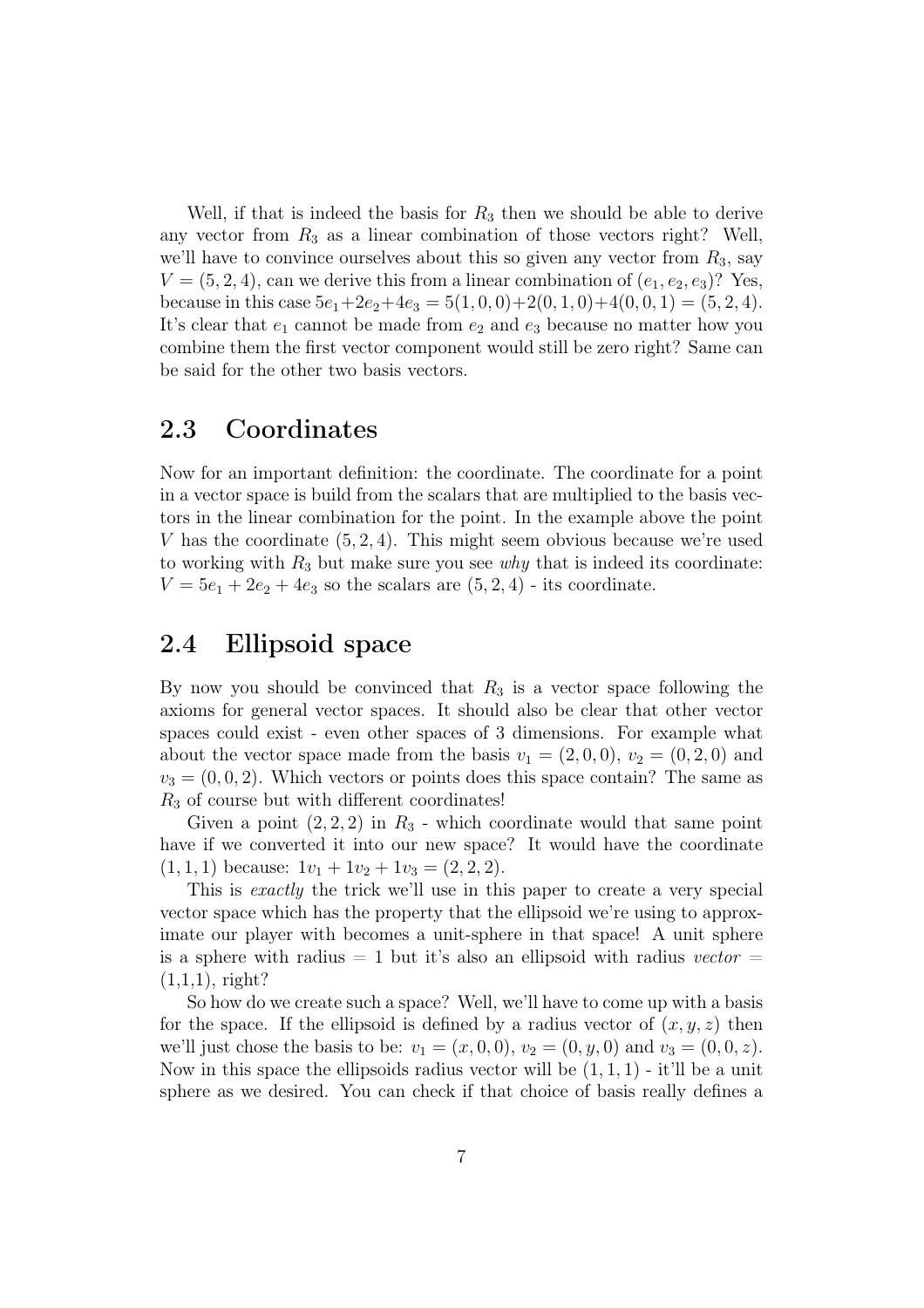valid vector space if you want - or you can just take my word for it. We'll call our newly defined vector space for the "ellipsoid space".

The *last* thing we need to know is how to translate a point from  $R_3$  into the ellipsoid space. We're in luck, because it turns out that because a linear combination is a linear function we can get away with just describing what to do with the 3 basis vectors  $(e_1, e_2, e_3)$  (remember these from above?).

We find that if we use the basis  $(v_1, v_2, v_3)$  from above, then:

$$
e_1 = \frac{1}{x}v_1 + 0v_2 + 0v_3.
$$
 (2.1)

$$
e_2 = 0v_1 + \frac{1}{y}v_2 + 0v_3.
$$
 (2.2)

$$
e_3 = 0v_1 + 0v_2 + \frac{1}{z}v_3.
$$
 (2.3)

We list the coordinates for  $e_1, e_2$  and  $e_3$  as column vectors in a 3x3 matrix and get a "change of basis" matrix which has the effect of translating any vector from  $R_3$  into the ellipsoid space.

The matrix looks like this:

$$
CBM = \left[ \begin{array}{ccc} \frac{1}{X} & 0 & 0 \\ 0 & \frac{1}{Y} & 0 \\ 0 & 0 & \frac{1}{Z} \end{array} \right] \tag{2.4}
$$

As long as we stick to defining new spaces for which the change of basis matrix looks like above (only has entries on the diagonal) then we can simplify the multiplication of a vector to the matrix into just a component-wise multiplication.

For example we translate a vector  $V$  into our ellipsoid space like this (remember  $(x,y,z)$  is simply the radius vector for the ellipsoid defining the space):

$$
V_e = CBM * V = \left(\frac{1}{x}, \frac{1}{y}, \frac{1}{z}\right) V = \frac{V}{(x, y, z)}
$$
(2.5)

At mentioned above this *only* holds for change of basis matrices which only has entries on the diagonal and those spaces just happens to include those you get from  $R_3$  when you multiply each basis vector  $(e_1, e_2, e_3)$  with a constant. If you check back, that's exactly what we do to achieve the 'scaling trick' above.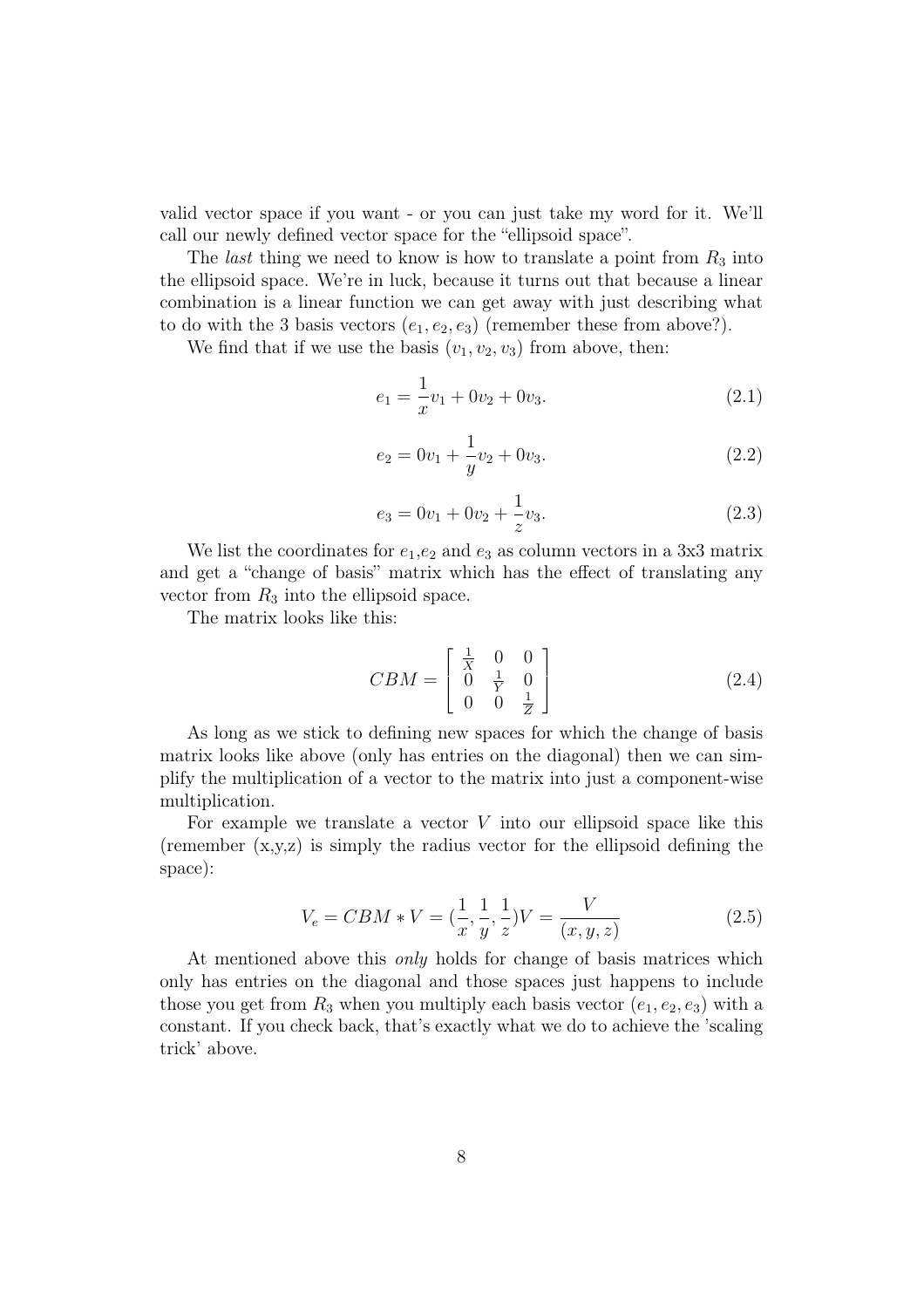### Chapter 3

### Collision detection

#### 3.1 Overview

OK, enough talk - lets get started! So, we have our guy we wish to move around the world. He's represented by an ellipsoid with a center which we will consider his position and a radius vector defining the ellipsoids size along the three axis. See Figure 3.1.



Figure 3.1: Ellipsoid radius vector

We move our guy though the world by applying a force to him in some direction. This is represented by a *velocity vector*. We wish to move the ellipsoid through the world so its new position equals its current position plus the velocity vector. See Figure 3.2.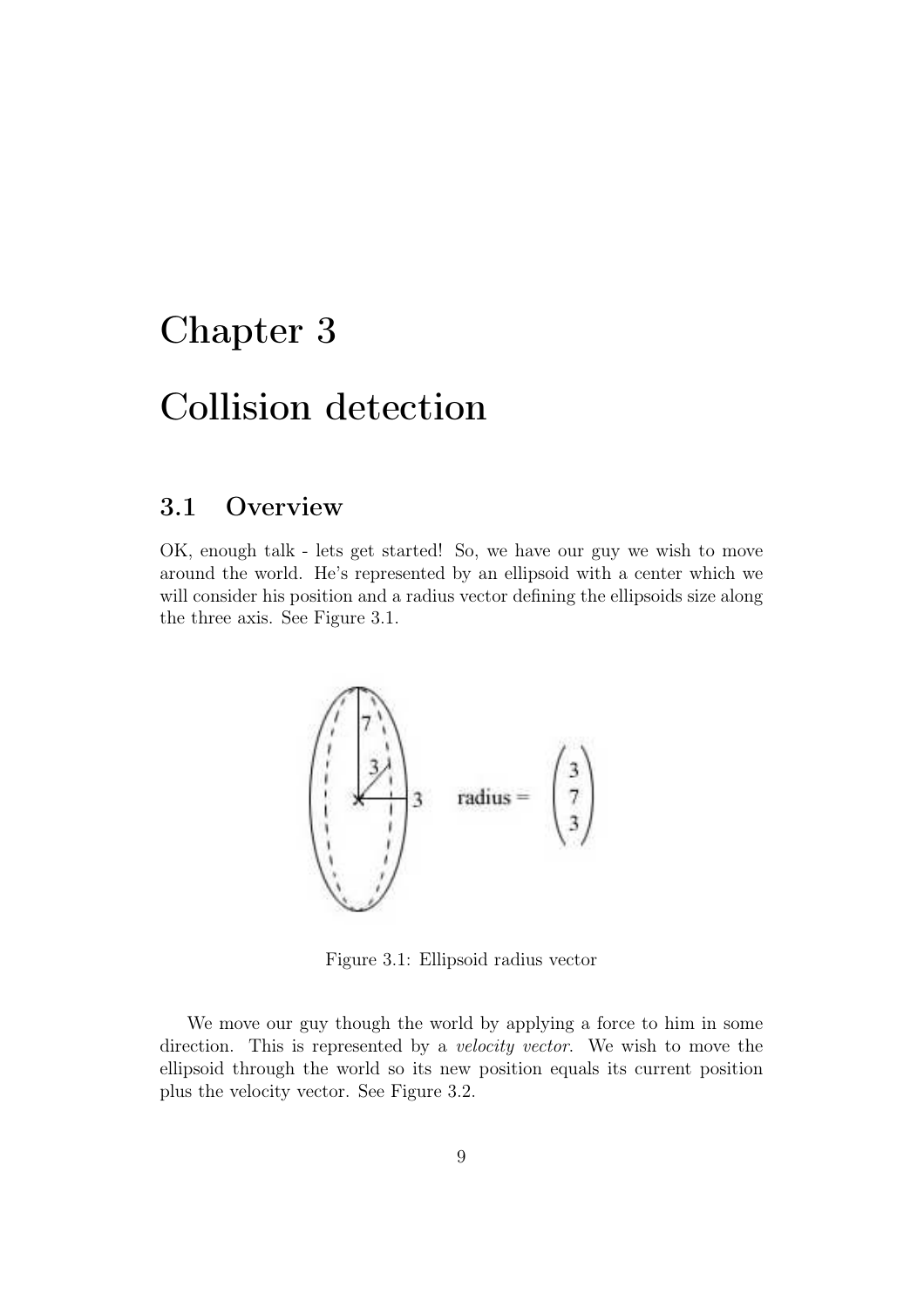

Figure 3.2: Moving our guy by a velocity

But we don't know if we can do that though as there might be something in his way - one or more of the triangles making up our world might be obstructing the path. We have no chance of knowing exactly which triangle he'll hit, so to some degree we'll have to check them all (it is possible, and recommended, to split up large meshes into an octree which can then be queried to check only those triangles close to the player).

Also we cannot stop once we find one triangle he'll hit - we'll have to check all potential colliders to find the closest collision. Figure 3.3 shows what happens if we detect a collision with triangle A and then stops without checking the rest, including for example triangle B.

First of all we'll reduce the complexity of the problem greatly by working in the ellipsoid space that I've discussed above in section 2.4 - from now on referred to as eSpace. As you'll recall this is a vector space in which the ellipsoid is really a unit sphere so from now on we'll only consern ourselves with detecting collision between a triangle and a unit sphere. To work in eSpace we have to translate the triangles, the velocity vector and the player position from  $R_3$  into the space by applying the CBM matrix listed above. Once our collision detection routine has finished the result will also be in eSpace but we can translate the result back into  $R_3$  by applying the inverse of the CBM matrix to the result<sup>1</sup>.

As it turns out we need two things for the collision response step in the

<sup>&</sup>lt;sup>1</sup>Where the transition from  $R_3$  to eSpace was done by a division of the point with the ellipsoid radius vector it turns out that the transition back from eSpace to  $R_3$  can be reduced to a *multiplication* of the point with the ellipsoid radius vector.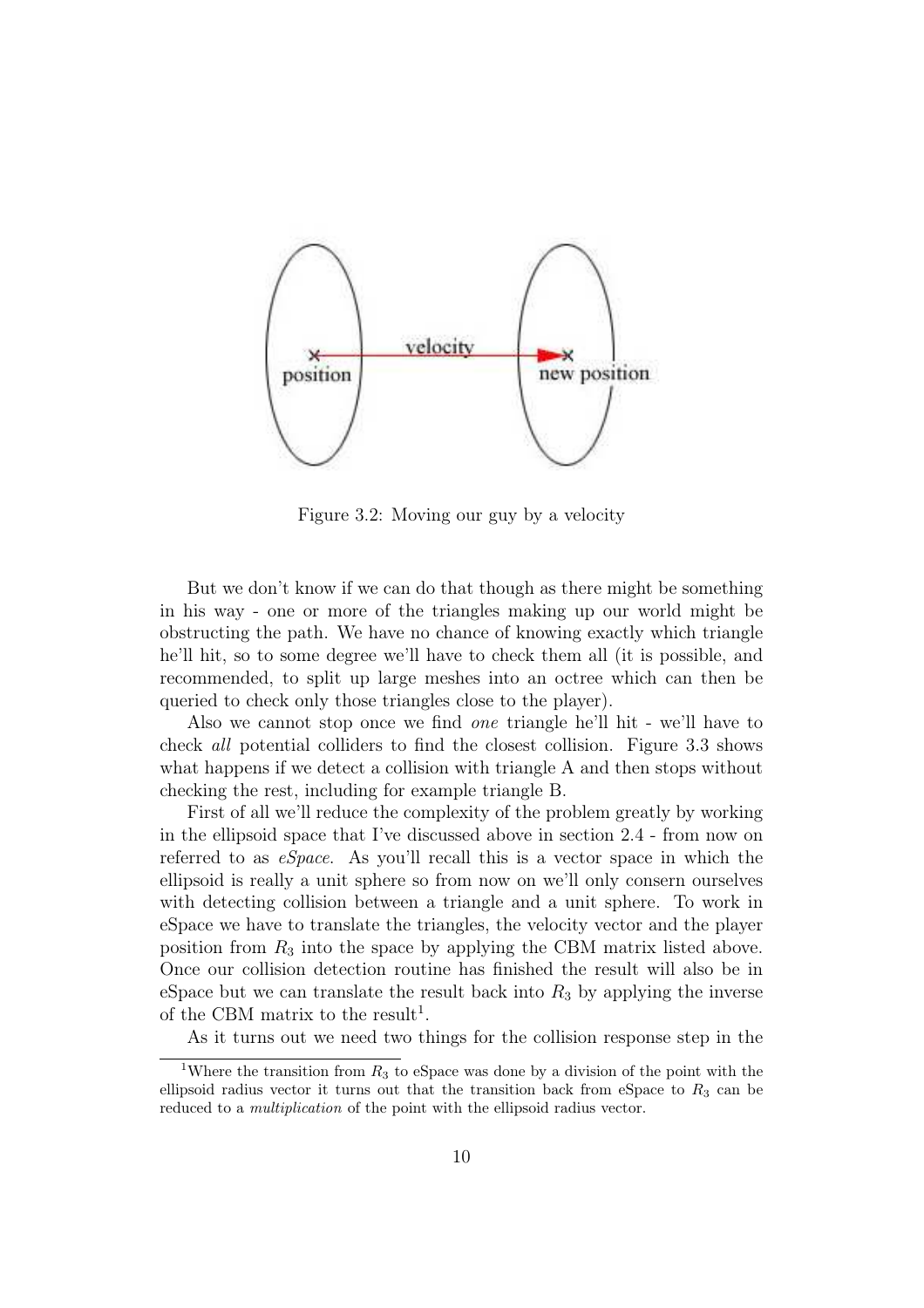

Figure 3.3: We must check all triangles

case of a collision:

- The position where the sphere hits the geometry.
- The distance along the velocity vector that the sphere must travel before the collision occurs.

So to check a single triangle for collision we'll first have to figure out if a collision occurs and then if that is the case the algorithm must be able to calculate the two things above.

#### 3.2 Checking a single triangle

So given a triangle defined by points  $p_1$ ,  $p_2$  and  $p_3$  in eSpace and in clockwise order we want to check for collision against a sphere positioned at  $basePoint$ and moving along a vector velocity.

If we parameterize the movement of the sphere along the velocity with  $t$ then we'll get a formula for the position of the sphere that looks like this:

$$
C(t) = basePoint + t * velocity, t \in [0, 1]
$$
\n(3.1)

A sphere in 3d can be defined as a position and a radius (which in our case will be 1 because we're working in eSpace). For a moving sphere the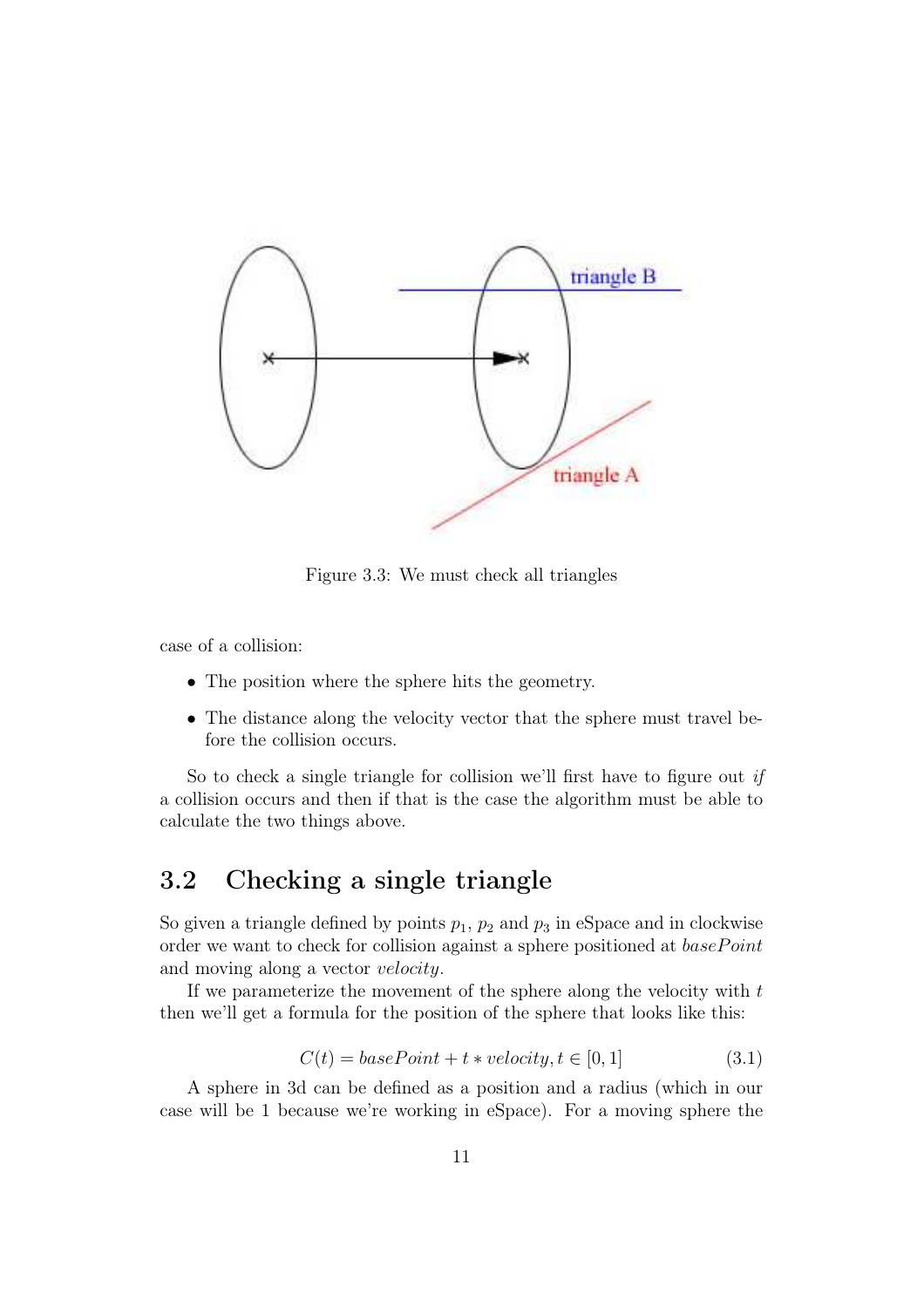radius will remain constant but the position will of course change. Thus the formula above gives us the orientation of the collision sphere at any time  $t$ moving along the velocity vector. This is what is meant by a *swept sphere*.

The first task is to check if the swept sphere will intersect with the triangle plane. If this is not the case then it certainly can't collide with the triangle, can it? So we construct the plane trianglePlane from the points of the triangle (see Appendix B for help with this). If we have the normalized plane normal N and the plane constant  $C_p$  then we can calculate the *signed* distance from a point  $p$  to the plane as:

$$
SignedDistance(p) = N \cdot p + C_p \tag{3.2}
$$

If the swept sphere intersects with the triangle plane then at some time  $t_0$  it'll rest on the *front side* of the plane and at some other time  $t_1$  it'll rest on the back side. At all time values  $t \in [t_0, t_1]$  the swept sphere will intersect with the plane. The time  $t_0$  is exactly when the signed distance from the swept sphere to the triangle plane is 1 so we can calculate it like this:

$$
SignedDistance(C(t_0)) = 1 \Rightarrow
$$
  
\n
$$
N \cdot (basePoint + t_0 * velocity) + C_p = 1 \Rightarrow
$$
  
\n
$$
N \cdot basePoint + t_0 * (N \cdot velocity) + C_p = 1 \Rightarrow
$$
  
\n
$$
t_0 * (N \cdot velocity) + SignedDistance(basePoint) = 1 \Rightarrow
$$
  
\n
$$
t_0 = \frac{1 - SignedDistance(basePoint)}{N \cdot velocity}
$$

The time  $t_1$  is when the signed distance from the swept sphere position to the triangle plane is -1 so similar to above it can be calculated as:

$$
t_1 = \frac{-1 - SignedDistance(basePoint)}{N \cdot velocity}
$$

Now, if both  $t_0$  and  $t_1$  is outside the range [0, 1] then we know that the swept sphere will *not* at any point along the velocity intersect with the plane and thus it cannot collide with the triangle. Otherwise we know that a collision with the triangle will occur at a time  $t_{collision} \in [t_0, t_1]$ .

Notice that there is a special case if  $N \cdot velocity = 0$  - then we obviously can't use the formulas above. But when does this happen? That happens when the velocity vector is perpendicular to the plane normal - in other words when the sphere is travelling in parallel to the triangle plane. In this case there are two possibilities, either the absolute distance from  $basePoint$  to the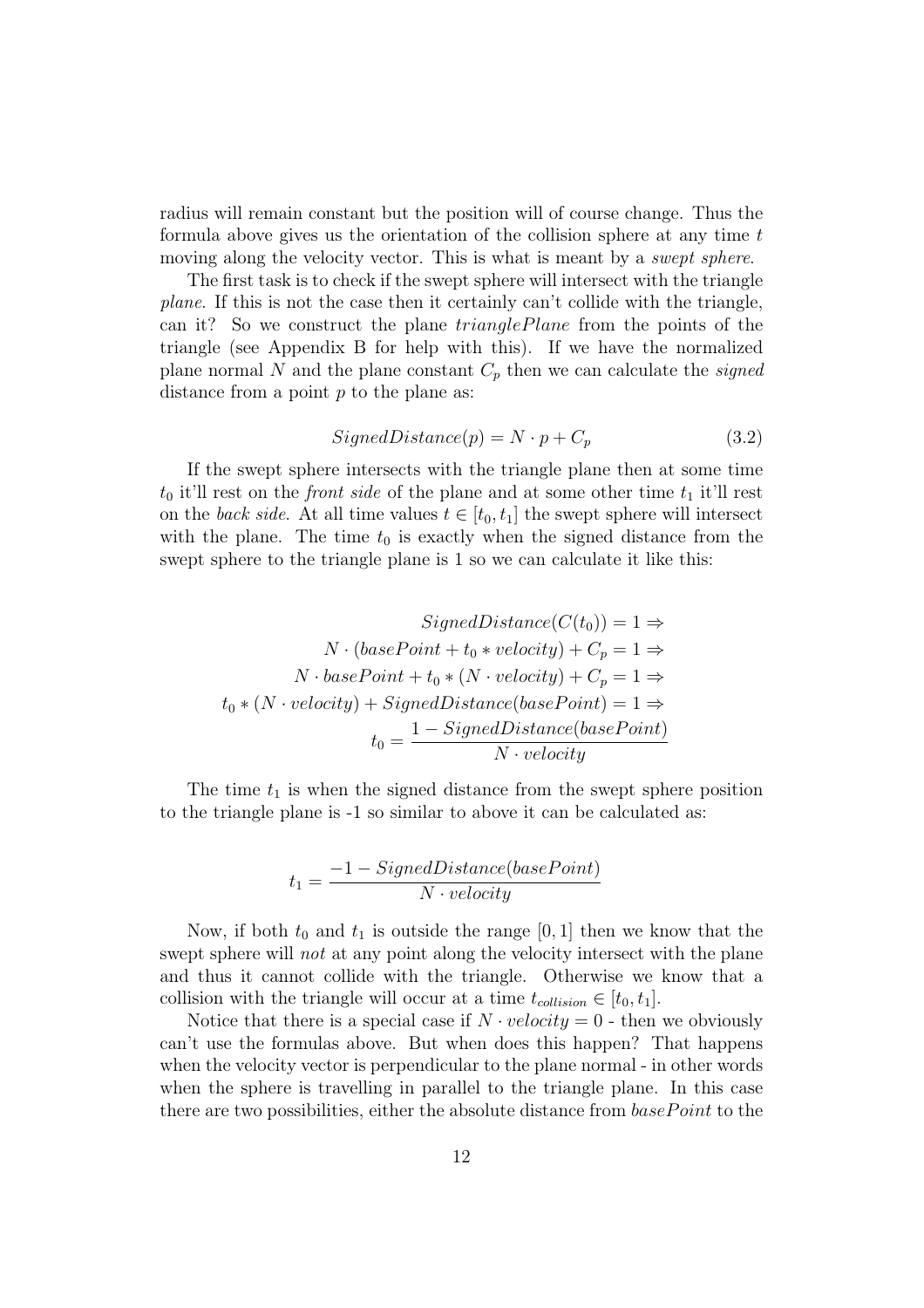triangle plane is smaller than 1 and the sphere is embedded in the triangle plane. If this is the case then we set  $t_0 = 0$  and  $t_1 = 1$  as the swept sphere intersects the plane at all times. If the distance is greater than 1 then we know that a collision cannot ever happen and we can return early from the function.

Now that we have found the two time values  $t_0$  and  $t_1$  there are three cases for a potential collision:

- The sphere can collide with the *inside* of the triangle.
- The sphere can collide against one of the three vertices of the triangle.
- The sphere can collide against one of the three *edges* of the triangle.

#### 3.3 Colliding with the inside of a triangle

The first case is probably the most common one (depending on triangle size) and if the sphere does indeed collide with the inside of the triangle then a collision against a vertex or edge must happen "further down the velocity" so to speak. So if we can quickly detect collision against the inside then we can skip the more expensive "sweep test" against the vertices and edges. So lets take a look at this case first. Note that this case can only happen when the sphere is not embedded in the plane (as discussed above). An embedded sphere can *only* collide against a vertex or an edge of the triangle.

The idea is to calculate the point on the plane where the sphere will first make contact when moving along the velocity vector. Let call that the planeIntersectionPoint. We already know that the contact will happen at time  $t_0$  because that's exactly the time when the sphere rests on the front side of the plane, but where exactly is the point? The plane intersection point is calculated like this:

#### $planeIntersection Point = basePoint - planeNormal + t_0 * velocity$  (3.3)

To see why this must be the case take a look at Figure 3.4 and Figure 3.5. The point on the *sphere* that'll first hit the plane is given by  $basePoint$ planeNormal and the intersection happens at time  $t_0$ .

Now all we need to do is check if the *planeIntersectionPoint* is *inside* the triangle. A function that does this check is listed in Appendix C but you can use whatever function you like. If the point is inside the triangle then we have the result for the collision test: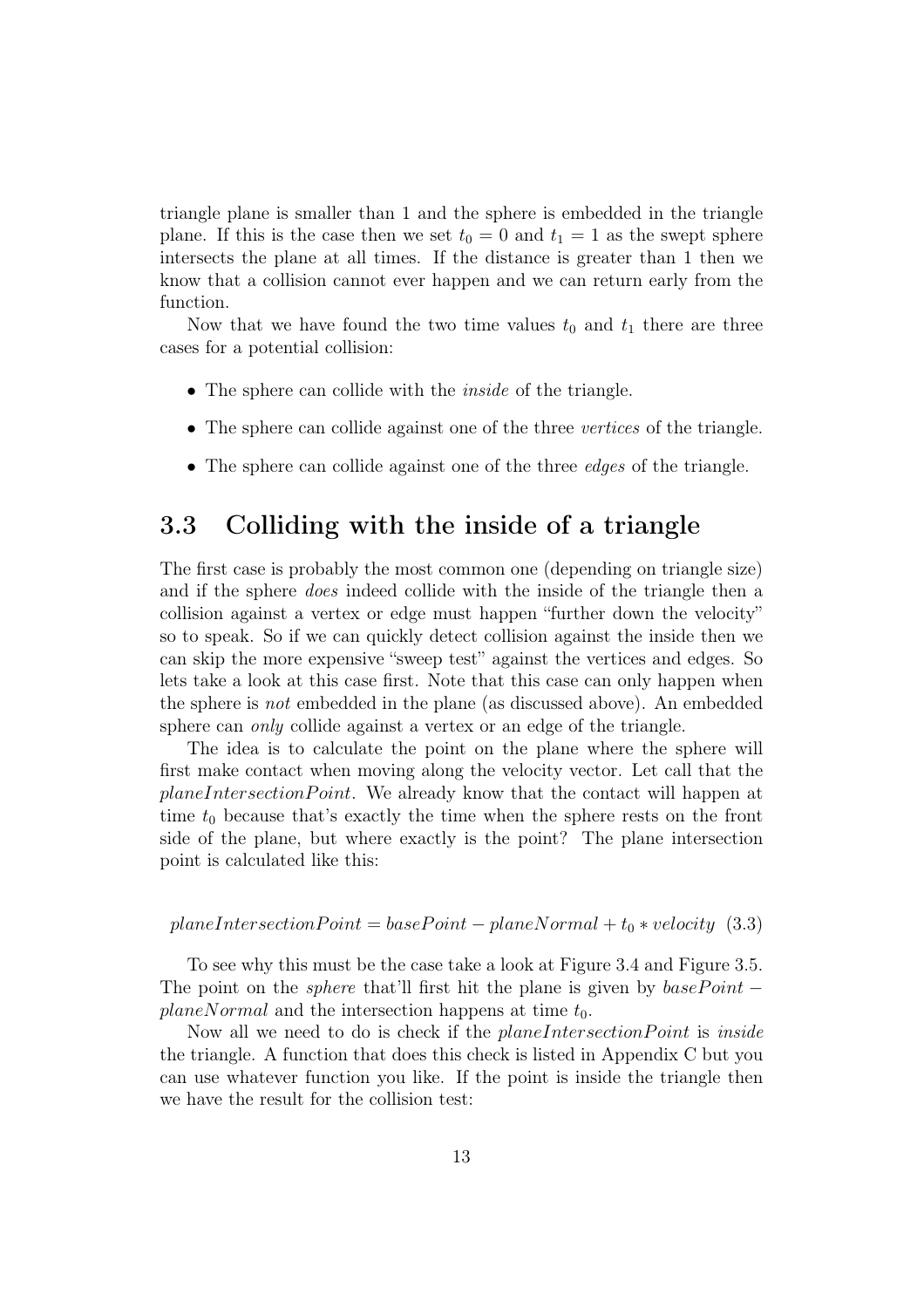

Figure 3.4: Sphere intersection point

 $\label{eq:intersection} \begin{array}{rcl} intersectionPoint & = & planeIntersection Point \end{array}$  $intersectionDistance = t_0\|velocity\|$ 

#### 3.4 The sweep test

If the sphere does not collide with the inside of the triangle then we'll have to do the "sweep test" against the vertices and edges of the triangle. The idea in both cases is to check if there is a  $t \in [t_0, t_1]$  where the swept sphere collides against either a vertex or edge.

Lets look at the easiest of the two cases first - the sweep against a vertex p. When does a collision between a vertex and the swept sphere take place? Well, if at any time the distance between the swept sphere center and the vertex is 1 then the two will collide. Or rather, to make the calculations a bit easier, when the squared distance between the swept center and the vertex is  $1^2$  - that's the same thing right? If we use that for any vector V,  $V \cdot V = ||V||^2$  then we can set up the following equation:

$$
(C(t) - p) \cdot (C(t) - p) = 1^2 \tag{3.4}
$$

The above reduces to a quadratic equation of the form: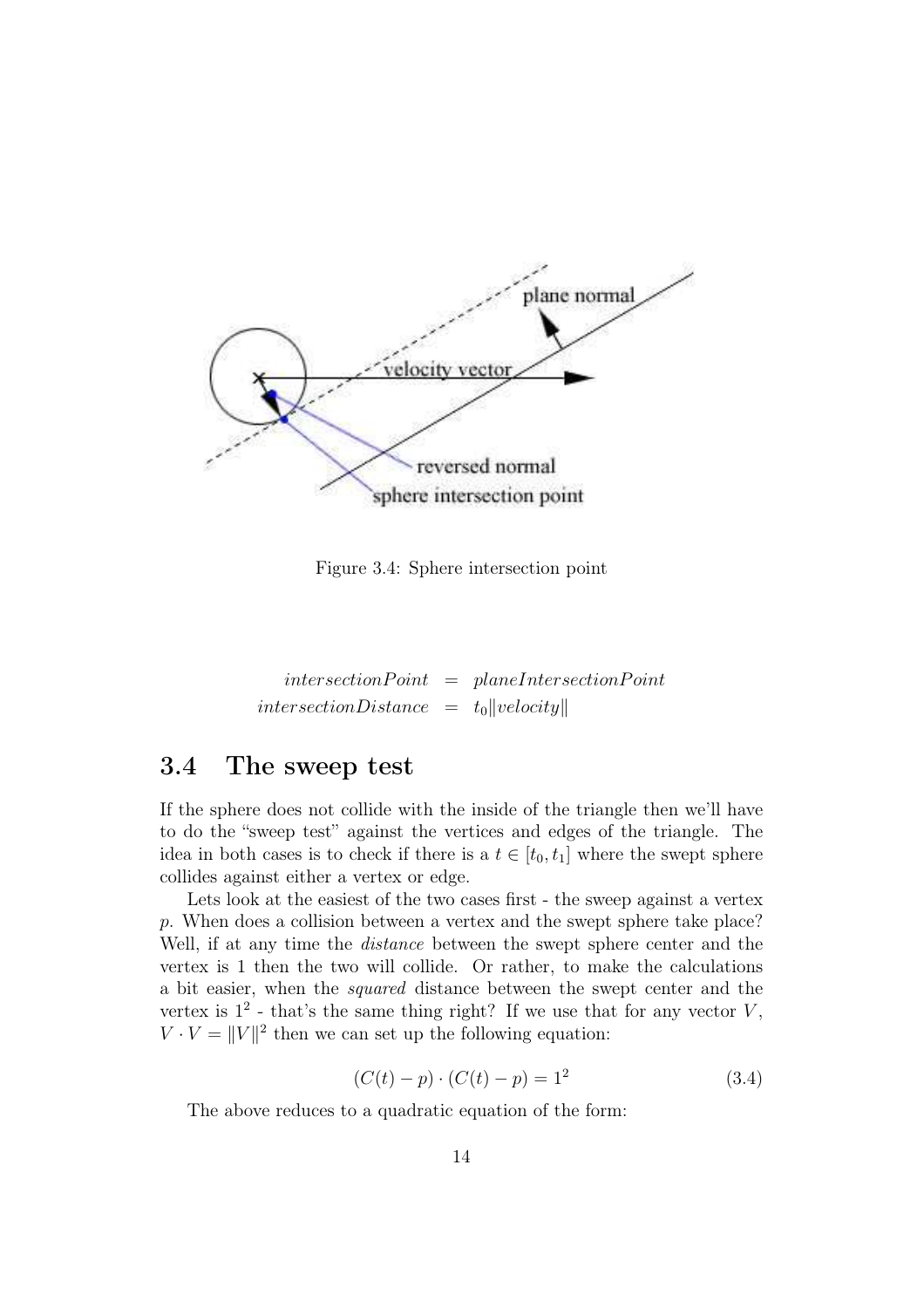

Figure 3.5: Plane intersection point

$$
At^2 + Bt + C = 0 \tag{3.5}
$$

where:

$$
A = velocity \cdot velocity
$$
  
\n
$$
B = 2(velocity \cdot (basePoint - p))
$$
  
\n
$$
C = ||p - basePoint||^2 - 1
$$

A quadratic equation generally have two solution and this also makes sense in this case. There will probably be two times when the distance between the swept sphere and the vertex is 1 - one for each side of the plane. We're interested in the *first* collision against the vertex so we use the smallest solution (because the solutions are exactly the time values for the collisions). For help solving a quadratic equation take a look at Appendix D. If there is a smallest solution  $x_1$  then the intersection data that we need is given as:

> $intersectionPoint = p$  $intersectionDistance = x_1\|velocity\|$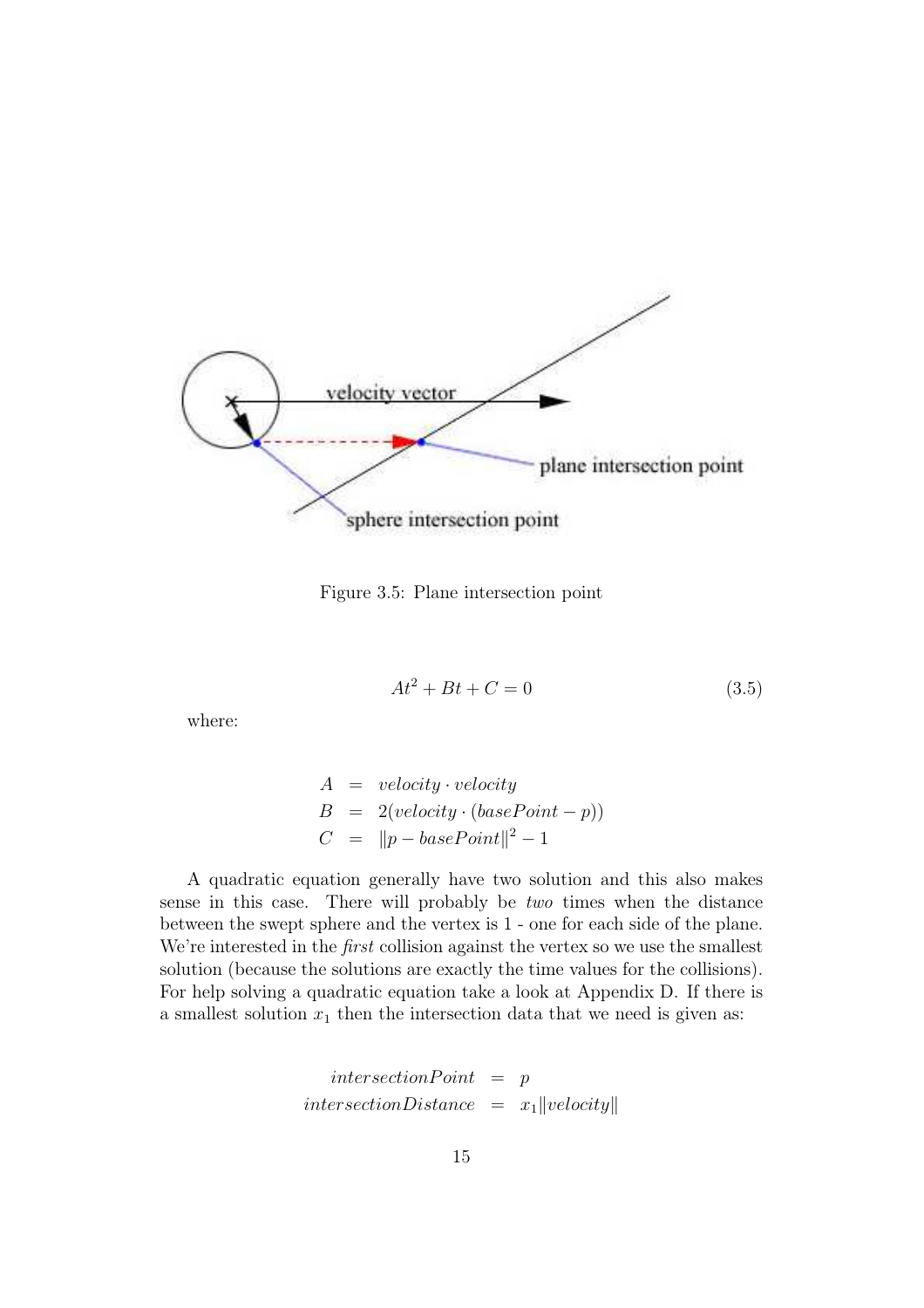Even if a collision occurs with one of the vertices we'll still have to sweep against the edges of the triangle too to see if the sphere will collide against an edge at smaller time value. The sweep against an edge is a bit more complicated than the sweep against the vertex but it boils down to the same thing basically. Consider the edge going from  $p_1$  to  $p_2$  then let

$$
edge = p_2 - p_1
$$

$$
baseToVertex = p1 - basePoint
$$

First we check if there is any time where the swept sphere collides against the infinite line going through the edge. This happens when the distance between the swept sphere center and the line is 1. Again this reduces to a quadratic equation with:

$$
A = ||edge||^2 * - ||velocity||^2 + (edge \cdot velocity)^2
$$
  
\n
$$
B = ||edge||^2 * 2(velocity \cdot baseToVertex) - 2((edge \cdot velocity)(edge \cdot baseToVertex))
$$
  
\n
$$
C = ||edge||^2 * (1 - ||baseToVertex||^2) + (edge \cdot baseToVertex)^2
$$

If this quadratic equation has a smallest solution  $x_1$  then we know that the swept sphere will intersect with the infinite line at some point but we don't know if that point is within the line segment that makes out the triangle edge. So if we parameterize the line L by f such that  $L(0) = p_1$  and  $L(1) = p_2$ then we can calculate  $f_0$  on the line where the intersection takes place as:

$$
f_0 = \frac{(edge \cdot velocity)x_1 - (edge \cdot baseToVertex)}{\|edge\|^2}
$$
 (3.6)

If  $f_0 \in [0, 1]$  then the intersection takes place within the line segment and the sphere collides against the triangle edge at time  $x_1$ . The intersection data that we need is given as:

> $intersectionPoint = p_1 + f_0edge$  $intersectionDistance = x_1\|velocity\|$

#### 3.5 In summary

And that's all there is to it! To recap the whole procedure: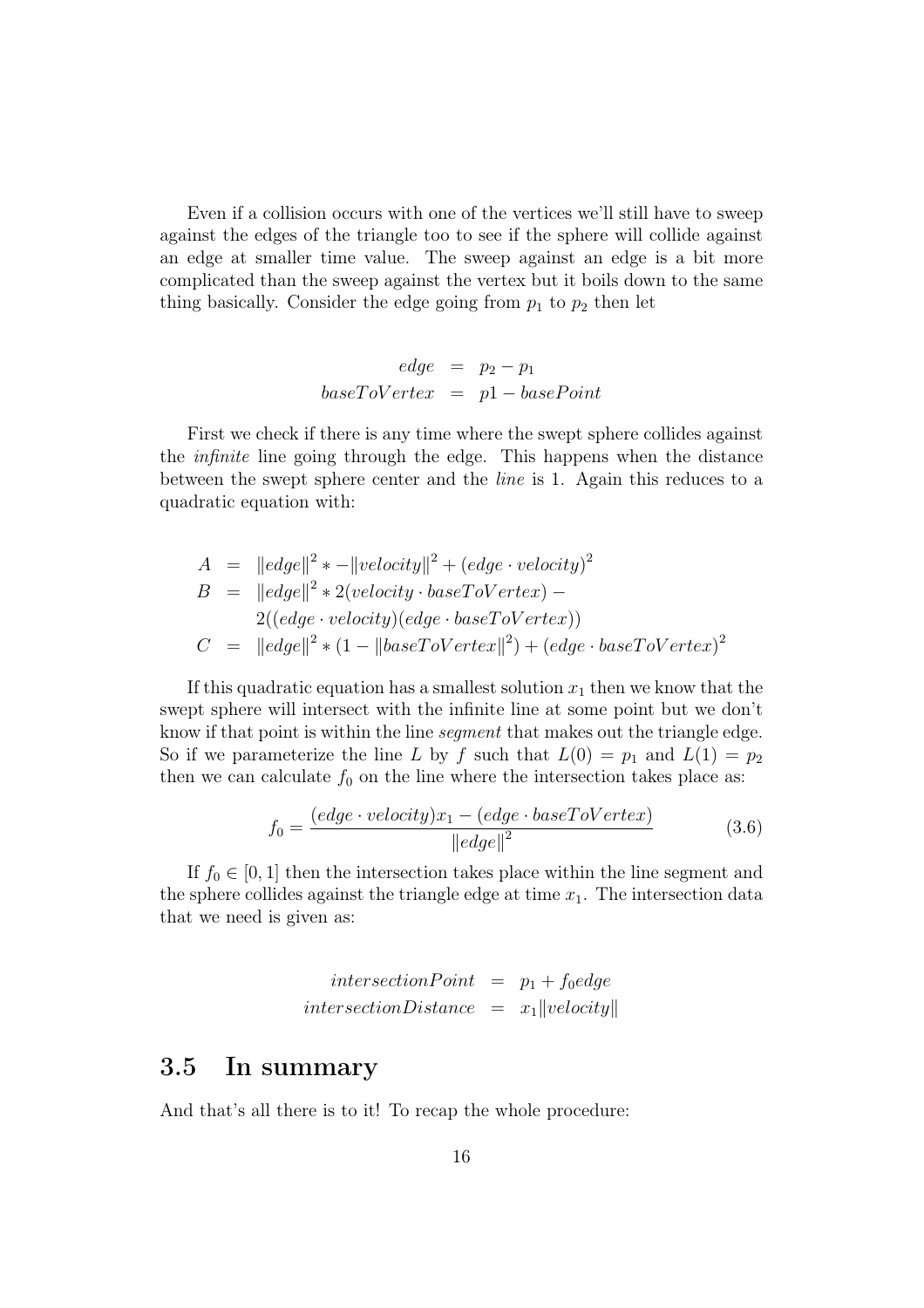- We first calculated the triangle plane
- Then we found time values  $t_0$  and  $t_1$  where the swept sphere intersected the plane.
- First we checked if we had a collision inside the triangle. If this was the case we could skip the sweep because it must take place before any vertex or edge collisions.
- Finally we swept the sphere against the vertices and edges of the triangle.
- After all the above we'll know if a collision takes place against the triangle and at what point and distance. We can now check if the collision is the closest one yet in which case we store it.
- Continue to the next triangle until all has been checked.

To further help you understand how to implement this step I've included a source listing of the whole procedure of checking a triangle against a moving sphere. You can find the code listing in Appending E.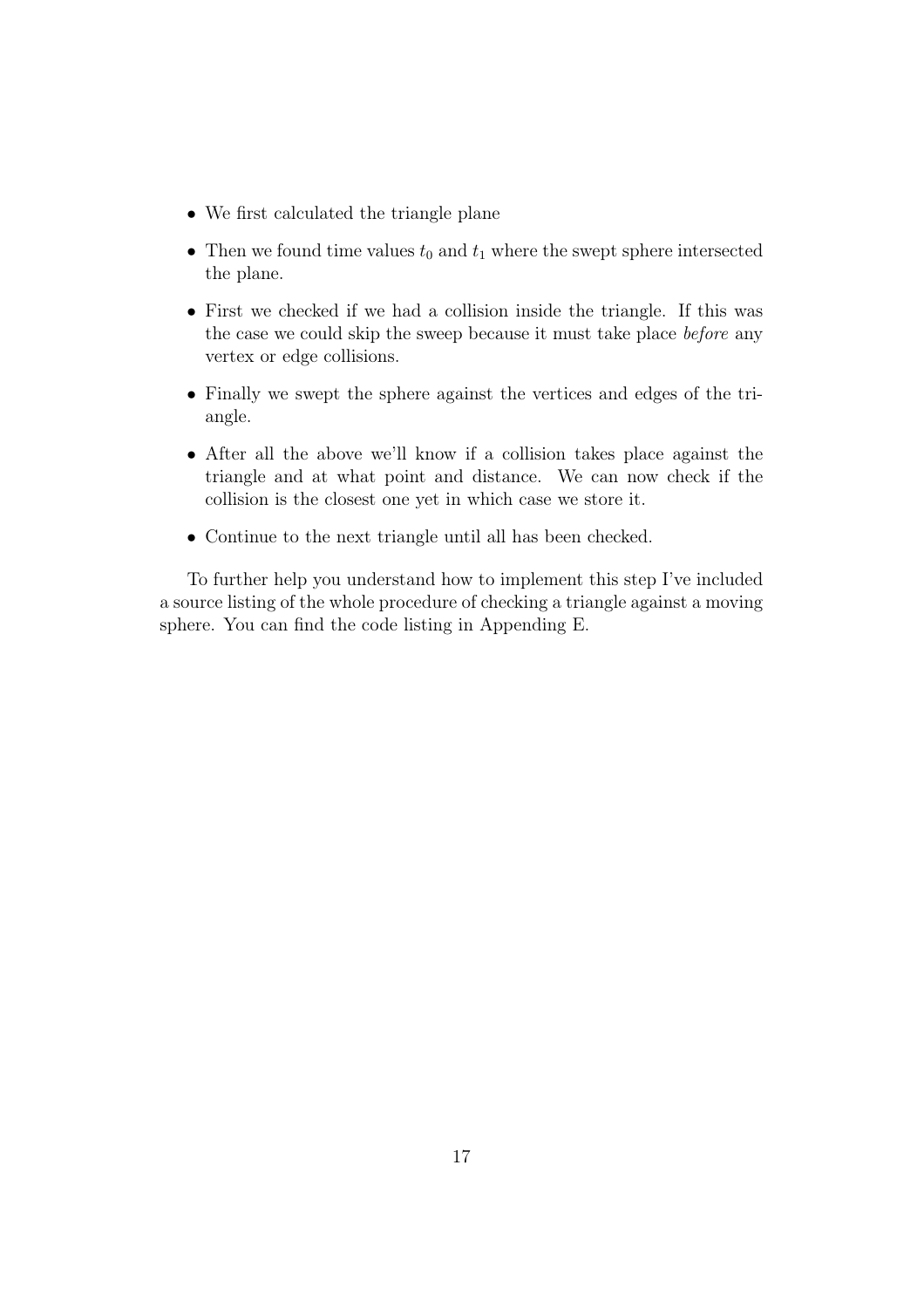## Chapter 4

### Collision response

So now you know how to check if your sphere collides with any of the triangles in your world given a certain velocity vector. But what do we do when a collision actually occurs? The easiest way to handle a collision is to simply stop and not allow the move when a collision is detected. On the other hand that is not how the professionals do is it? No, we want fancy collision response like sliding along the walls, automatically climbing stairs and automatically bumping over smaller obstacles on the ground.

Luckily all these things come automatically from the implementation of sliding that I'm going to show you. So what exactly do we mean by sliding? Well, what we want to do if we collide with a triangle in our world is to move close to it, change the direction of our velocity vector and then continue movement in a new direction. See Figure 4.1.

#### 4.1 The sliding plane

The sliding plane is, as the name implies, the plane along which we will continue our movement. From Figure 4.1 you might get the idea that the sliding plane is identical with the plane on which the colliding triangle lies. In some cases this is also correct but as Figure 4.2 demonstrates it is not always the case:

Lets generalize the idea of the sliding plane. What does the two sliding planes in Figure 4.2 have in common? They are both the tangent plane to the sphere in the point where it'll collide with the triangle. So we have to find a way to calculate the tangent plane for the sphere, given a point on its surface.

Remember how we represent planes? We define them by a point on the plane and a normal to the plane, right? We already have the point - namely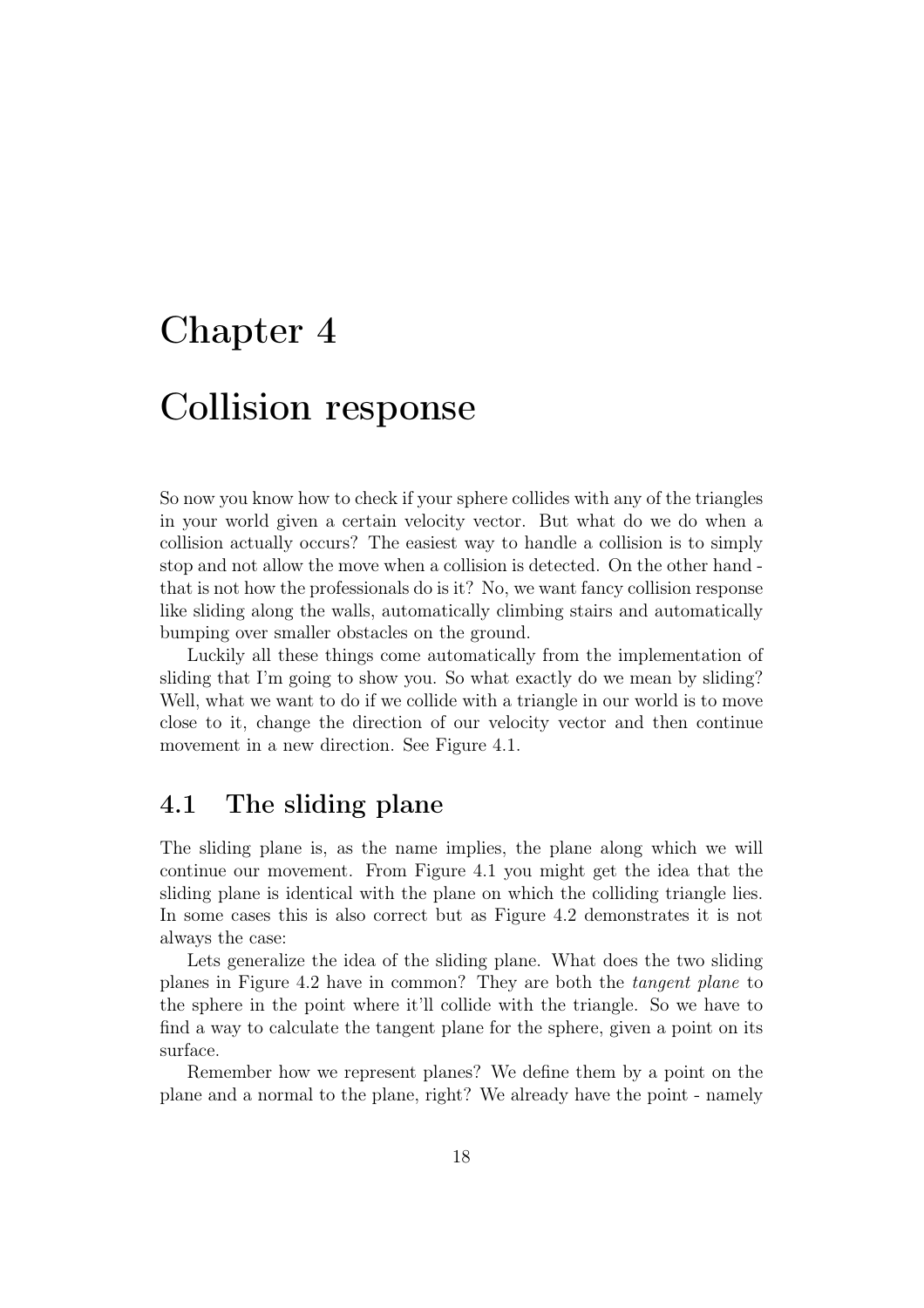

Figure 4.1: Sliding when we hit a triangle

the intersection point from the collision step - so our task at hand is really to calculate the normal to the tangent plane of the sphere in the intersection point.

It turns out that once again our choice of working in the ellipsoid space saves us from a lot of computations because the normal to the tangent plane at any point on a unit sphere is simply the vector going from the point on the surface to the center of the sphere! This is not the case with the more general ellipsoid shape! See Figure 4.3.

So calculating the sliding plane is easy in ellipsoid space and boils down a few lines of code:

```
VECTOR planeOrigin = intersectionPoint;
VECTOR planeNormal = newPosition - intersectionPoint;
planeNormal.normalize();
PLANE slidingPlane(planeOrigin, planeNormal);
```
Well, this isn't really a satisfying explanation is it? What if we hadn't worked in this fancy ellipsoid space? Couldn't we have computed this sliding plane anyway? Of course we could and for those interested I've included an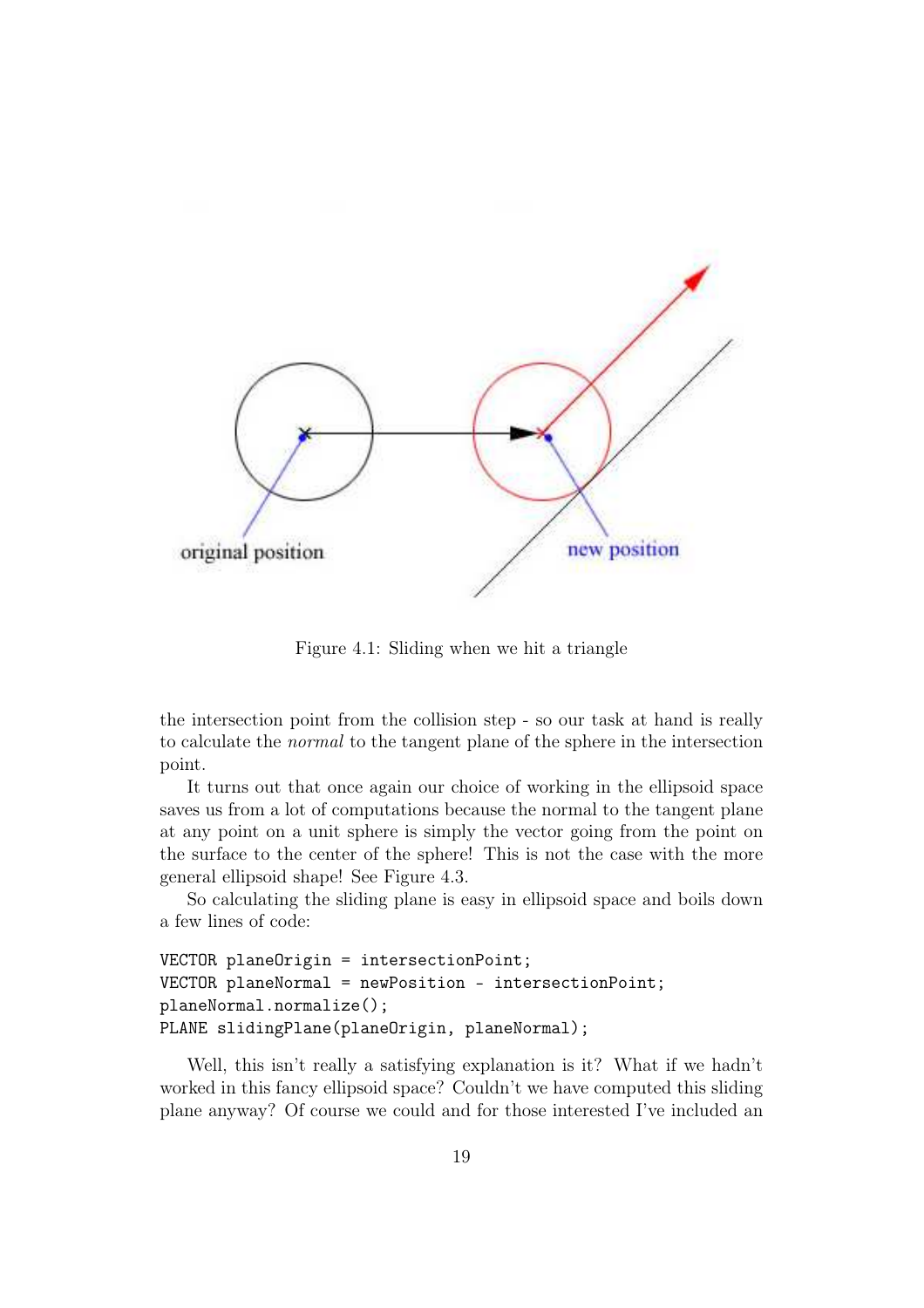

Figure 4.2: The concept of the "sliding plane"

Appendix which shows a general method for calculating the normal to any regular surface. In that Appendix it'll also become clear why the calculations are so simple in the case of a unit sphere. See Appendix A for more details.

#### 4.2 Sliding the sphere

Now we know how to calculate the sliding plane but what do we do with it?. Here is the idea:

- Move our sphere as close as possible to the triangle we're colliding with. Lets call this position for "newPosition".
- Calculate the sliding plane based on this new position.
- Project the original velocity vector to the sliding plane to get a new destination.
- Make a new velocity vector by subtracting the polygon intersection point from the new destination point.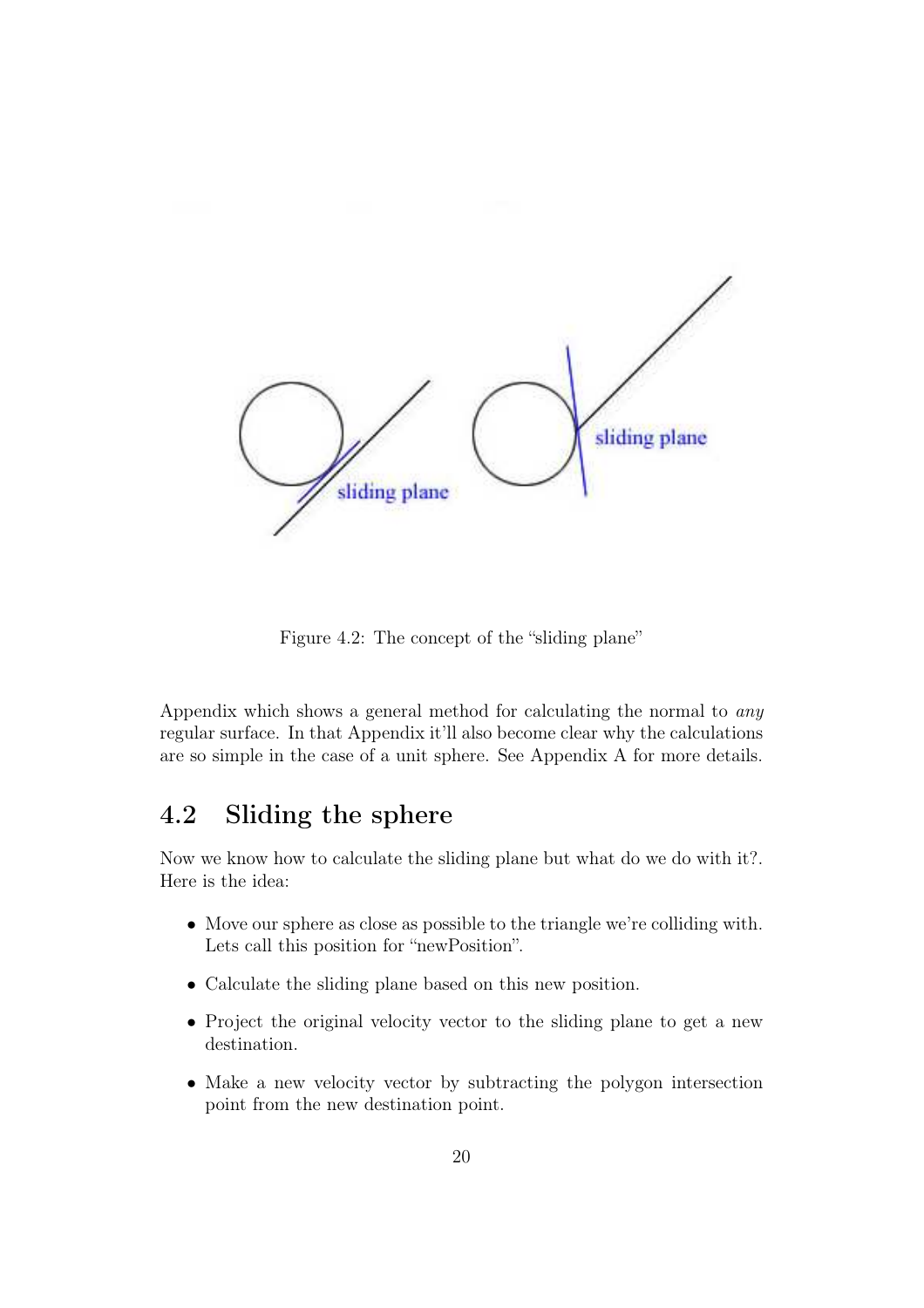

Figure 4.3: The tangent plane of a unit sphere

• Recursively call the entire collision detection routine with the new position and the new velocity vector.

The last step might come as a surprise but yes, collision detection is a recursive function and for each recursion we check all triangles all over again! We continue to recurse until either:

- We do not hit anything, so we just update the position.
- The velocity vector gets very small.

What about this projecting thing? Well, it just so happens that it does exactly what we want. It generates a vector on the sliding plane we can move along (a new velocity vector) and the more directly we hit the triangle the less do we slide. See Figure 4.4.

The only thing that requires a more in-depth explanation is perhaps how we'll project the velocity vector to the sliding plane. We have the sliding plane calculated as a point on the plane (the polygon intersection point) and a plane normal. We want to project the original destination point along the direction of the sliding plane normal onto the sliding plane. To do that we need the signed distance from the original destination point to the sliding plane. The projected point is then given as:

```
float distance = slidingPlane.distanceTo(destination);
VECTOR newDestinationPoint = destination-distance*planeNormal;
```
As outlined above it is now just a matter of calculating a new velocity vector and recursing with the newPosition and newVelocity on the collision detection and response algorithm.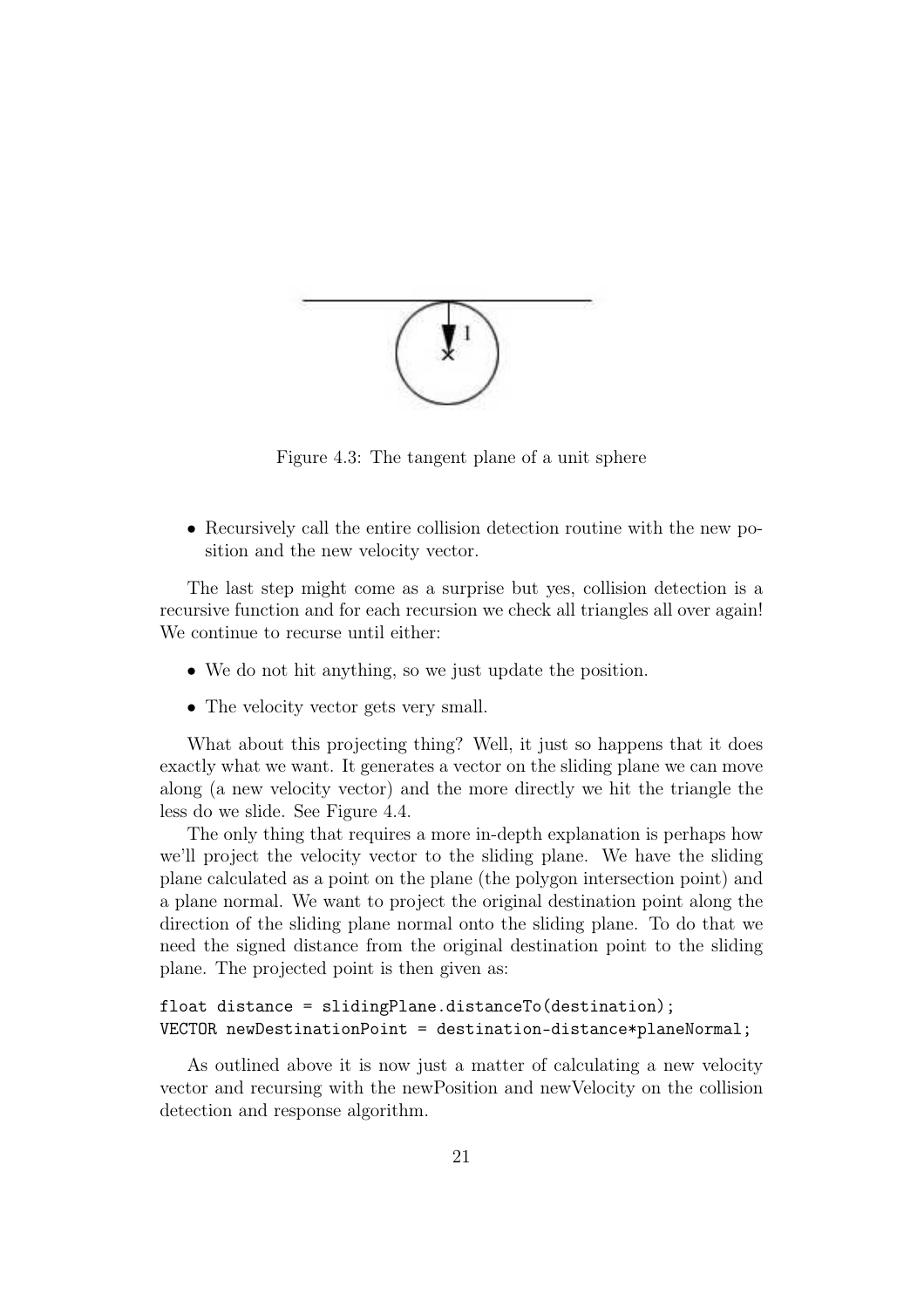

Figure 4.4: Angle of intersection affects the amount of sliding

#### 4.3 Gravity

What if we want gravity in our world? Will that be hard? No not at all, each frame you just make two calls to the collision detection routines - one time with the player velocity and another time with a gravity vector. You can combine the two vectors and then just call the routines once with a single velocity vector  $v =$  velocity + gravity but that will make climbing stairs become more difficult as the velocity vector must be much longer for the projected vector to slide upwards enough when you hit the edge of a stair (think about it). In most cases making two separate calls wont even affect the total numbers of calls to the functions because when moving along flat ground if you combine velocity and gravity you will have two recursions as shown in Figure 4.5. If you first move along the ground with the velocity you will not hit anything, and the second call with the gravity vector will collide and not recurse because the collision is perpendicular to the surface.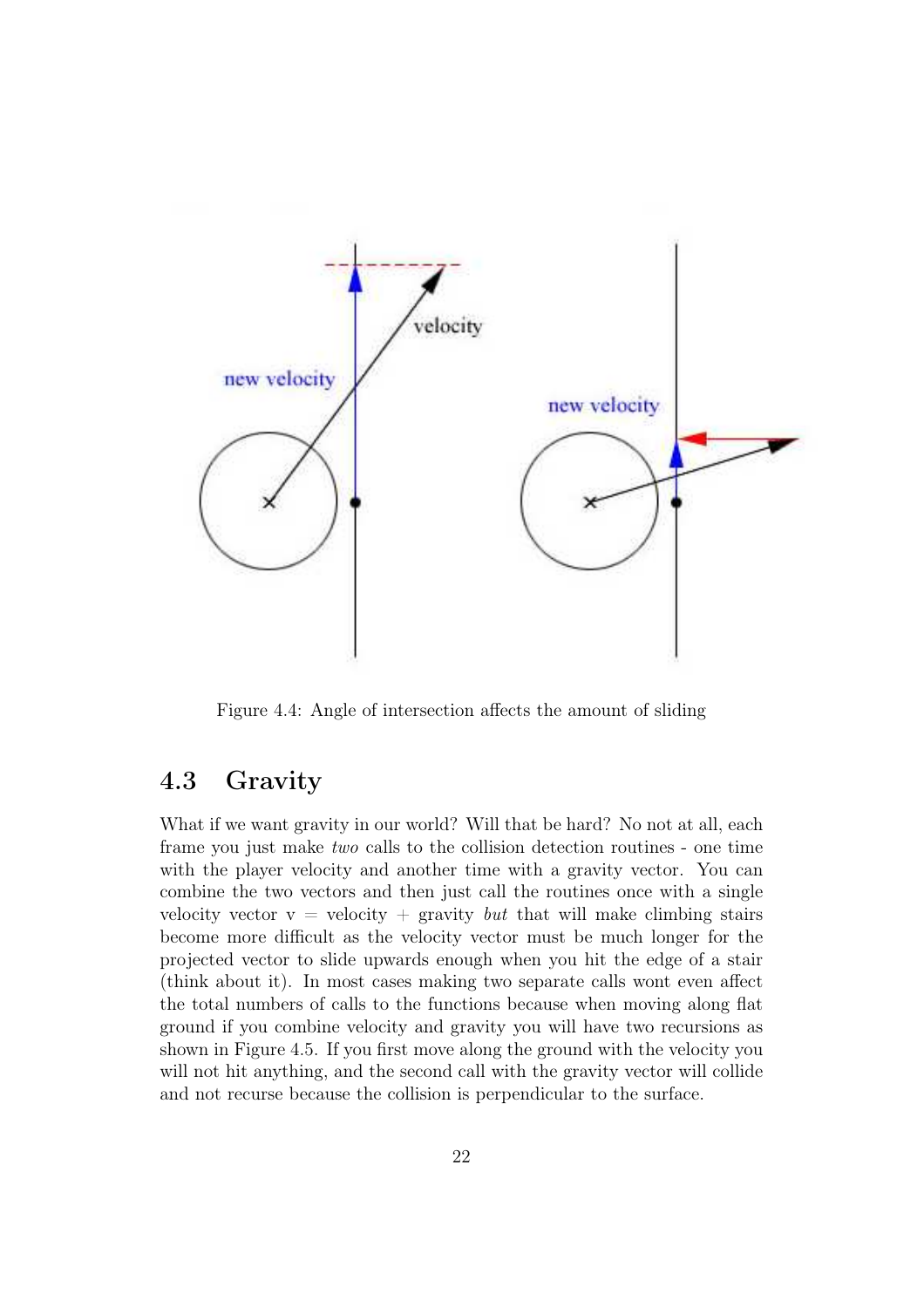#### 4.4 In summary

So to recap the response step and the general collision detection and response algorithm:

- First we convert the input velocity and position from  $R_3$  to eSpace.
- Then we call the collision detection routines to find the closests intersection point and the distance along the velocity we must move to hit it.
- We move the sphere very close to the intersection to get a new position.
- We calculate a sliding plane from the returned intersection data.
- We project the velocity vector onto the sliding plane to get a new destination point.
- We calculate a new velocity vector and calls the algorithm recursively.
- Finally we convert the result back to  $R_3$  and updates the character position.
- Optionally we do the above again with a gravity vector<sup>1</sup>.

To further help you understand this step I've included a source listing in Appendix F for the response step. Please note that this is included for inspiration only and you'll have to tweak it to match your exact needs.

It should also be noted that the code included might slide a bit too much - even the smallest slope and the gravity vector might cause the player to slide. You should implement code to detect when the player is on an *almost* flat surface and only let gravity slide when the slope is really steep. How exactly you want this to work is up to you.

<sup>&</sup>lt;sup>1</sup>Gravity can be combined with the movement velocity but with a penalty when colliding against stairs.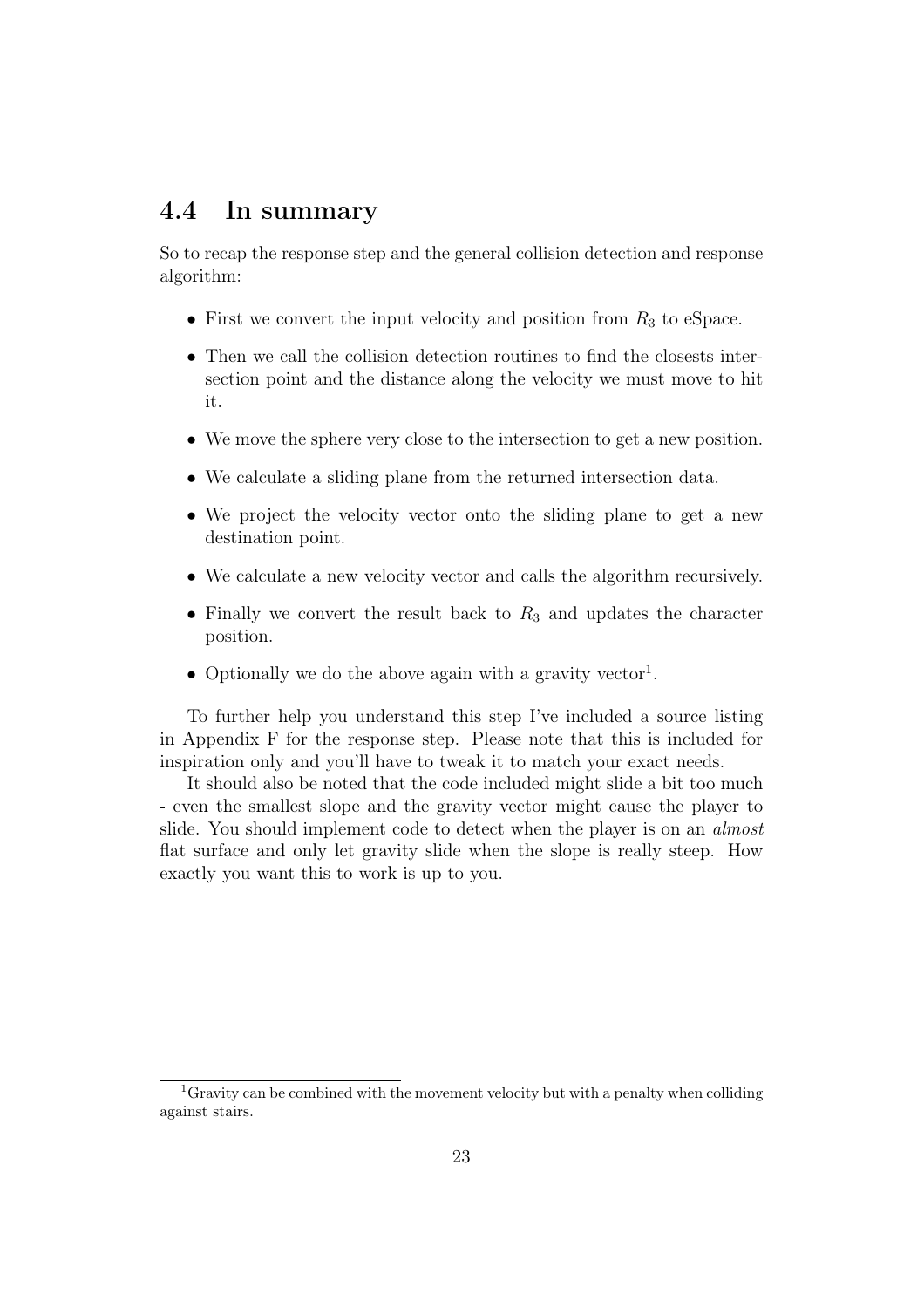combining velocity and gravity



making two seperate calls



Figure 4.5: Two calls has same number of iterations as one in this case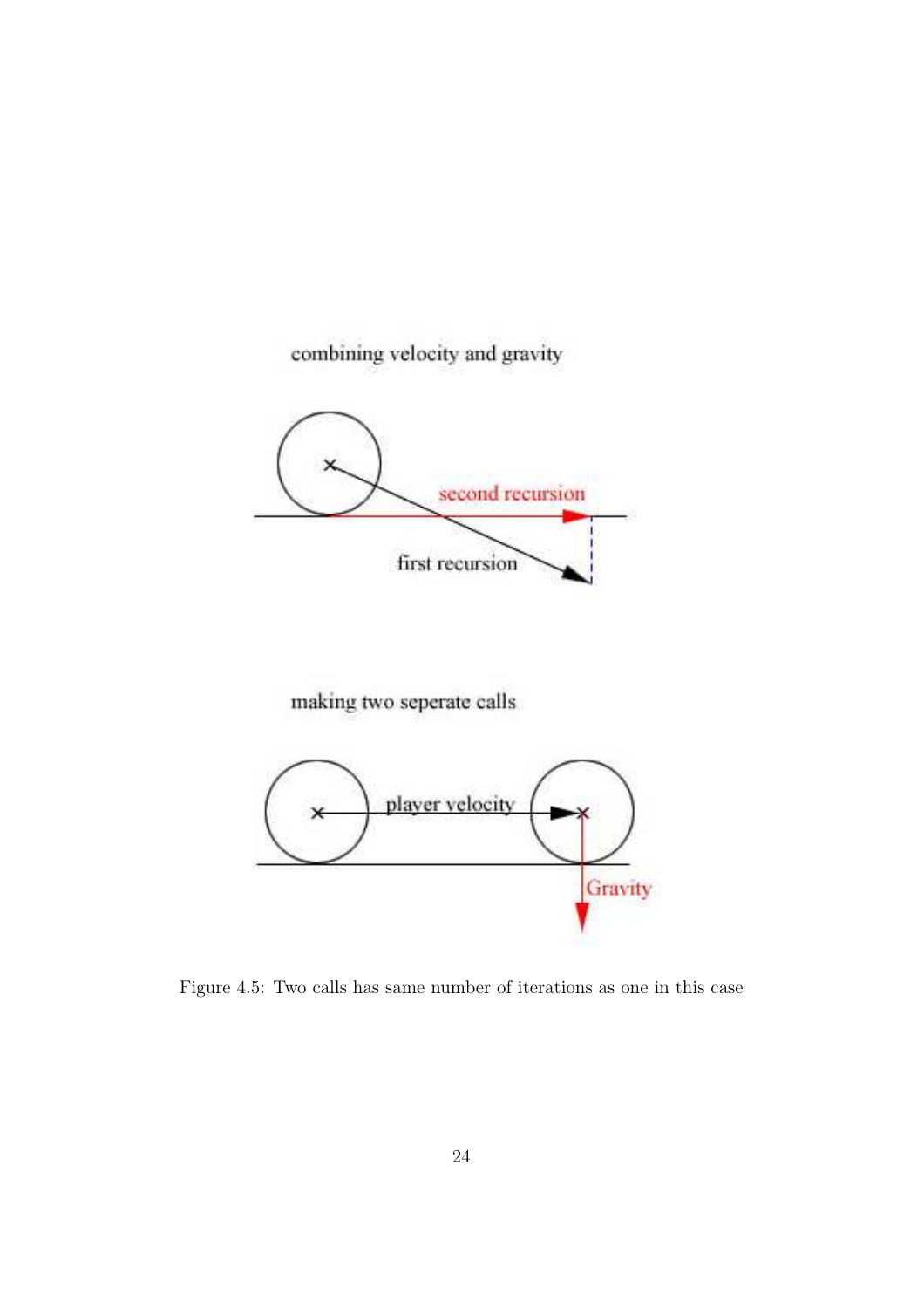# Chapter 5

## Conclusions

Well, this concludes my updated version of the collision detection and response algorithm first presented in [Fau00]. In practice it has proven to be very stable when implemented correctly. I've not had a single case of getting stuck or falling through the geometry in my own implementation in the ERA game engine.

As some of you might have noticed the function for checking a single triangle for collision is a bit long this time so you might be wondering how fast the algorithm is. Personally I haven't had any performance problems with it and one also has to remember that there are two "early out" points in the function which actually kicks in quite often. Here are some statistics: I walked around a few minutes in an ERA test map which consisted of both a terrain (build from a heightmap) and polygon meshes such as houses, stairs etc. In total 1.1 million triangles were sent to the function over the whole test period and of those approximately 40% were detected to be backfacing and thus skipped<sup>1</sup>. Of the remaining 700.000 triangles  $65\%$  were able to exit early from the function after just a few cheap tests to calculate the time values  $t_0$  and  $t_1$ . Of those triangles that didn't exit early most had to perform the sweep test but a few could skip the sweep because a collision against the inside of the triangle were detected. All in all only about 20% of the triangles being sent to the function had to actually be checked for collision against the inside or edge of the triangle and thus payed the full price for the rather long function.

One should note of course that these statistics depends a lot on the dataset and on how aggressively the triangles has been culled before being sent to the function but I think the results above represents a pretty average case

<sup>1</sup>One would suspect 50% to be backfacing but in my case the statistics were biased by the fact that I had a terrain mesh where most triangles is frontfacing to a velocity along it.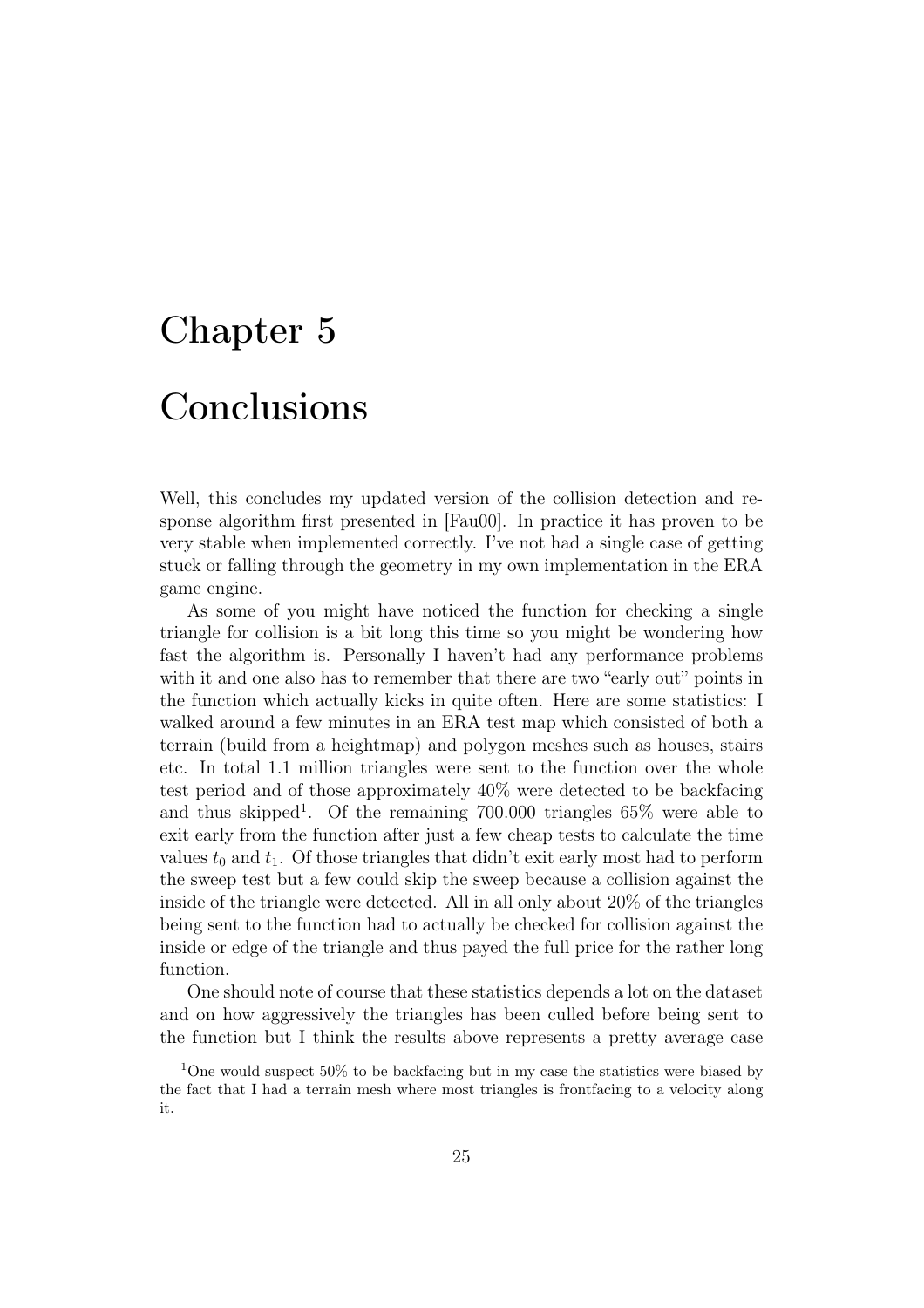where decent culling has been applied through the use of an octree to only send those triangles near the movement to the function. I can only encourage you to do your own tests and see how the algorithm behaves on your data.

I am aware that this paper presents incomplete code in the sense that it cannot be just cut out from this text and plugged into your own engine directly! However, I believe I've presented the material well enough for you to use what is given here as reference and implement your own version of the algorithm. The reason why I stress this fact here is that I've recieved a lot of questions about my previous version of the document where people complained that they couldn't find the VECTOR class or that they didn't knew how to apply these techniques on a very specific type of mesh like the X-files from Microsoft or .md3 characters from quake or whatever.

It is assumed that the reader is able to figure these things out for himself otherwise reading this document is a bit premature and I'm afraid I cannot be of much help with questions of that type (read: I probably won't answer your mails if you ask). Of course, if you really think something in the presented code looks wrong or that it's impossible to understand then I won't bite if you send me an email anyway ;)

On the other hand, if you have questions or comments on the *algorithm* then I would very much like to hear them. Especially if you've spotted an error in the algorithm or in my presentation of it. Such questions or comments can be sent to the email address that I've listed on the front page of this paper.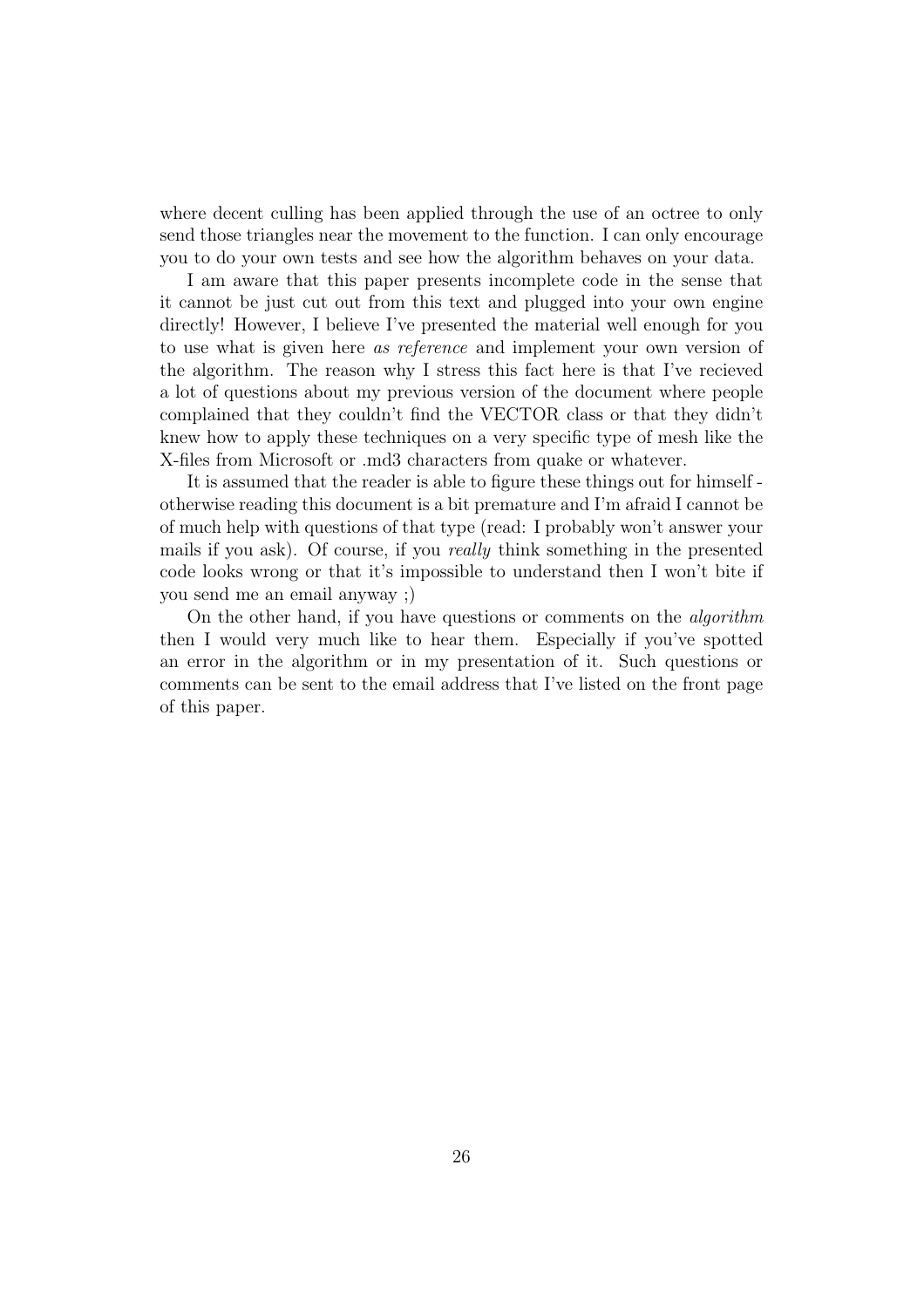### Appendix A

# Calculating the normal to a regular surface

Again this will have to be a little quick and I cannot cover every detail because then this would turn into a math tutorial. What I try to do is introduce exactly enough concepts for you to understand the important part of this section - the calculation of the tangent plane for a general regular surface.

The answer lies in the theory of differential geometry of regular surfaces. I will not go into the definition of regular surfaces but think of them as certain "smooth" surfaces in 3d - like the surface of an ellipsoid or sphere.

Ok, first lets think about how a tangent plane is defined. Most of you will have an intuitive understanding of what it is but not all have been introduced to a precise definition before. Lets go one dimension down and look at what we know about tangents in 2d. From school we know that the tangent to a curve looks like in Figure A.1 and that it is calculated by differencing its function.

In Figure A.1 the curve is in 2d but we could actually consider it as lying on a plane in 3d right? Namely the xy plane in  $R_3$ . What if I told you that we could have the curve lying on a regular surface like a sphere or ellipsoid! It would run over the surface and be parameterized by one single variable t. This is just like in 2d where the curves we know are parameterized by a single variable x (we often consider a curve in 2d as a function  $f(x) = y$ , right?). To do that we will have to change the definition of the function for the curve but it would still be a function of one variable and we would know how to differentiate it.

In 3d a curve is defined by 3 functions, each one describing the value of one of the 3 coordinates given a parameter t. So if we call the curve A then its function becomes: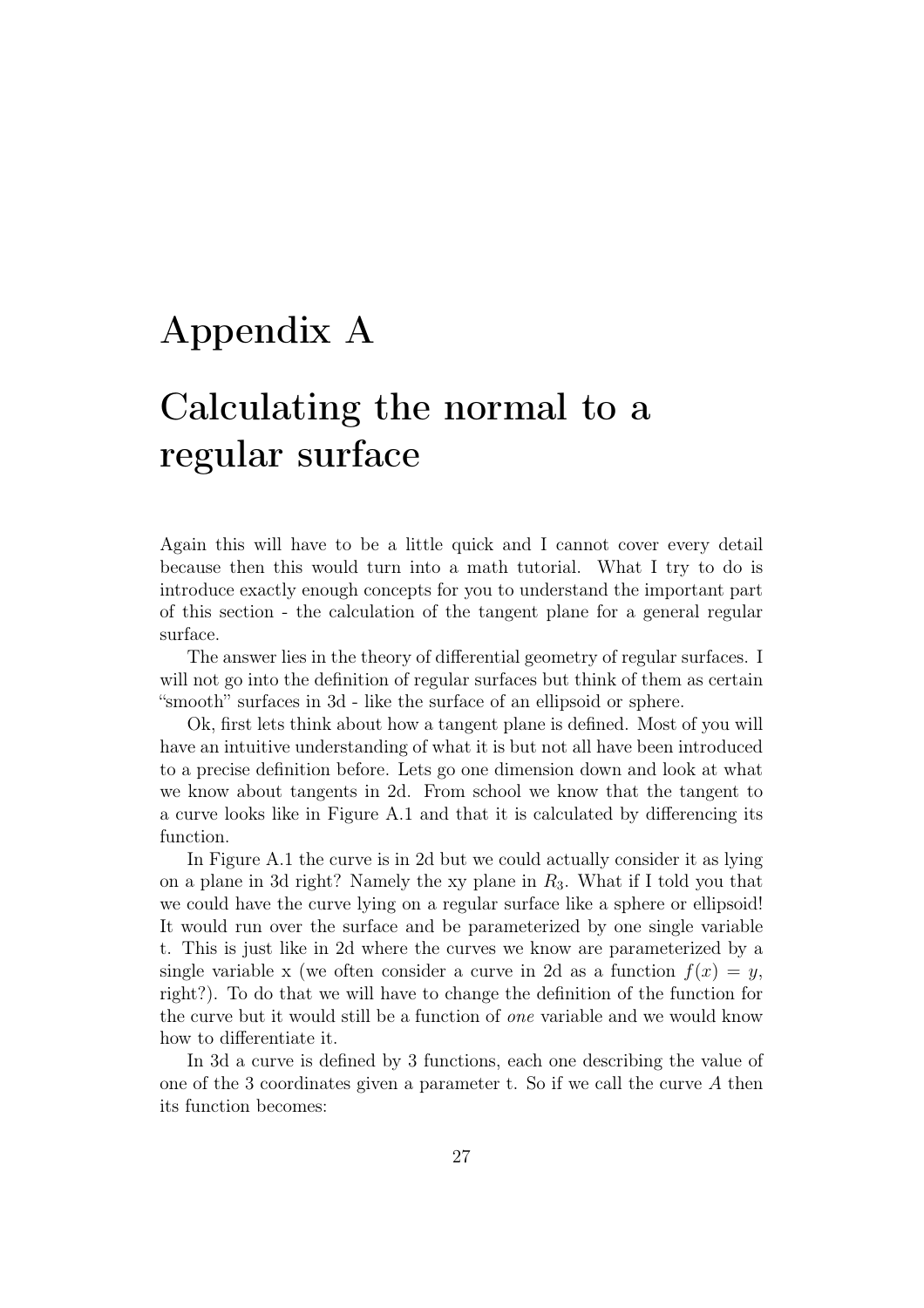

Figure A.1: The tangent to a curve in 2D

$$
A(t) = (x(t), y(t), z(t))
$$
\n(A.1)

and to differentiate it we differentiate its 3 coordinate functions, so:

$$
A(t) = (x(t), y(t), z(t))
$$
\n(A.2)

OK, back to the task at hand - to determine the tangent plane of the regular surface. Like described earlier to define a plane we'll need two vectors lying on the plane as well as a point on it. We already have the point because that's the point on the surface we're trying to get the tangent plane for, so what we need are the two vectors. Here is the trick: Say the point is called p. We make 2 distinct curves  $A$  and  $B$  running on the surface and both passing through p. Now if we differentiate both A and B we'll get two vectors  $A'(p)$ and  $B(p)$ .

Those two vectors are both tangents to the surface and they span a plane - exactly the tangent plane! See Figure A.2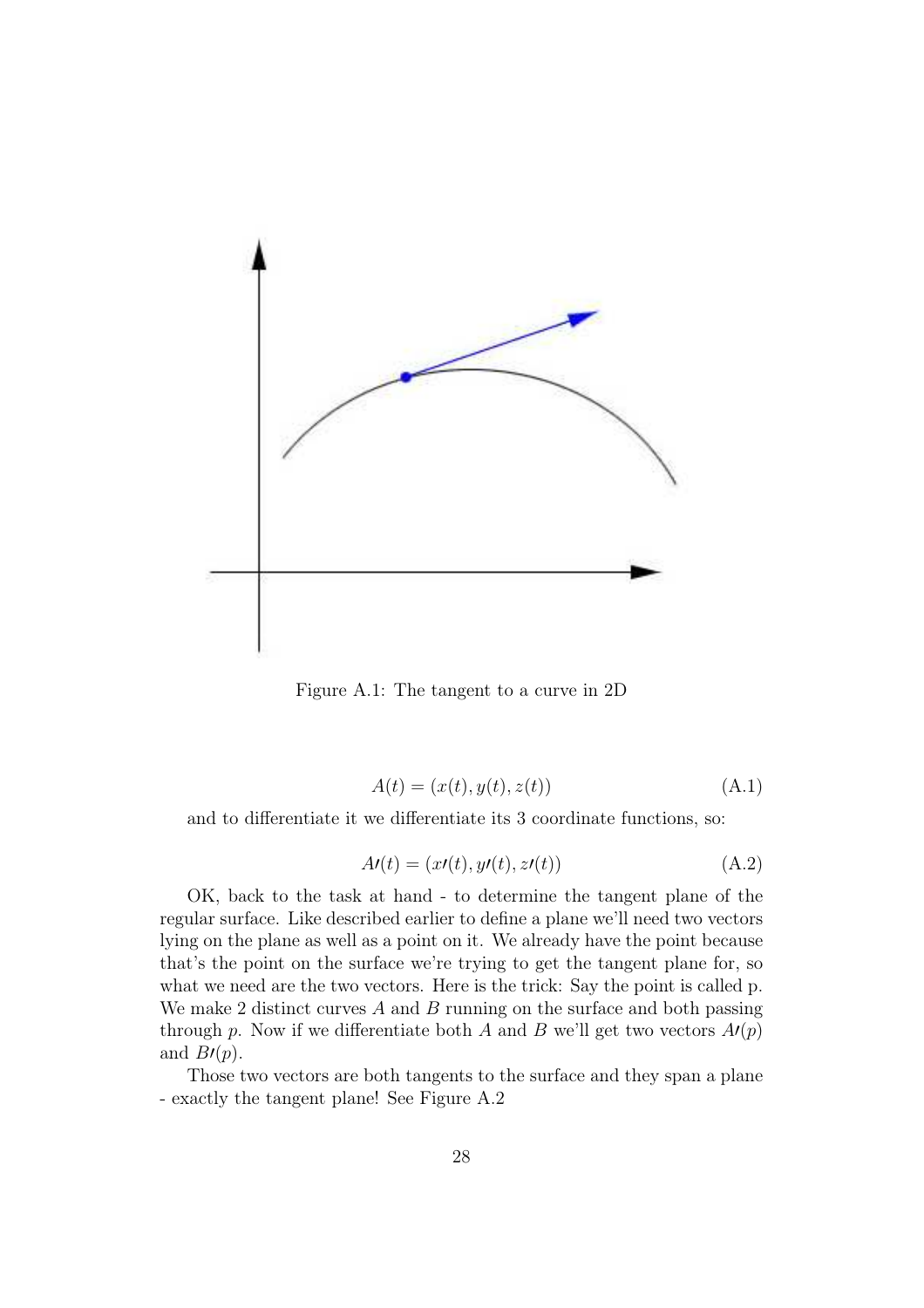

Figure A.2: Two curves on the surface defines the tangent plane

Now the only problem is that we don't have those two curves A and B. And there really is no easy way of finding two curves running though any point on a sphere or ellipsoid. It might seem we have a problem but first lets take a look at how the equations for a sphere and an ellipsoid looks like:

- A sphere of radius r is given by the points  $(x, y, z)$ , where  $x^2 + y^2 + z^2 =$  $r^2$
- An ellipsoid with radius vector  $(a, b, c)$  is given by the points  $(x, y, z)$ , where  $\frac{x^2}{a^2}$  $rac{x^2}{a^2} + \frac{y^2}{b^2}$  $\frac{y^2}{b^2} + \frac{z^2}{c^2}$  $\frac{z^2}{c^2}=1.$

That makes sense because if you insert a vector  $(r, r, r)$  in the equation for the ellipsoid you get exactly the equation for the sphere with radius  $r$ .

Now we are saved by a theorem which says something about a totally different thing than what we are looking for. Here is what it says: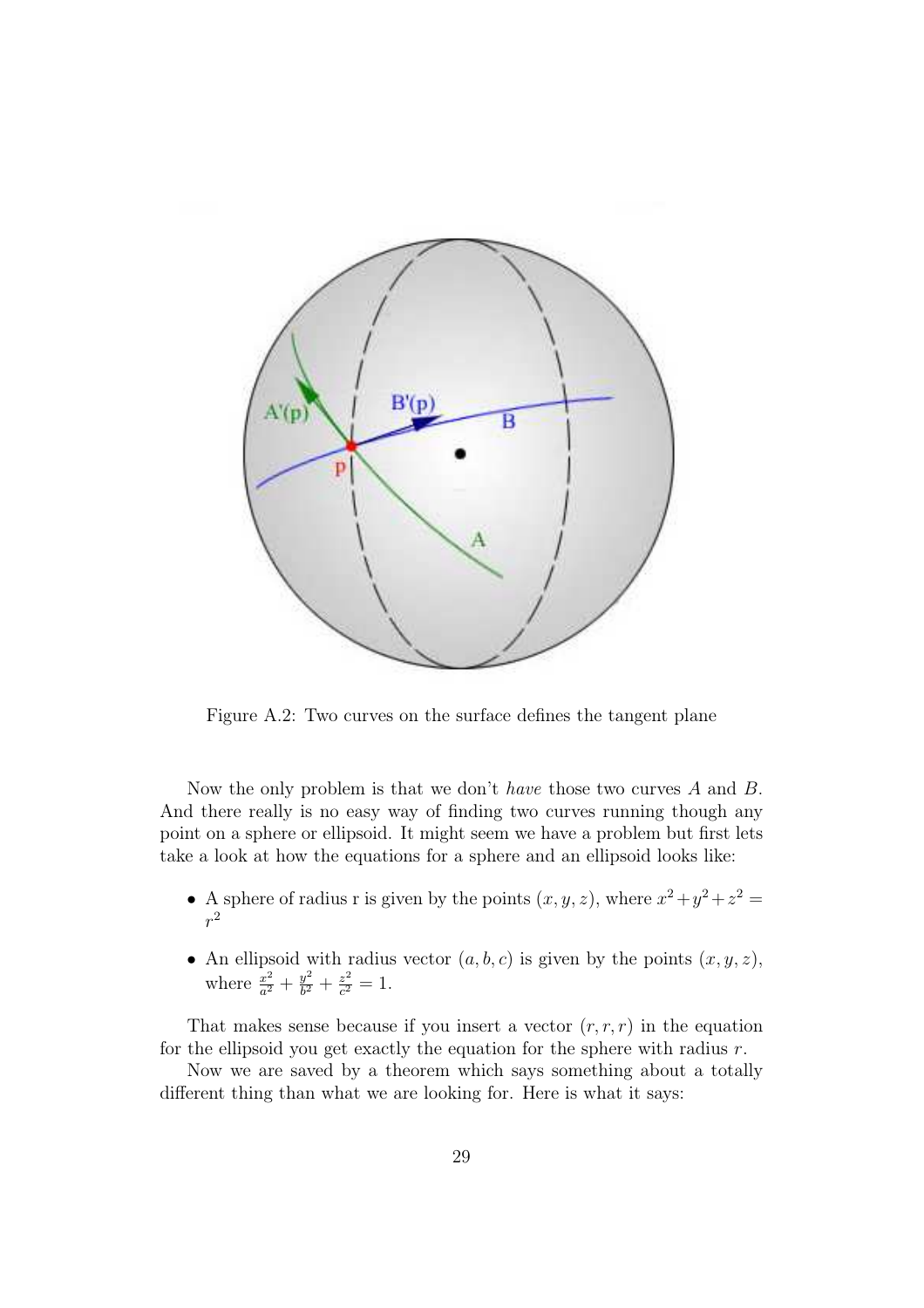**Theorem 1** If a regular surface is given by  $S = \{(x,y,z) | f(x,y,z) = a\}$ , where f is a differentiable function from  $R_3$  into R and "a" is a constant, regular value of f - then S is orientable.

The formula we need is in the proof of this theorem but first we have to make sure our ellipsoid fits the theorems requirements. OK, we know that an ellipsoid is a regular surface. What do we use as the function f? We let  $f(x, y, z) = \frac{x^2}{a^2}$  $rac{x^2}{a^2} + \frac{y^2}{b^2}$  $\frac{y^2}{b^2} + \frac{z^2}{c^2}$  $\frac{z^2}{c^2}$  and as described above our ellipsoid is exactly the set:  $A = \{(x, y, z) | f(x, y, z) = 1\}.$ 

From school we know that a function like f is differentiable and 1 sure is a constant. You'll have to trust me when I say that 1 is a regular value of f. So, our ellipsoid fits the requirements of the theorem, so lets look at the proof:

- Given any point  $p = (x_0, y_0, z_0)$  on the surface we consider any parameterized curve  $A(t) = (x(t), y(t), z(t))$  passing through p for some value of t, say for  $t = t_0$ . So  $A(t_0) = p$ , right?
- Because the curve lies on the surface we know that  $f(x(t), y(t), z(t)) =$ a, for all t. (Because the theorem talks about a surface where for all points on it we have  $f(p) = a$
- If we differentiate the expression  $f(x(t), y(t), z(t)) = a$  on both sides with respect to t, then for  $t = t_0$  we get:

 $ftx(p)(\frac{dx}{dt}) + fty(p)(\frac{dy}{dt}) + ftz(p)(\frac{dz}{dt}) = 0$ 

, where  $dx, dy$  and  $dz$  all are evaluated at  $t_0$ .

- But this is the same as:  $(f \iota x(p), f \iota y(p), f \iota z(p)) \cdot (\frac{dx}{dt}, \frac{dy}{dt}, \frac{dz}{dt}) = 0$
- What do we know about the dot product? We know that if the dot product is 0 then the two vectors are perpendicular to each other. So we conclude that  $(f \iota x(p), f \iota y(p), f \iota z(p))$  is perpendicular to  $(\frac{dx}{dt}, \frac{dy}{dt}, \frac{dz}{dt})$ in particular.
- But what is  $(\frac{dx}{dt}, \frac{dy}{dt}, \frac{dz}{dt})$ ? That is exactly the tangent vector to the curve A, and as it were evaluated at  $t = t_0$  it is exactly the tangent vector to the curve at the point  $p!$ . Thus it must lie on the tangent plane for the ellipsoid at the point p.
- As the above holds for any curve on the surface we conclude that  $(f(x(p), f(y(p), f(z(p)))$  must be perpendicular to any vector in the tangent plane, and thus it must be the normal to the tangent plane at p.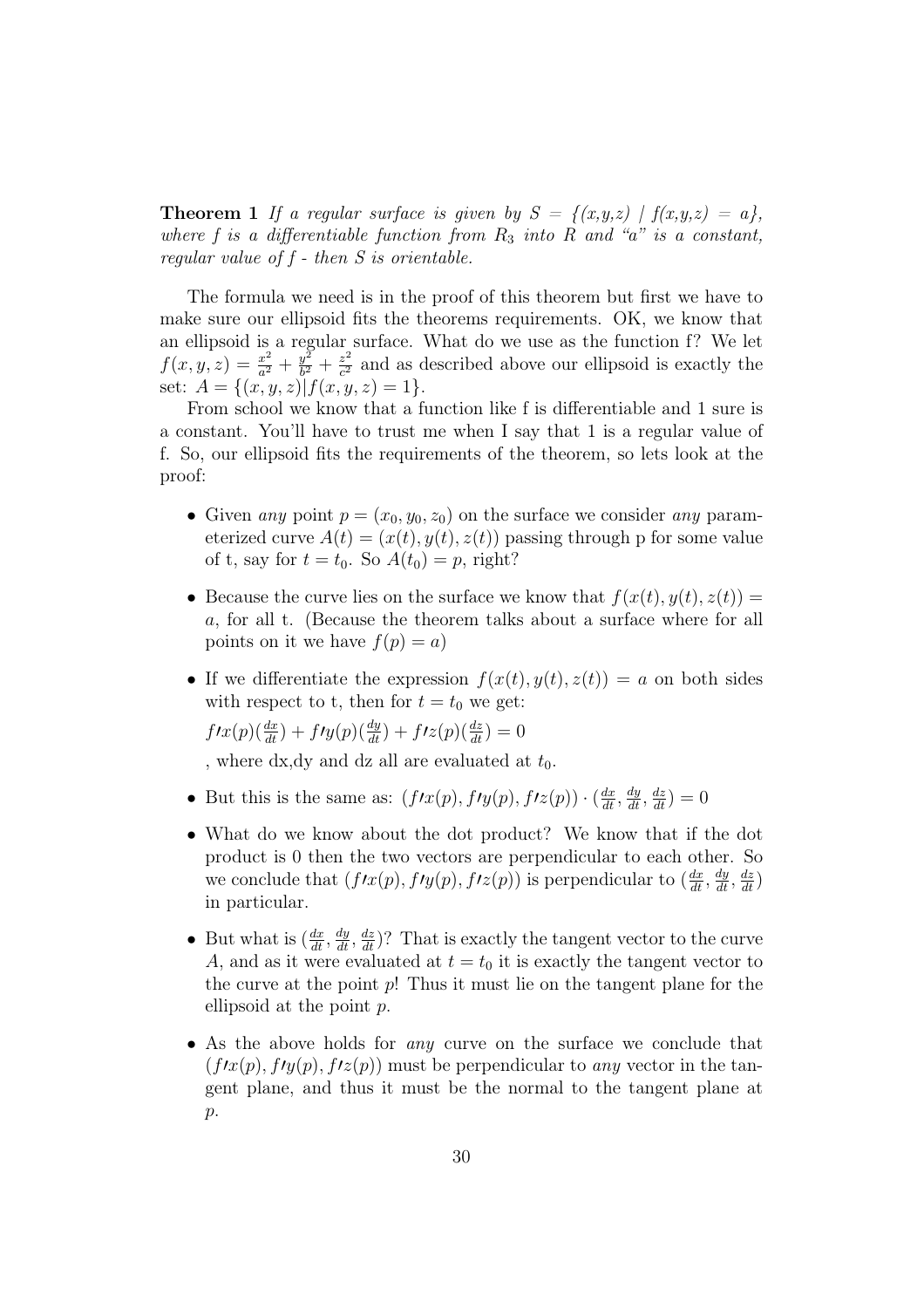Cool, now we have exactly what we need! For any point p on the ellipsoid we now know that the normal to the tangent plane is  $(ftx(p), fy(p), fz(p)).$ 

So in the case of an ellipsoid we just have to differentiate  $f(x, y, z) =$  $x^2$  $rac{x^2}{a^2} + \frac{y^2}{b^2}$  $\frac{y^2}{b^2} + \frac{z^2}{c^2}$  $\frac{z^2}{c^2}$  with respect to x,y and z.

$$
ftx = \frac{2x}{a^2} + 0 + 0 = \frac{2x}{a^2}
$$
 (A.3)

$$
f\prime y = 0 + \frac{2y}{b^2} + 0 = \frac{2y}{b^2} \tag{A.4}
$$

$$
fiz = 0 + 0 + \frac{2z}{c^2} = \frac{2z}{c^2}
$$
 (A.5)

Voila, what you got is a general normal-function which looks like this:

$$
N(x, y, z) = \left(\frac{2x}{a^2}, \frac{2y}{b^2}, \frac{2z}{c^2}\right)
$$
 (A.6)

where  $(x,y,z)$  is a point on the sphere/ellipsoid and  $(a,b,c)$  is the radius vector. You can then normalize the result if you want.

As a last interesting point we can now see why the calculations can be simplified in the case of a unit sphere. A unit sphere is really an ellipsoid with a radius vector  $(1,1,1)$ . So the general formula can be simplified so given any point on a unit sphere the normal to the tangent plane becomes:  $N(x, y, z) = (2x, 2y, 2z)$ . But that is really just  $2(x, y, z)$ . What is the length of that? Well, as  $(x, y, z)$  is on the unit sphere we know that  $\|(x, y, z)\| = 1$ so the length of  $2(x, y, z)$  must be 2. We want to normalize the normal, so we divide each vector component by the length and get that the normalized normal is  $\left(\frac{2x}{2}\right)$  $\frac{2x}{2}$ ,  $\frac{2y}{2}$  $\frac{2y}{2}$ ,  $\frac{2z}{2}$  $\frac{2z}{2}$ ) =  $(x, y, z)$ .

So the normal to the tangent plane for a unit sphere at the point p is the point itself, so if we reverse it (which will only affect which side of the plane is front) then we have that all normals to the sphere go from the point on the sphere to the center of the sphere. That is exactly what we used in section 4.1 to find the sliding plane.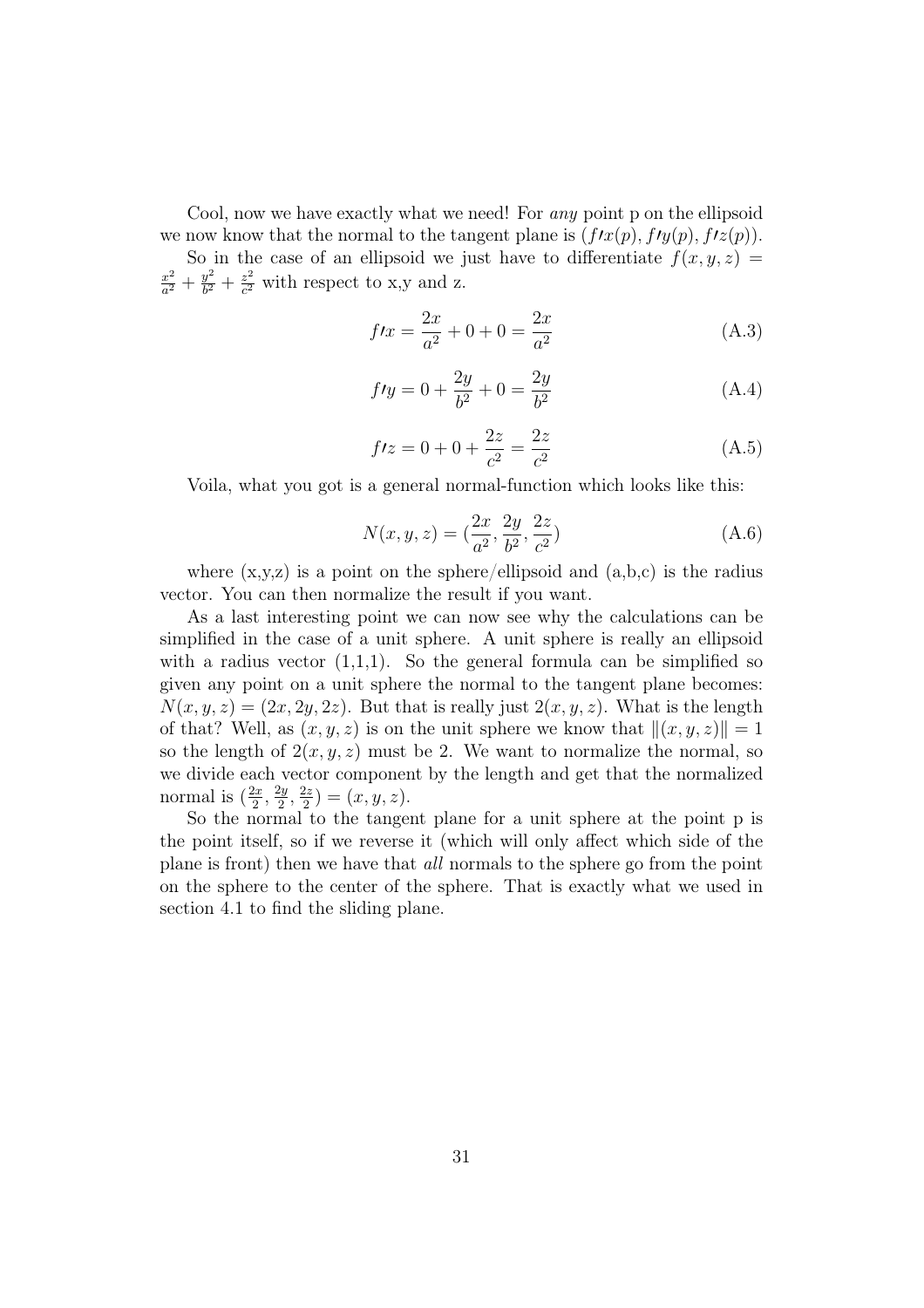### Appendix B

### The plane class

Below is the PLANE class that I use my collision detection code:

```
class PLANE {
 public:
  float equation[4];
  VECTOR origin;
  VECTOR normal;
  PLANE(const VECTOR& origin, const VECTOR& normal);
 PLANE(const VECTOR& p1, const VECTOR& p2, const VECTOR& p3);
  bool isFrontFacingTo(const VECTOR& direction) const;
  double signedDistanceTo(const VECTOR& point) const;
};
PLANE::PLANE(const VECTOR& origin, const VECTOR& normal) {
  this->normal = normal;
  this->origin = origin;
  equation[0] = normal.x;equation[1] = normal.y;equation[2] = normal.z;equation[3] = -(normal.x*origin.x+normal.y*origin.y
                 +normal.z*origin.z);
}
// Construct from triangle:
PLANE::PLANE(const VECTOR& p1,const VECTOR& p2,
```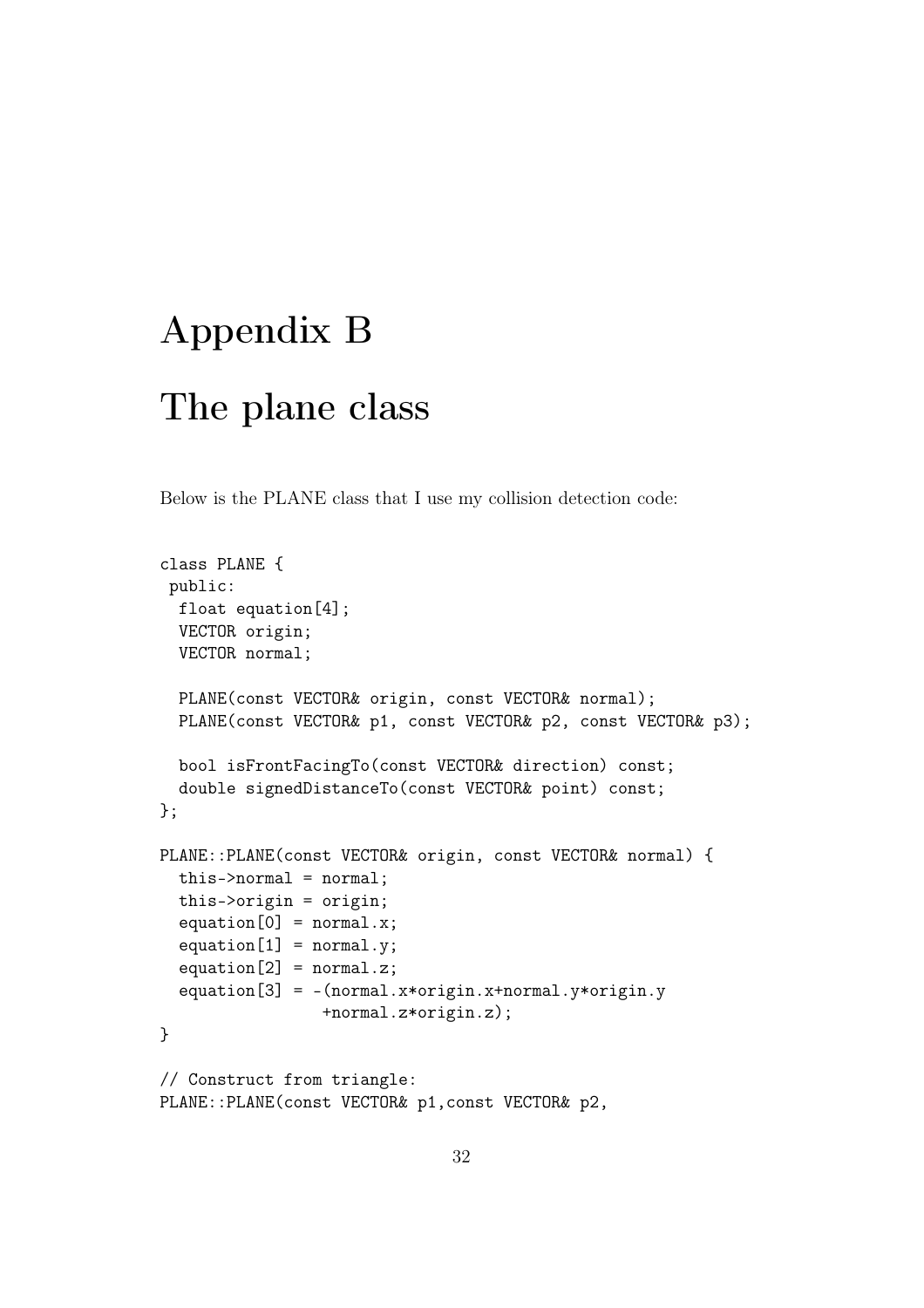```
const VECTOR& p3)
{
  normal = (p2-p1) \cdot cross(p3-p1);normal.normalize();
  origin = p1;
  equation[0] = normal.x;equation[1] = normal.y;equation[2] = normal.z;
  equation[3] = -(normal.x*origin.x+normal.y*origin.y
                 +normal.z*origin.z);
}
bool PLANE::isFrontFacingTo(const VECTOR& direction) const {
  double dot = normal.dot(direction);
  return (\text{dot} < = 0);}
double PLANE::signedDistanceTo(const VECTOR& point) const {
  return (point.dot(normal)) + equation[3];
}
```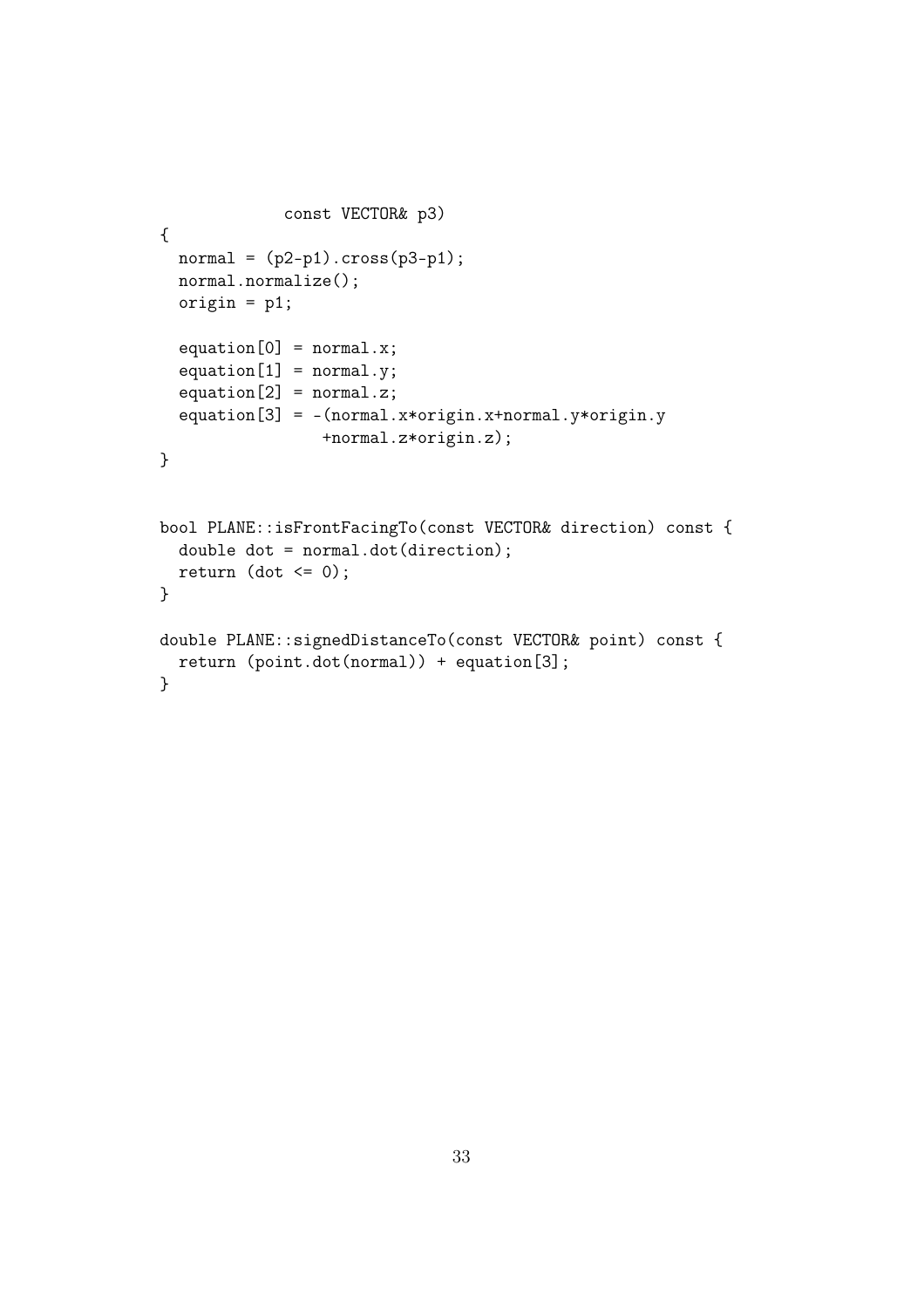# Appendix C Utility functions

Below is a function that determines if a point is inside a triangle or not. This is used in the collision detection step. Thanks to Keidy from Mr-Gamemaker who posted this particular version of the function in a little competition we held about who could post the fastest one.

```
typedef unsigned int uint32;
#define in(a) ((uint32&) a)
bool checkPointInTriangle(const VECTOR& point,
     const VECTOR& pa,const VECTOR& pb, const VECTOR& pc)
{
  VECTOR e10=pb-pa;
  VECTOR e20=pc-pa;
  float a = e10.dot(e10);
  float b = e10.dot(e20);
  float c = e20.dot(e20);
  float ac_bbc = (a*c) - (b*b);
  VECTOR vp(point.x-pa.x, point.y-pa.y, point.z-pa.z);
  float d = vp.dot(e10);float e = vp.dot(e20);float x = (d*c) - (e*b);float y = (e*a) - (d*b);
  float z = x+y-ac_b;return ((\infty)(\infty)(\infty)(\infty)) ) & 0x80000000);
}
```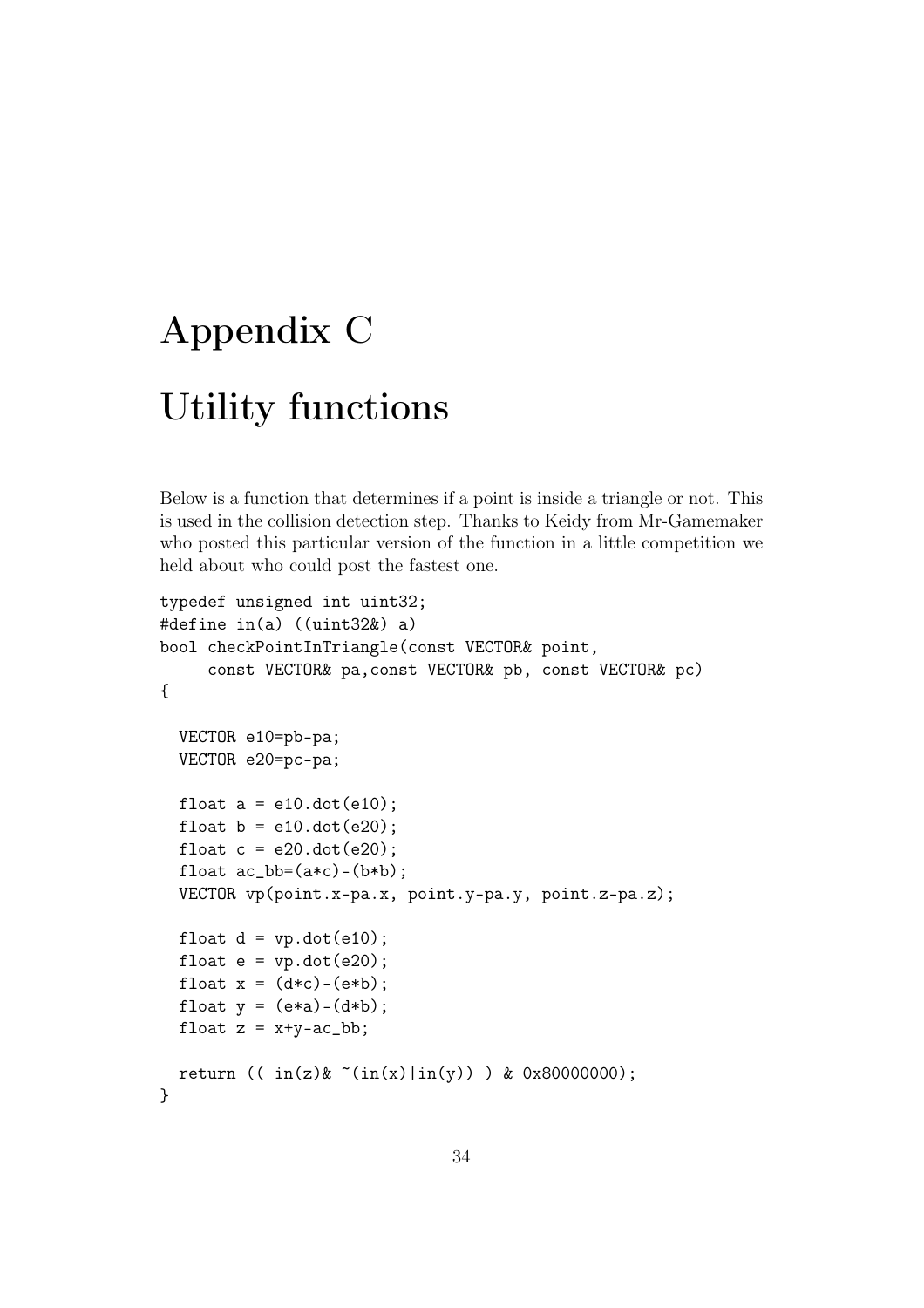### Appendix D

### Solving quadratic equations

Below is a snippet of code that solves a quadratic equation and returns the lowest root, below a certain treshold (the maxR parameter):

```
bool getLowestRoot(float a, float b, float c, float maxR,
                   float* root) {
// Check if a solution exists
float determinant = b*b - 4.0f*a*c;// If determinant is negative it means no solutions.
if (determinant < 0.0f) return false;
  // calculate the two roots: (if determinant == 0 then
  // x1==x2 but let's disregard that slight optimization)
  float sqrtD = sqrt(determinant);float r1 = (-b - sqrtD) / (2*a);float r2 = (-b + sqrtD) / (2*a);// Sort so x1 \leq x2if (r1 > r2) {
    float temp = r2;
    r2 = r1;
    r1 = \text{temp};
  }
  // Get lowest root:
  if (r1 > 0 && r1 < maxR) {
    *root = r1;
    return true;
```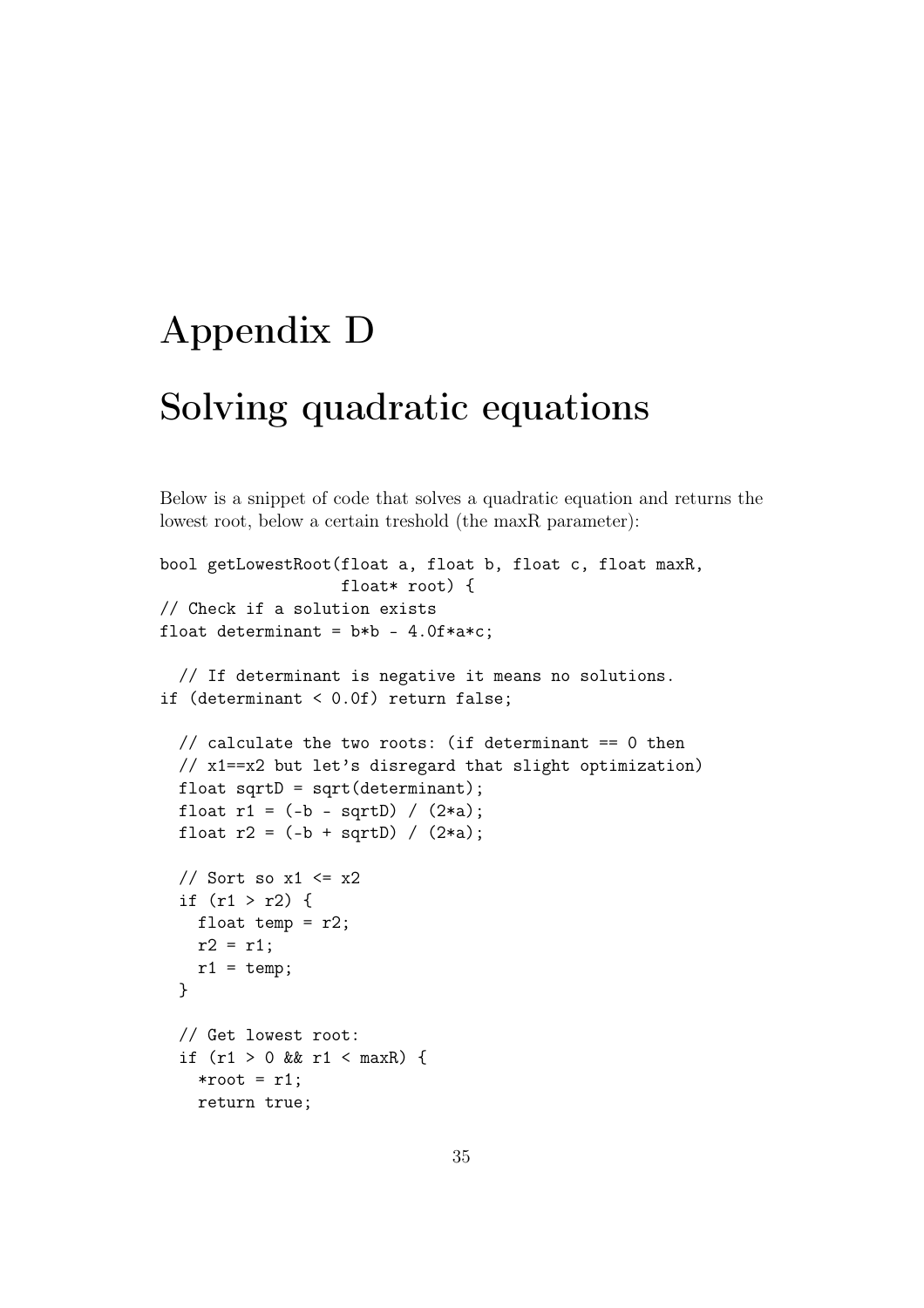```
}
 // It is possible that we want x2 - this can happen
 // if x1 < 0if (r2 > 0 && r2 < maxR) {
    *root = r2;
   return true;
  }
 // No (valid) solutions
 return false;
}
```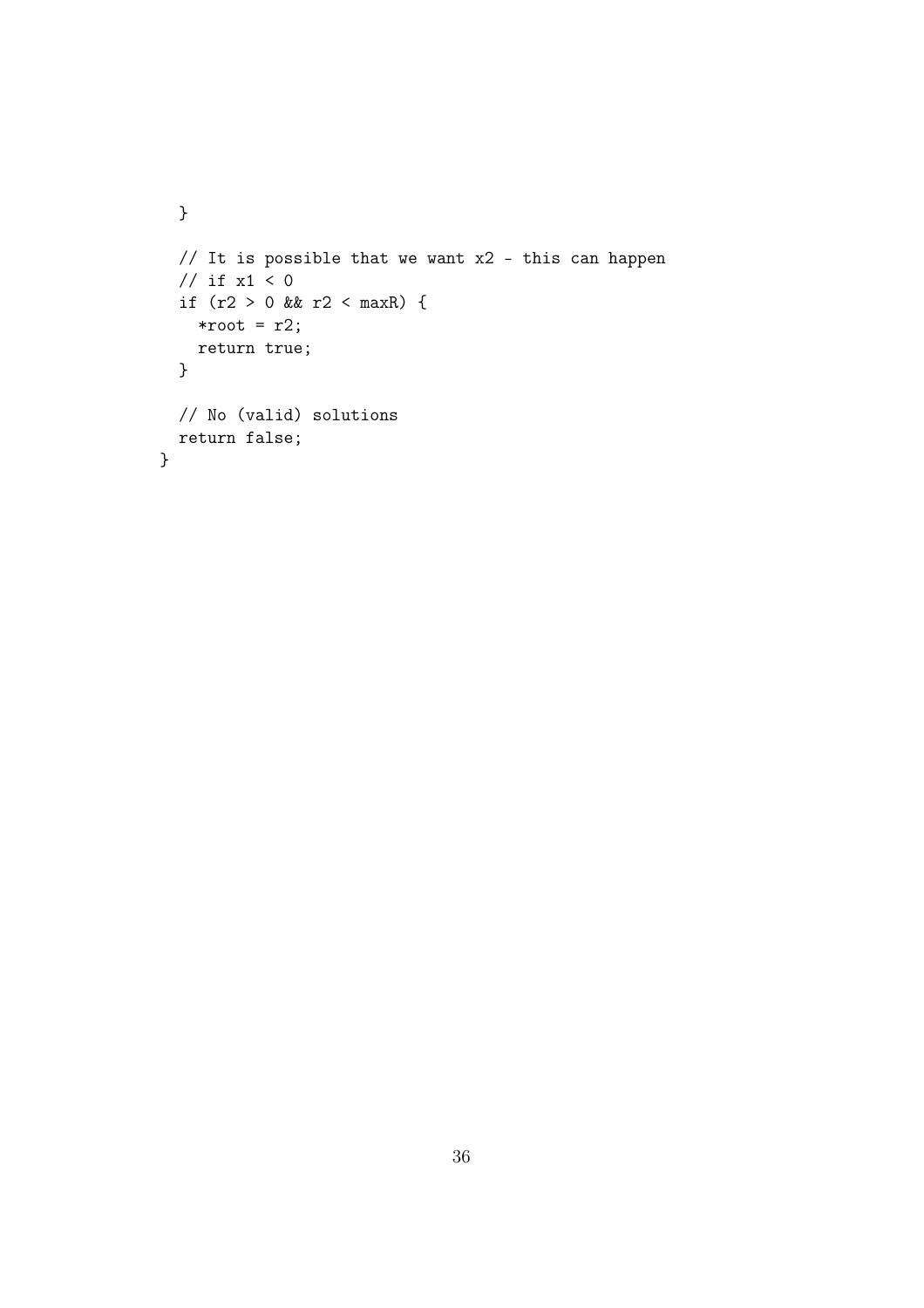### Appendix E

### Code for collision step

Below is a source listing of the whole "triangle vs. moving sphere" procedure I discussed in Chapter 3. Data about the move is comming in through the "CollisionPacket" and this is also where we put the result of the check against the triangle. I appologize for the formatting but I really had to compress things to make them fit into a rather narrow LaTex page.

First the structure I use to pass in information about the move and in which I store the result of the collision tests:

```
class CollisionPacket {
 public:
  VECTOR eRadius; // ellipsoid radius
  // Information about the move being requested: (in R3)
  VECTOR R3Velocity;
  VECTOR R3Position;
  // Information about the move being requested: (in eSpace)
  VECTOR velocity;
  VECTOR normalizedVelocity;
  VECTOR basePoint;
  // Hit information
  bool foundCollision;
  double nearestDistance;
  VECTOR intersectionPoint;
};
```
And below a function that'll check a single triangle for collision: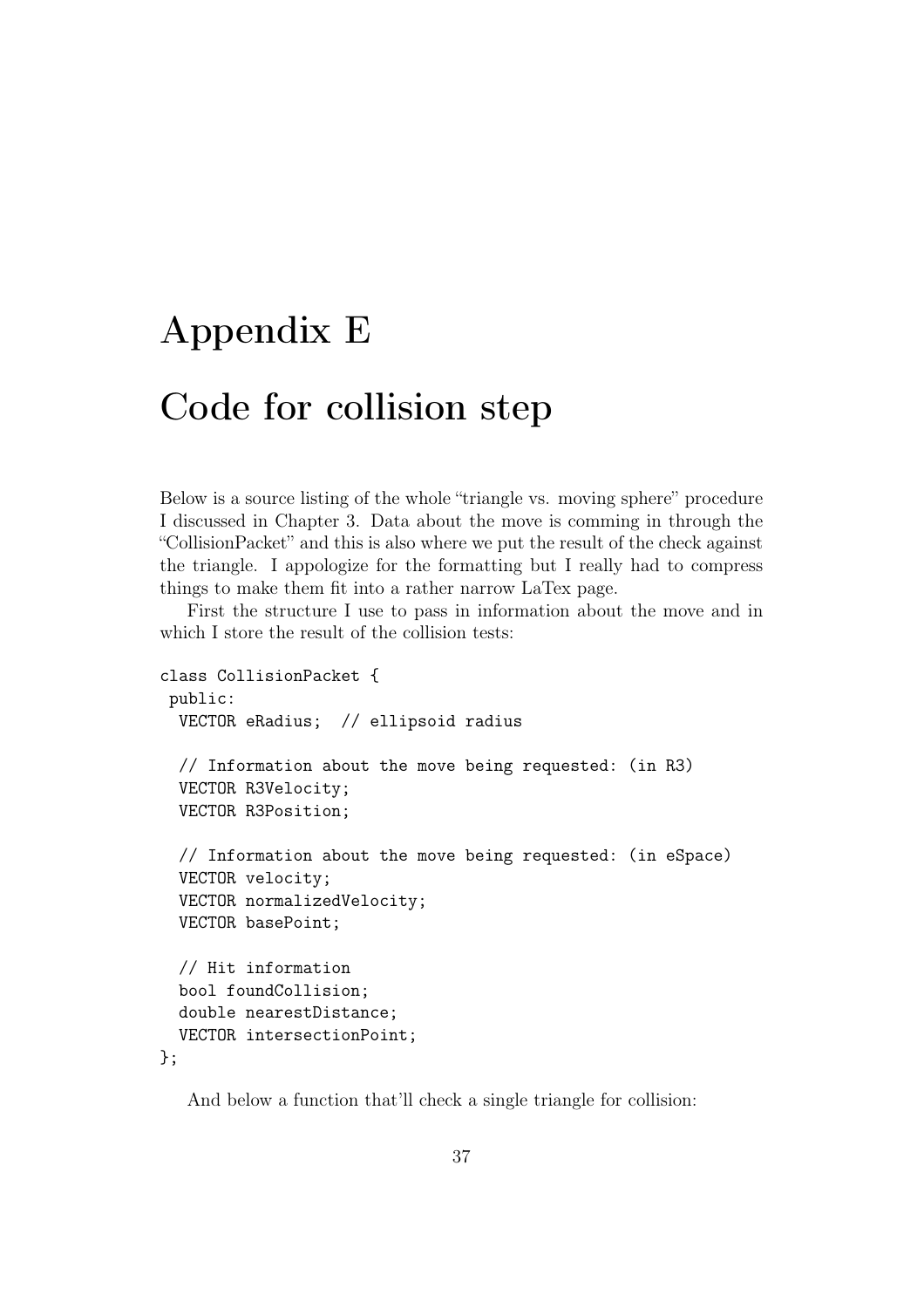```
// Assumes: p1,p2 and p3 are given in ellisoid space:
void checkTriangle(CollisionPacket* colPackage,
     const VECTOR& p1,const VECTOR& p2,const VECTOR& p3)
{
  // Make the plane containing this triangle.
  PLANE trianglePlane(p1,p2,p3);
  // Is triangle front-facing to the velocity vector?
  // We only check front-facing triangles
  // (your choice of course)
  if (trianglePlane.isFrontFacingTo(
                    colPackage->normalizedVelocity)) {
    // Get interval of plane intersection:
    double t0, t1;
    bool embeddedInPlane = false;
    // Calculate the signed distance from sphere
    // position to triangle plane
    double signedDistToTrianglePlane =
    trianglePlane.signedDistanceTo(colPackage->basePoint);
    // cache this as we're going to use it a few times below:
    float normalDotVelocity =
          trianglePlane.normal.dot(colPackage->velocity);
    // if sphere is travelling parrallel to the plane:
    if (normalDotVelocity == 0.0f) {
      if (fabs(signedDistToTrianglePlane) >= 1.0f) {
        // Sphere is not embedded in plane.
        // No collision possible:
        return;
      }
      else {
        // sphere is embedded in plane.
        // It intersects in the whole range [0..1]
        embeddedInPlane = true;
        t0 = 0.0;
        t1 = 1.0;
      }
```

```
38
```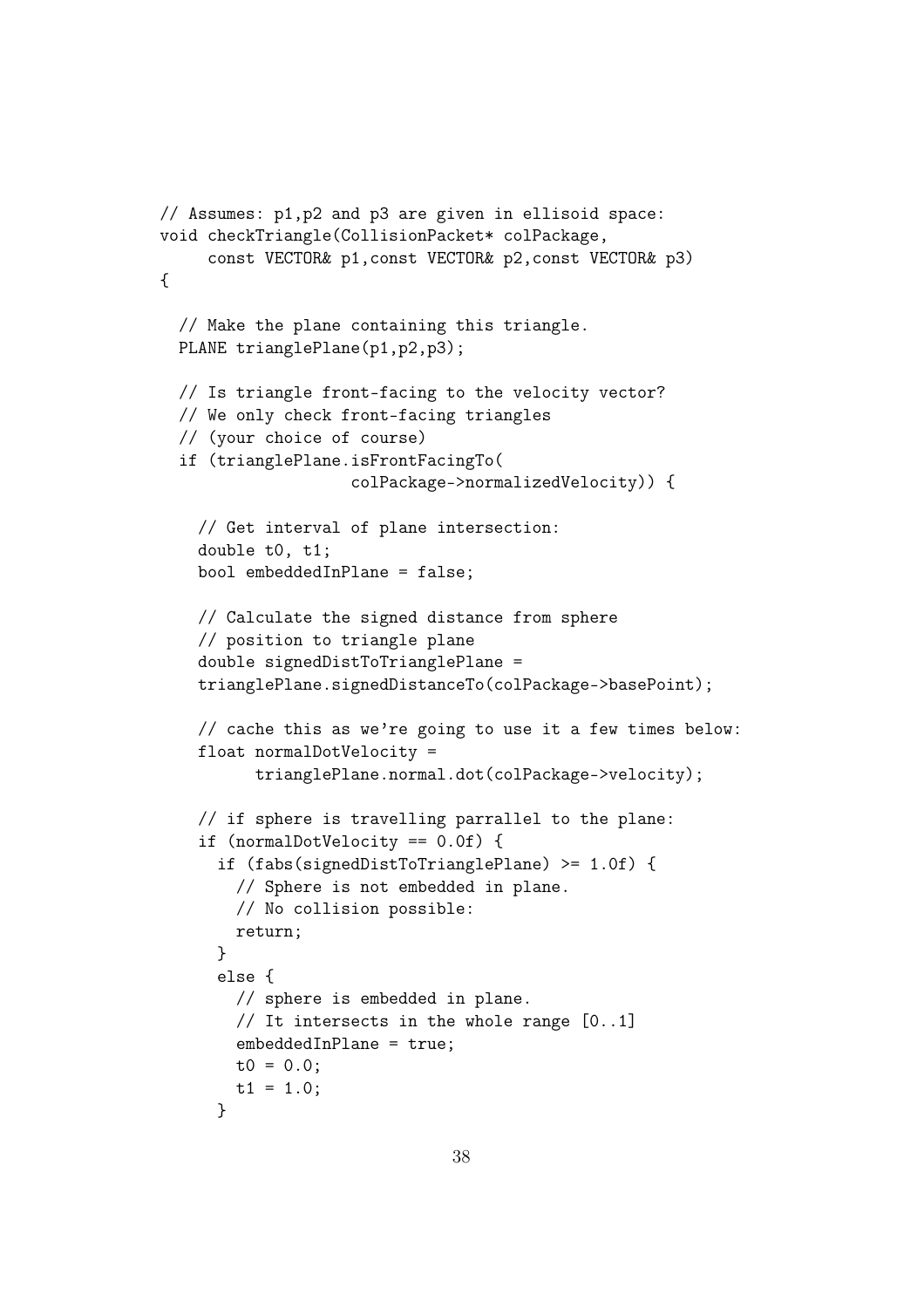```
}
else {
 // N dot D is not 0. Calculate intersection interval:
 t0=(-1.0-signedDistToTrianglePlane)/normalDotVelocity;
 t1=( 1.0-signedDistToTrianglePlane)/normalDotVelocity;
 // Swap so t0 < t1if (t0 > t1) {
   double temp = t1;
   t1 = t0;t0 = temp;}
 // Check that at least one result is within range:
 if (t0 > 1.0f || t1 < 0.0f) {
   // Both t values are outside values [0,1]
   // No collision possible:
   return;
 }
 // Clamp to [0,1]if (t0 < 0.0) t0 = 0.0;
 if (t1 < 0.0) t1 = 0.0;
 if (t0 > 1.0) t0 = 1.0;
 if (t1 > 1.0) t1 = 1.0;
}
// OK, at this point we have two time values t0 and t1
// between which the swept sphere intersects with the
// triangle plane. If any collision is to occur it must
// happen within this interval.
VECTOR collisionPoint;
bool foundCollison = false;
float t = 1.0;
// First we check for the easy case - collision inside
// the triangle. If this happens it must be at time t0
// as this is when the sphere rests on the front side
// of the triangle plane. Note, this can only happen if
// the sphere is not embedded in the triangle plane.
```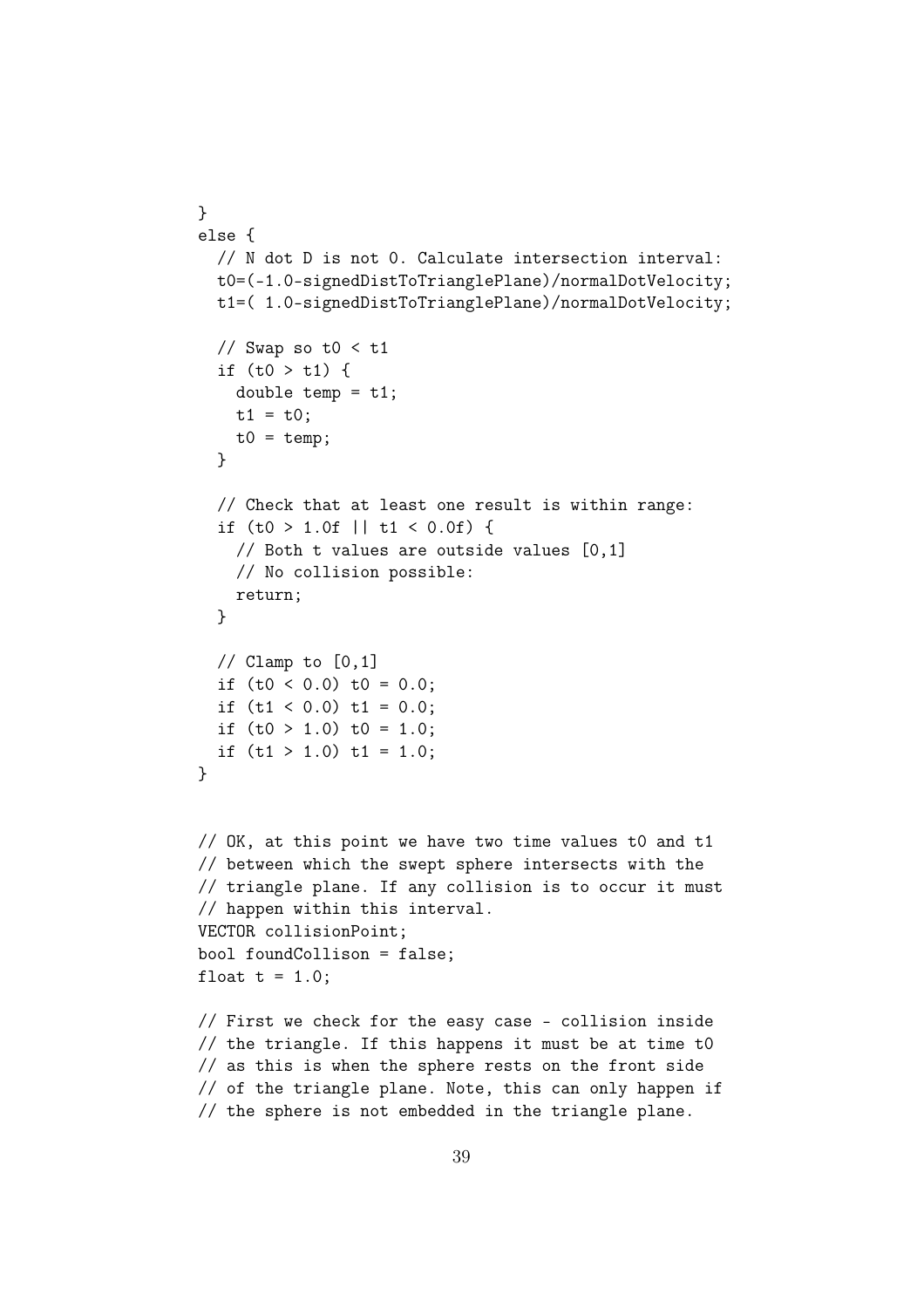```
if (!embeddedInPlane) {
  VECTOR planeIntersectionPoint =
        (colPackage->basePoint-trianglePlane.normal)
         + t0*colPackage->velocity;
  if (checkPointInTriangle(planeIntersectionPoint,
                           p1,p2,p3))
 {
   foundCollison = true;
   t = t0:
   collisionPoint = planeIntersectionPoint;
 }
}
// if we haven't found a collision already we'll have to
// sweep sphere against points and edges of the triangle.
// Note: A collision inside the triangle (the check above)
// will always happen before a vertex or edge collision!
// This is why we can skip the swept test if the above
// gives a collision!
if (foundCollison == false) {
 // some commonly used terms:
 VECTOR velocity = colPackage->velocity;
 VECTOR base = colPackage->basePoint;
 float velocitySquaredLength = velocity.squaredLength();
 float a,b,c; // Params for equation
 float newT;
 // For each vertex or edge a quadratic equation have to
 // be solved. We parameterize this equation as
 // a*t^2 + b*t + c = 0 and below we calculate the
 // parameters a,b and c for each test.
 // Check against points:
 a = velocitySquaredLength;
 // P1
 b = 2.0*(velocity.dot(base-p1));c = (p1-base). squaredLength() - 1.0;
  if (getLowestRoot(a,b,c, t, &newT)) {
   t = newT;
```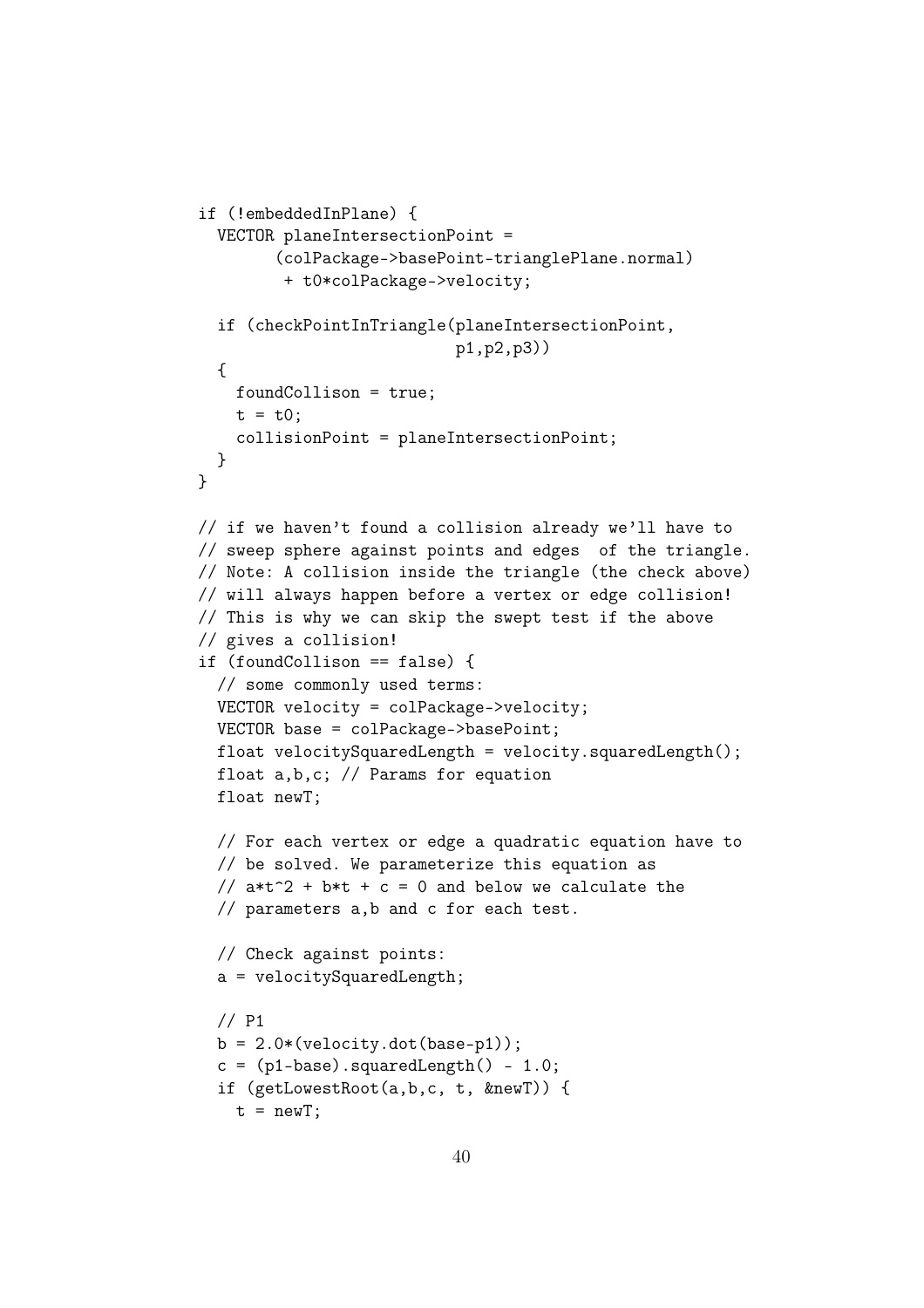```
foundCollison = true;
  collisionPoint = p1;
}
// P2
b = 2.0*(velocity.dot(base-p2));c = (p2-base).squaredLength() - 1.0;
if (getLowestRoot(a,b,c, t, &newT)) {
  t = newT;
  foundCollison = true;
  collisionPoint = p2;
}
// P3
b = 2.0*(velocity.dot(base-p3));c = (p3-base).squaredLength() - 1.0;
if (getLowestRoot(a,b,c, t, &newT)) {
  t = newT:
  foundCollison = true;
  collisionPoint = p3;
}
// Check agains edges:
// p1 - p2:
VECTOR edge = p2-p1;
VECTOR baseToVertex = p1 - base;
float edgeSquaredLength = edge.squaredLength();
float edgeDotVelocity = edge.dot(velocity);
float edgeDotBaseToVertex = edge.dot(baseToVertex);
// Calculate parameters for equation
a = edgeSquaredLength*-velocitySquaredLength +
    edgeDotVelocity*edgeDotVelocity;
b = edgeSquaredLength*(2*velocity.dot(baseToVertex))-
    2.0*edgeDotVelocity*edgeDotBaseToVertex;
c = edgeSquaredLength*(1-baseToVertex.squaredLength())+
    edgeDotBaseToVertex*edgeDotBaseToVertex;
// Does the swept sphere collide against infinite edge?
```
41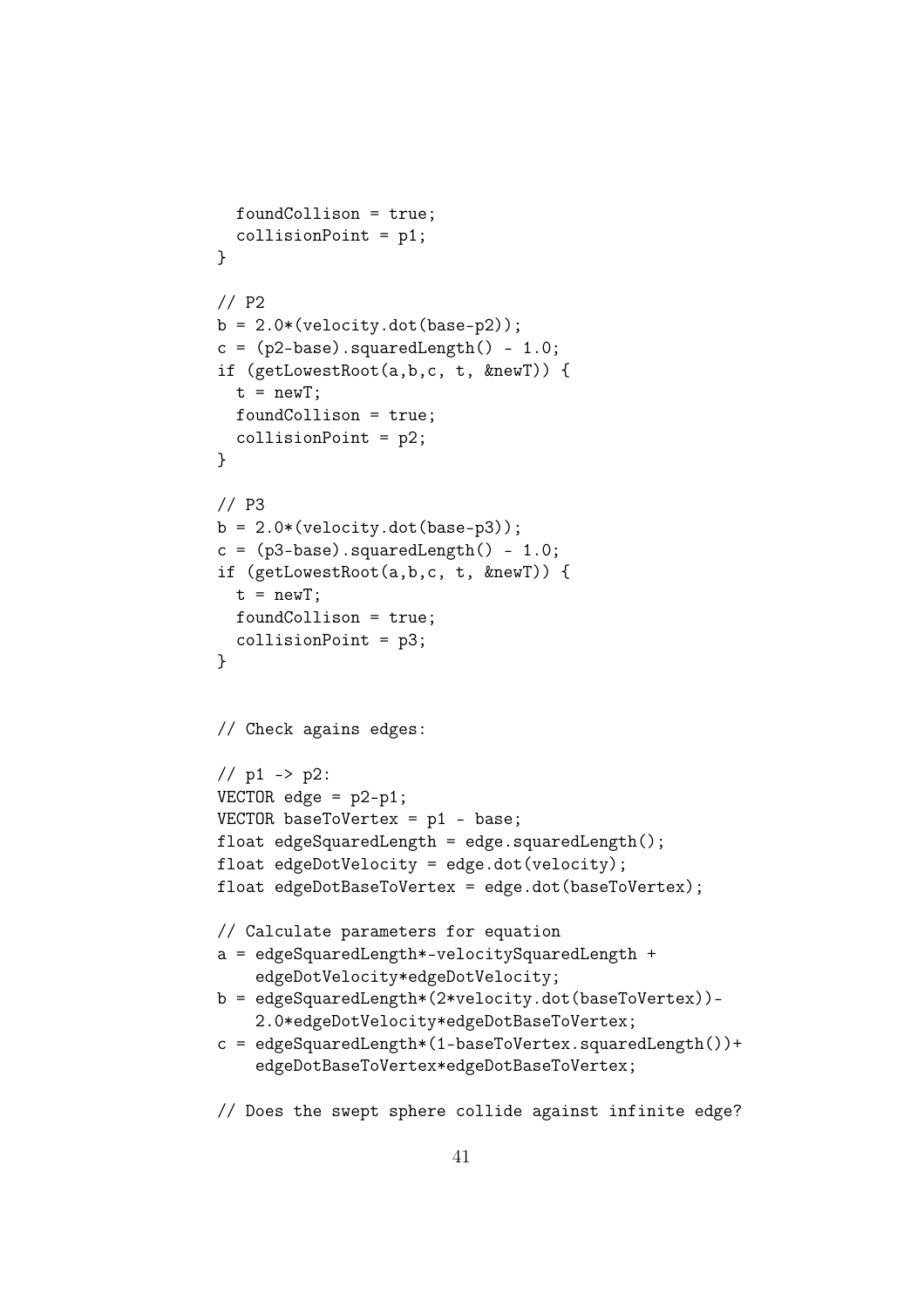```
if (getLowestRoot(a,b,c, t, &newT)) {
  // Check if intersection is within line segment:
  float f=(edgeDotVelocity*newT-edgeDotBaseToVertex)/
           edgeSquaredLength;
  if (f > = 0.0 && f \le 1.0 {
    // intersection took place within segment.
    t = newT;foundCollison = true;
    collisionPoint = p1 + f * edge;}
}
// p2 -> p3:
edge = p3-p2;baseToVertex = p2 - base;
edgeSquaredLength = edge.squaredLength();
edgeDotVelocity = edge.dot(velocity);
edgeDotBaseToVertex = edge.dot(baseToVertex);
a = edgeSquaredLength*-velocitySquaredLength +
    edgeDotVelocity*edgeDotVelocity;
b = edgeSquaredLength*(2*velocity.dot(baseToVertex))-
    2.0*edgeDotVelocity*edgeDotBaseToVertex;
c = edgeSquaredLength*(1-baseToVertex.\square squaredLength()) +edgeDotBaseToVertex*edgeDotBaseToVertex;
if (getLowestRoot(a,b,c, t, &newT)) {
  float f=(edgeDotVelocity*newT-edgeDotBaseToVertex)/
          edgeSquaredLength;
  if (f > = 0.0 && f \leq 1.0 {
    t = newT;foundCollison = true;
    collisionPoint = p2 + f * edge;}
}
// p3 -> p1:
edge = p1-p3;baseToVertex = p3 - base;
edgeSquaredLength = edge.squaredLength();
edgeDotVelocity = edge.dot(velocity);
```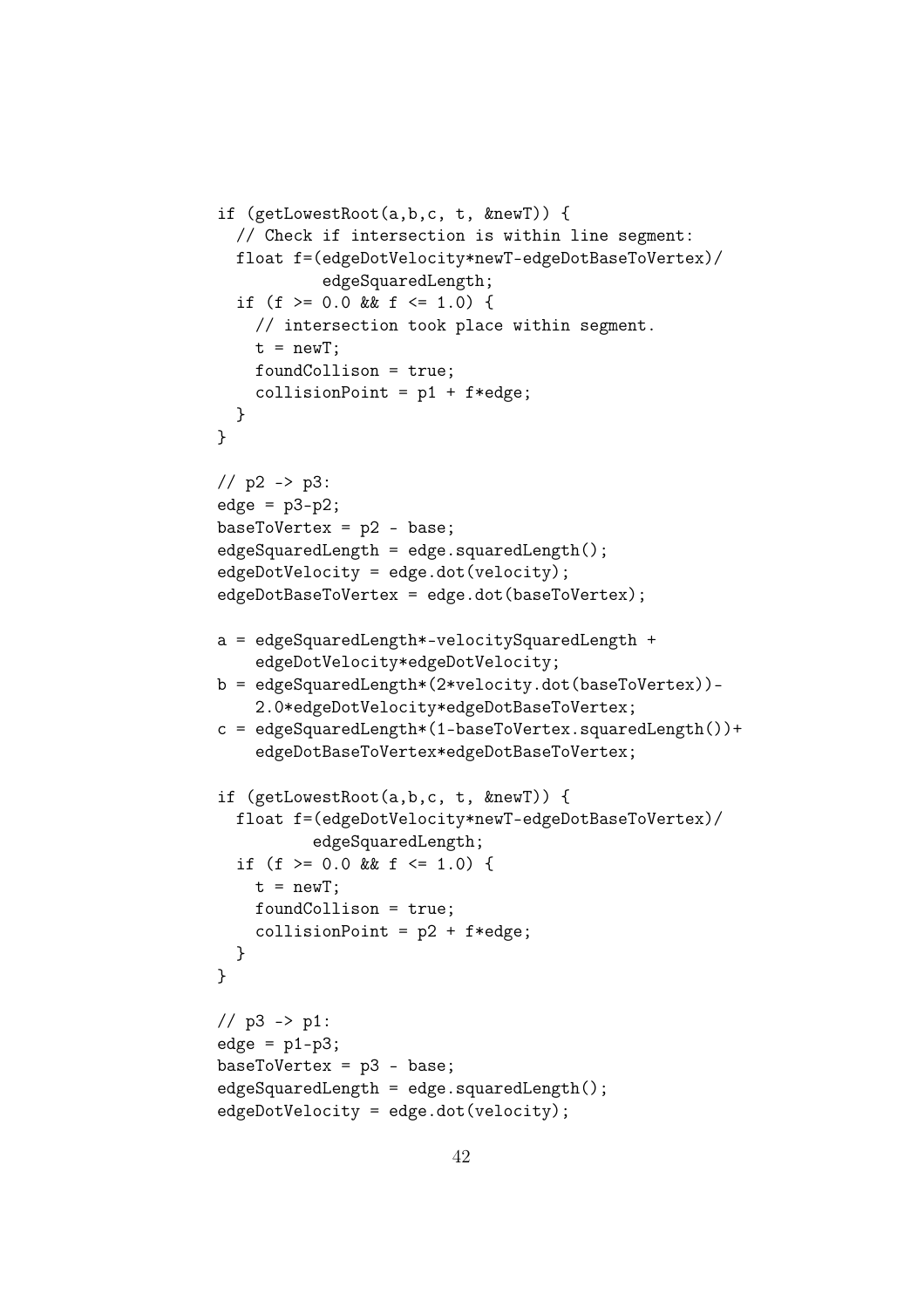```
edgeDotBaseToVertex = edge.dot(baseToVertex);
```

```
a = edgeSquaredLength*-velocitySquaredLength +
        edgeDotVelocity*edgeDotVelocity;
   b = edgeSquaredLength*(2*velocity.dot(baseToVertex))-
        2.0*edgeDotVelocity*edgeDotBaseToVertex;
    c = edgeSquaredLength*(1-baseToVertex.squaredLength())+
        edgeDotBaseToVertex*edgeDotBaseToVertex;
    if (getLowestRoot(a,b,c, t, &newT)) {
      float f=(edgeDotVelocity*newT-edgeDotBaseToVertex)/
              edgeSquaredLength;
      if (f > = 0.0 && f \le 1.0 {
        t = newT:
        foundCollison = true;
        collisionPoint = p3 + f * edge;
     }
   }
 }
 // Set result:
  if (foundCollison == true) {
   // distance to collision: 't' is time of collision
   float distToCollision = t*colPackage->velocity.length();
   // Does this triangle qualify for the closest hit?
   // it does if it's the first hit or the closest
    if (colPackage->foundCollision == false ||
        distToCollision < colPackage->nearestDistance) {
      // Collision information nessesary for sliding
      colPackage->nearestDistance = distToCollision;
      colPackage->intersectionPoint=collisionPoint;
      colPackage->foundCollision = true;
   }
 }
} // if not backface
```
}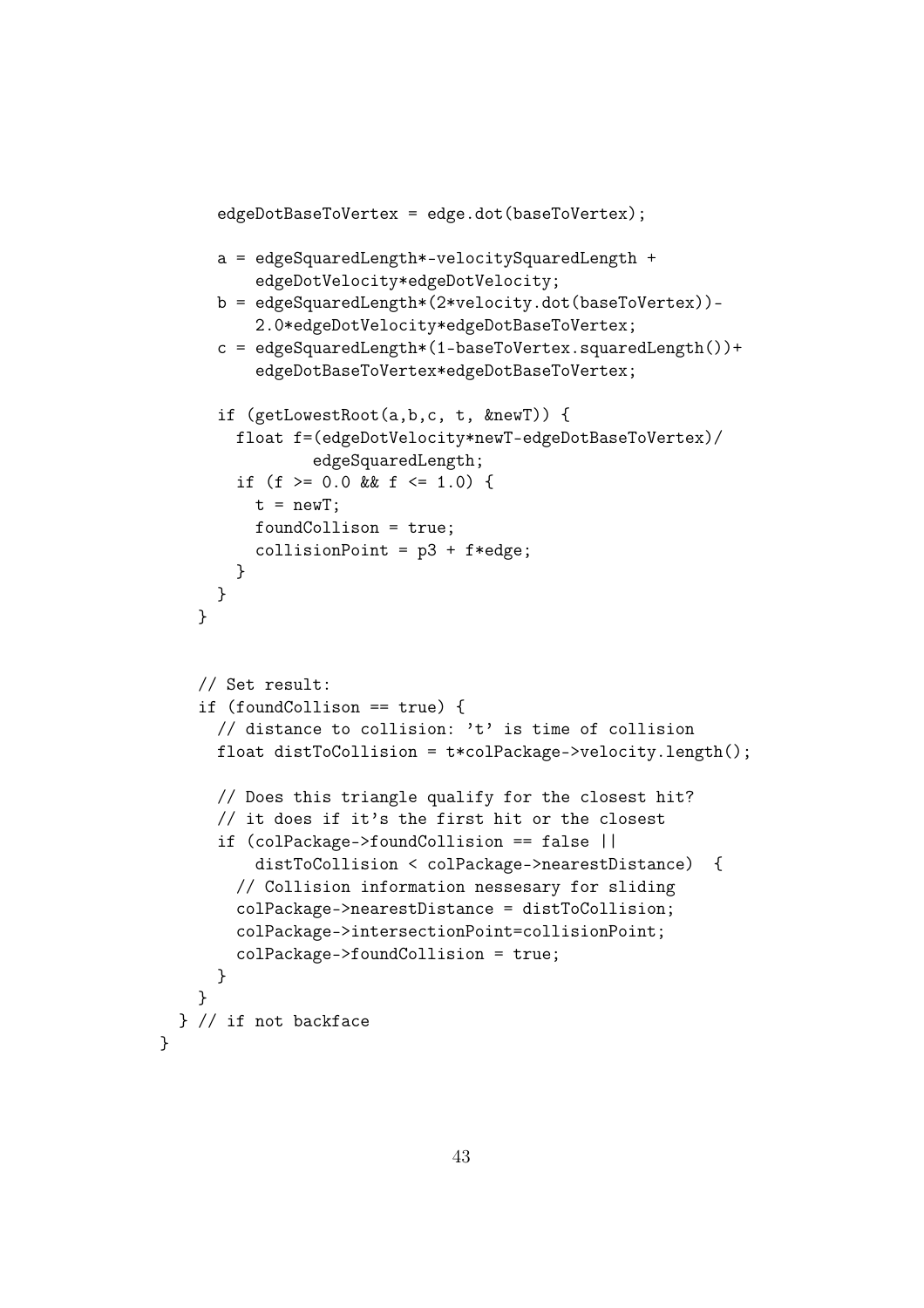### Appendix F

### Code for response step

Below is a source listing for the response step. You will have to tweak this to match your own needs - this lising is just for inspiration. The application calls the "collideAndSlide" with velocity and gravity input in R3. The function converts this input to eSpace and calls the actual recursive collision and response function "collideWithWorld". Finally it converts the result back to R3 and updates the character position.

```
void CharacterEntity::collideAndSlide(const VECTOR& vel,
                                      const VECTOR& gravity)
{
  // Do collision detection:
  collisionPackage->R3Position = position;
  collisionPackage->R3Velocity = vel;
  // calculate position and velocity in eSpace
  VECTOR eSpacePosition = collisionPackage->R3Position/
                          collisionPackage->eRadius;
  VECTOR eSpaceVelocity = collisionPackage->R3Velocity/
                          collisionPackage->eRadius;
  // Iterate until we have our final position.
  collisionRecursionDepth = 0;
  VECTOR finalPosition = collideWithWorld(eSpacePosition,
                         eSpaceVelocity);
  // Add gravity pull:
```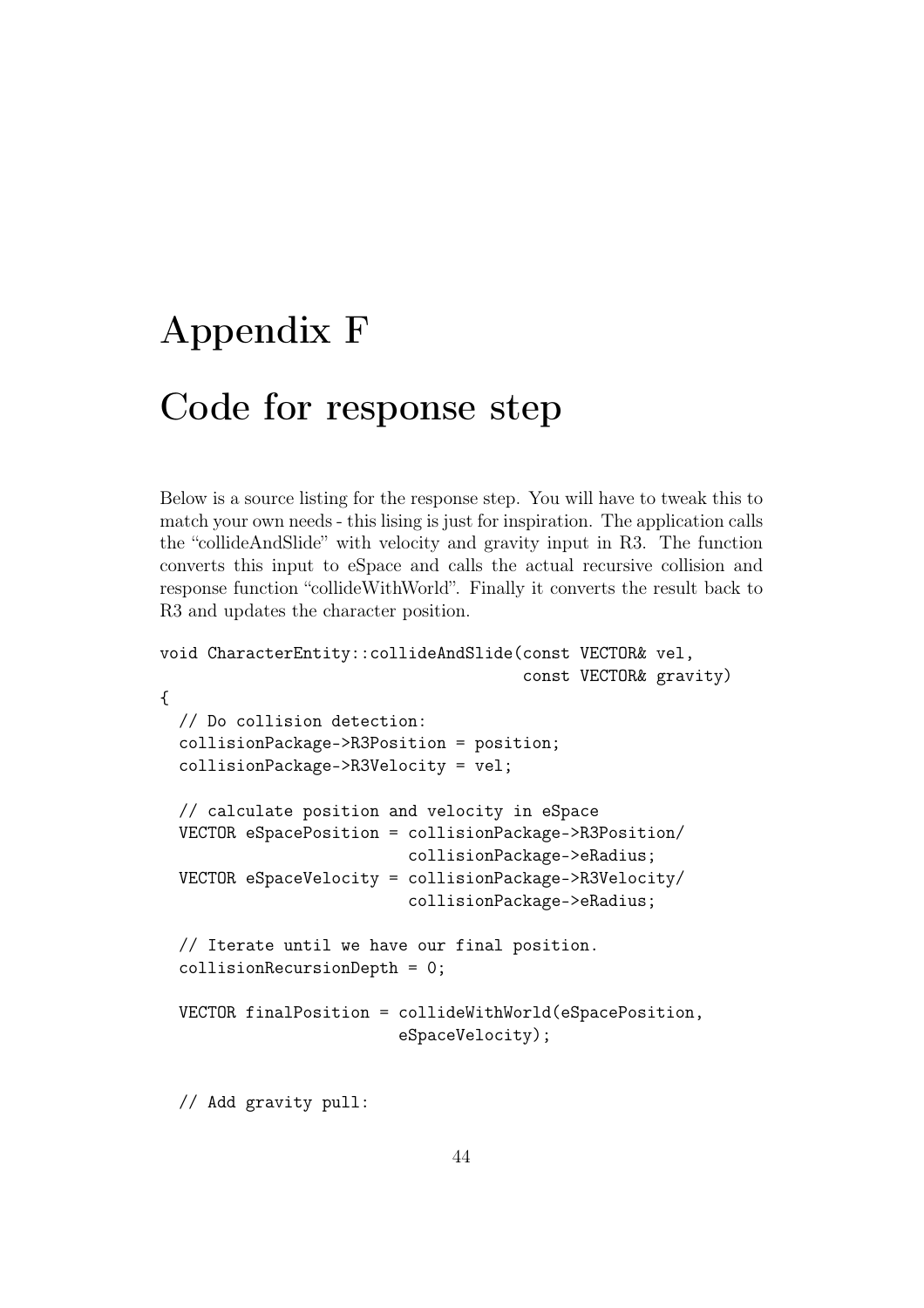```
// To remove gravity uncomment from here .....
  // Set the new R3 position (convert back from eSpace to R3
  collisionPackage->R3Position =
                   finalPosition*collisionPackage->eRadius;
  collisionPackage->R3Velocity = gravity;
  eSpaceVelocity = gravity/collisionPackage->eRadius;
  collisionRecursionDepth = 0;
  finalPosition = collideWithWorld(finalPosition,
                  eSpaceVelocity);
  // ... to here
  // Convert final result back to R3:
  finalPosition = finalPosition*collisionPackage->eRadius;
  // Move the entity (application specific function)
 MoveTo(finalPosition);
}
// Set this to match application scale..
const float unitsPerMeter = 100.0f;
VECTOR CharacterEntity::collideWithWorld(const VECTOR& pos,
                        const VECTOR& vel)
{
  // All hard-coded distances in this function is
  // scaled to fit the setting above..
  float unitScale = unitsPerMeter / 100.0f;
  float veryCloseDistance = 0.005f * unitScale;
  // do we need to worry?
  if (collisionRecursionDepth>5)
    return pos;
  // Ok, we need to worry:
  collisionPackage->velocity = vel;
```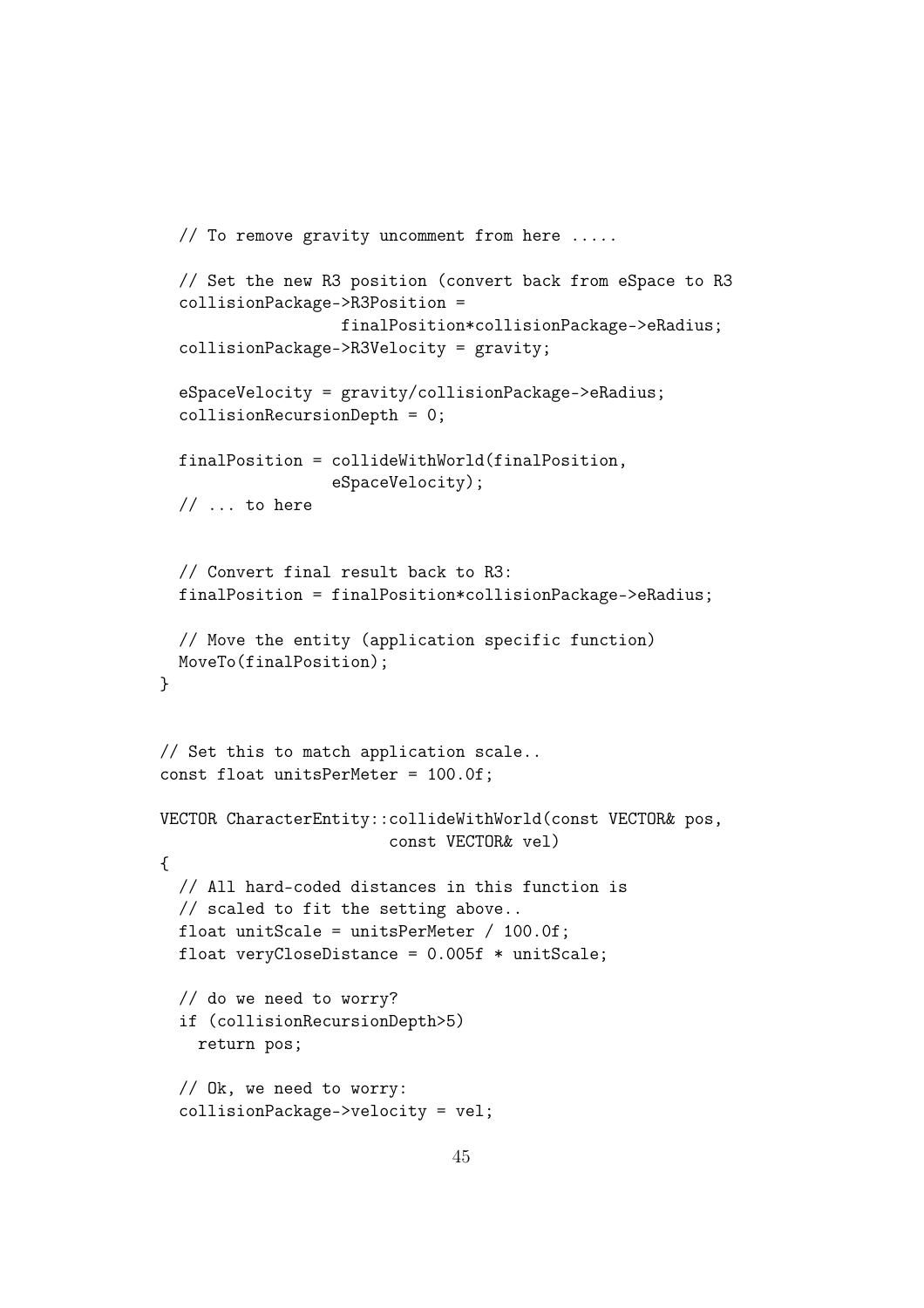```
collisionPackage->normalizedVelocity = vel;
collisionPackage->normalizedVelocity.normalize();
collisionPackage->basePoint = pos;
collisionPackage->foundCollision = false;
// Check for collision (calls the collision routines)
// Application specific!!
world->checkCollision(collisionPackage);
// If no collision we just move along the velocity
if (collisionPackage->foundCollision == false) {
 return pos + vel;
}
// *** Collision occured ***
// The original destination point
VECTOR destinationPoint = pos + vel;
VECTOR newBasePoint = pos;
// only update if we are not already very close
// and if so we only move very close to intersection..not
// to the exact spot.
if (collisionPackage->nearestDistance>=veryCloseDistance)
{
 VECTOR V = vel;V.SetLength(collisionPackage->nearestDistance-
              veryCloseDistance);
 newBasePoint = collisionPackage->basePoint + V;
 // Adjust polygon intersection point (so sliding
 // plane will be unaffected by the fact that we
 // move slightly less than collision tells us)
 V.normalize();
 collisionPackage->intersectionPoint -=
                    veryCloseDistance * V;
}
// Determine the sliding plane
VECTOR slidePlaneOrigin =
```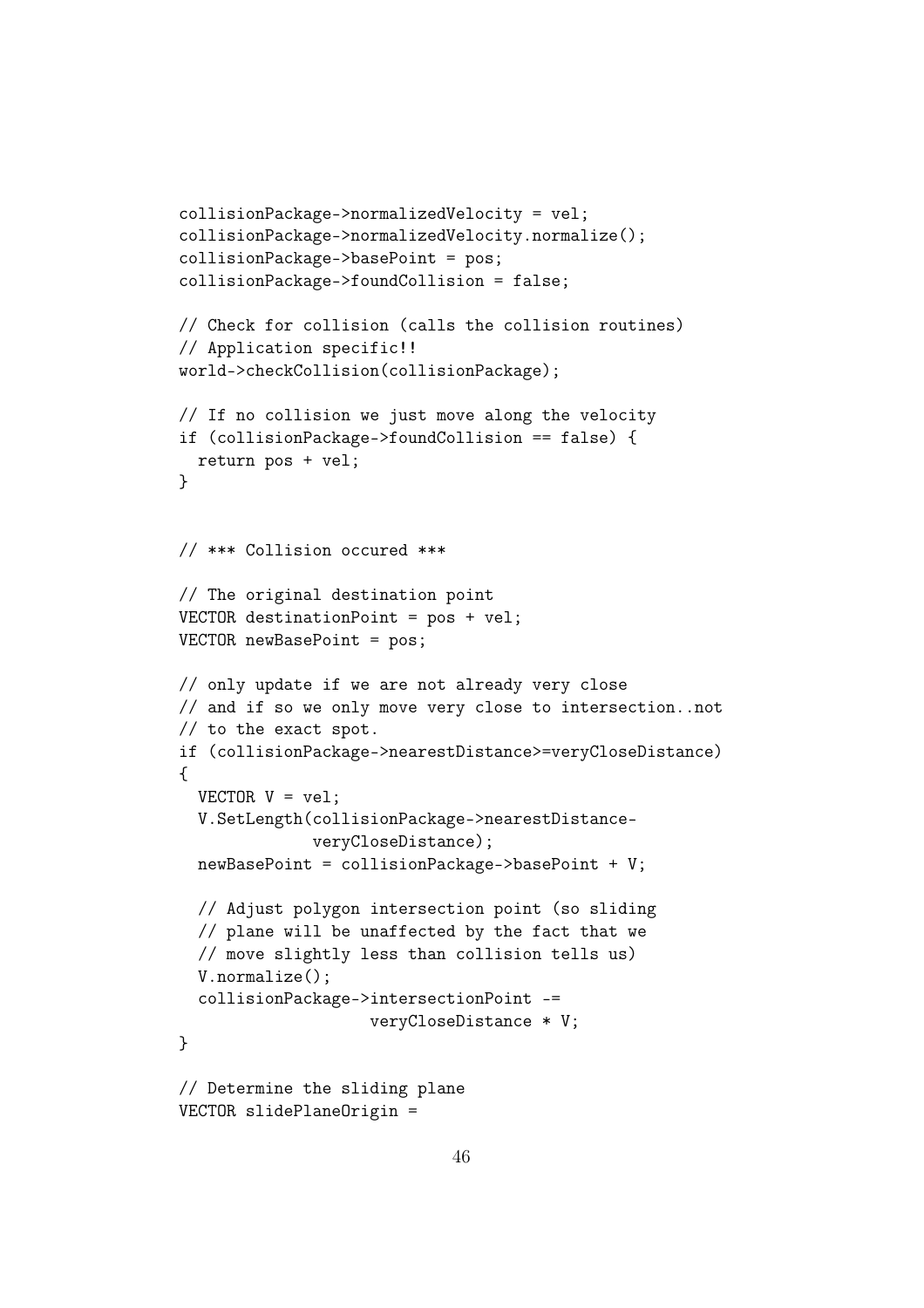```
collisionPackage->intersectionPoint;
 VECTOR slidePlaneNormal =
        newBasePoint-collisionPackage->intersectionPoint;
 slidePlaneNormal.normalize();
 PLANE slidingPlane(slidePlaneOrigin,slidePlaneNormal);
 // Again, sorry about formatting.. but look carefully ;)
 VECTOR newDestinationPoint = destinationPoint -
 slidingPlane.signedDistanceTo(destinationPoint)*
 slidePlaneNormal;
 // Generate the slide vector, which will become our new
 // velocity vector for the next iteration
 VECTOR newVelocityVector = newDestinationPoint -
                     collisionPackage->intersectionPoint;
 // Recurse:
 // dont recurse if the new velocity is very small
 if (newVelocityVector.length() < veryCloseDistance) {
   return newBasePoint;
 }
 collisionRecursionDepth++;
 return collideWithWorld(newBasePoint,newVelocityVector);
}
```